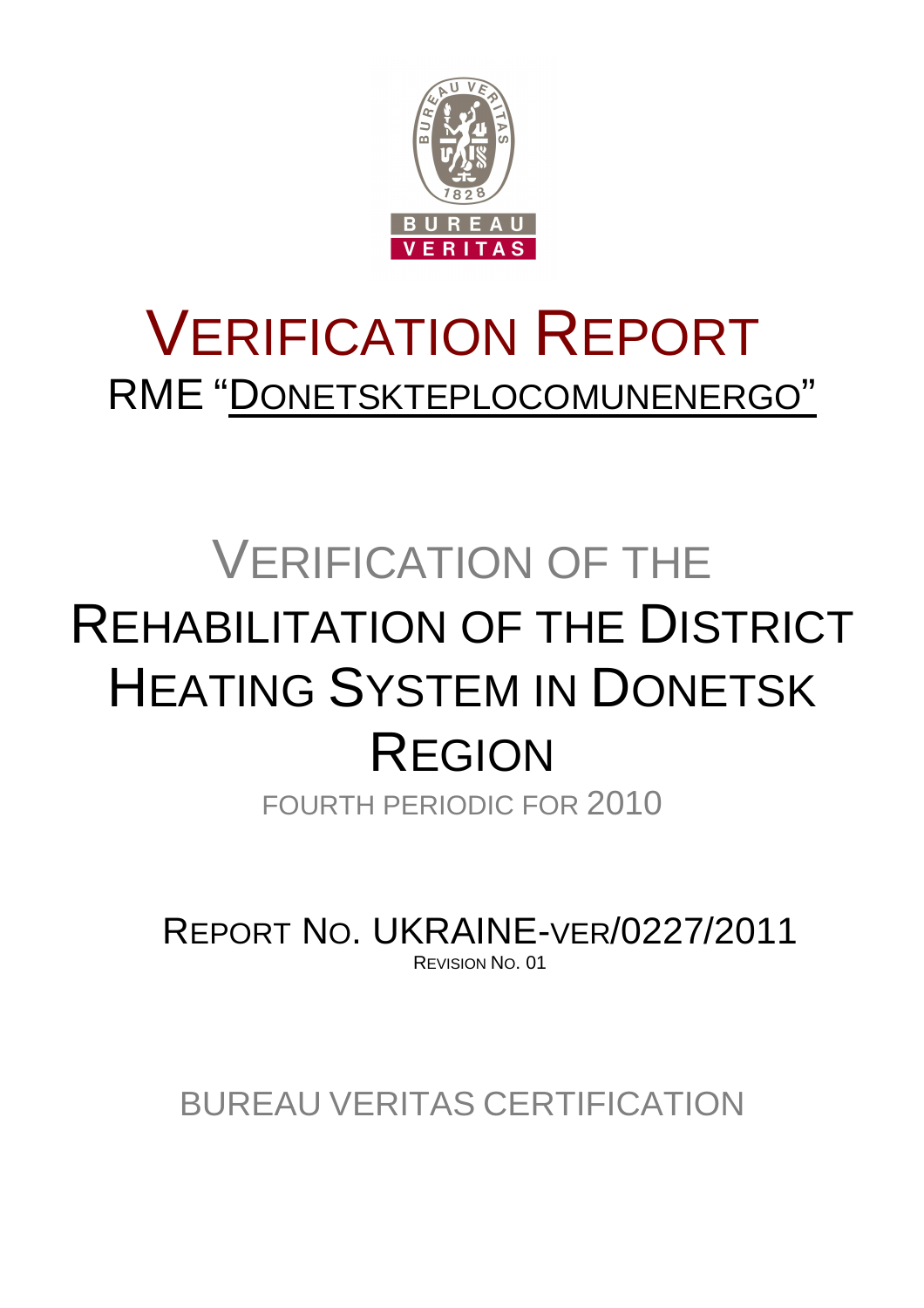

| Date of first issue:                                                                     | Organizational unit:                                                                                                                                                                                                           |
|------------------------------------------------------------------------------------------|--------------------------------------------------------------------------------------------------------------------------------------------------------------------------------------------------------------------------------|
| 07/04/2011                                                                               | <b>Bureau Veritas Certification</b>                                                                                                                                                                                            |
|                                                                                          | <b>Holding SAS</b>                                                                                                                                                                                                             |
| Client:                                                                                  | Client ref.:                                                                                                                                                                                                                   |
| RME "Donetskteplocomunenergo"                                                            | Mr. Vasyl Vorotyntsev                                                                                                                                                                                                          |
|                                                                                          |                                                                                                                                                                                                                                |
| Summary:                                                                                 |                                                                                                                                                                                                                                |
|                                                                                          | Bureau Veritas Certification has made the 4th periodic verification of the project "Rehabilitation of the District<br>Heating System in Donetsk Region" project of RME "Donetskteplocomunenergo" located in Donetsk, Ukraine,  |
|                                                                                          | and applying the JI Specific Approach, on the basis of UNFCCC criteria for the JI, as well as criteria given to                                                                                                                |
|                                                                                          | provide for consistent project operations, monitoring and reporting. UNFCCC criteria refer to Article 6 of the<br>Kyoto Protocol, the JI rules and modalities and the subsequent decisions by the JI Supervisory Committee, as |
| well as the host country criteria.                                                       |                                                                                                                                                                                                                                |
|                                                                                          |                                                                                                                                                                                                                                |
|                                                                                          | The verification scope is defined as a periodic independent review and ex post determination by the Accredited<br>Entity of the monitored reductions in GHG emissions during defined verification period, and consisted of the |
|                                                                                          | following three phases: i) desk review of the project design and the baseline and monitoring plan; ii) follow-up                                                                                                               |
|                                                                                          | interviews with project stakeholders; iii) resolution of outstanding issues and the issuance of the final                                                                                                                      |
| was conducted using Bureau Veritas Certification internal procedures.                    | verification report and opinion. The overall verification, from Contract Review to Verification Report & Opinion,                                                                                                              |
|                                                                                          |                                                                                                                                                                                                                                |
|                                                                                          | The first output of the verification process is a list of Clarification, Corrective Actions Requests, Forward                                                                                                                  |
| Actions Requests (CR, CAR and FAR), presented in Appendix A.                             |                                                                                                                                                                                                                                |
|                                                                                          | In summary, Bureau Veritas Certification confirms that the project is implemented as per determined changes.                                                                                                                   |
|                                                                                          | Installed equipment being essential for generating emission reduction runs reliably and is calibrated                                                                                                                          |
|                                                                                          | appropriately. The monitoring system is in place and the project is generating GHG emission reductions. The<br>GHG emission reduction is calculated without material misstatements, and the ERUs issued totalize               |
| 438860 tons of CO <sub>2</sub> eq for the monitoring period of 01.01.2010 to 31.12.2010. |                                                                                                                                                                                                                                |
|                                                                                          |                                                                                                                                                                                                                                |
|                                                                                          | Our opinion relates to the project's GHG emissions and resulting GHG emission reductions reported and<br>related to the approved project baseline and monitoring, and its associated documents.                                |
|                                                                                          |                                                                                                                                                                                                                                |
| Report No.:<br>Subject Group:                                                            |                                                                                                                                                                                                                                |
| UKRAINE-ver/0227/2011<br>JI                                                              |                                                                                                                                                                                                                                |
| Project title:<br>"Rehabilitation of the District Heating System in                      |                                                                                                                                                                                                                                |
| Donetsk Region"                                                                          |                                                                                                                                                                                                                                |
| Work carried out by:                                                                     |                                                                                                                                                                                                                                |
| Oleg Skoblyk - Team Leader, Lead Verifier                                                |                                                                                                                                                                                                                                |
| Rostislav Topchiy - Team Leader, Verifier                                                |                                                                                                                                                                                                                                |
| - Team Member, Verifier<br>Vitaliy Minyaylo                                              |                                                                                                                                                                                                                                |
| trainee<br>Work reviewed by:                                                             |                                                                                                                                                                                                                                |
| Ivan Sokolov - Internal Technical Reviewer                                               | No distribution without permission from the                                                                                                                                                                                    |
| Work approved by:                                                                        | Client or responsible organizational unit                                                                                                                                                                                      |
| Flavio Gomes - Operational Manger                                                        | <b><i><u>Ieritas Certification</u></i></b><br>Limited distribution                                                                                                                                                             |
|                                                                                          | Holding                                                                                                                                                                                                                        |
| Date of this revision:<br>Rev. No.:<br>Number of pages:                                  |                                                                                                                                                                                                                                |
| 46<br>19/05/2011<br>02                                                                   | Unrestricted distribution                                                                                                                                                                                                      |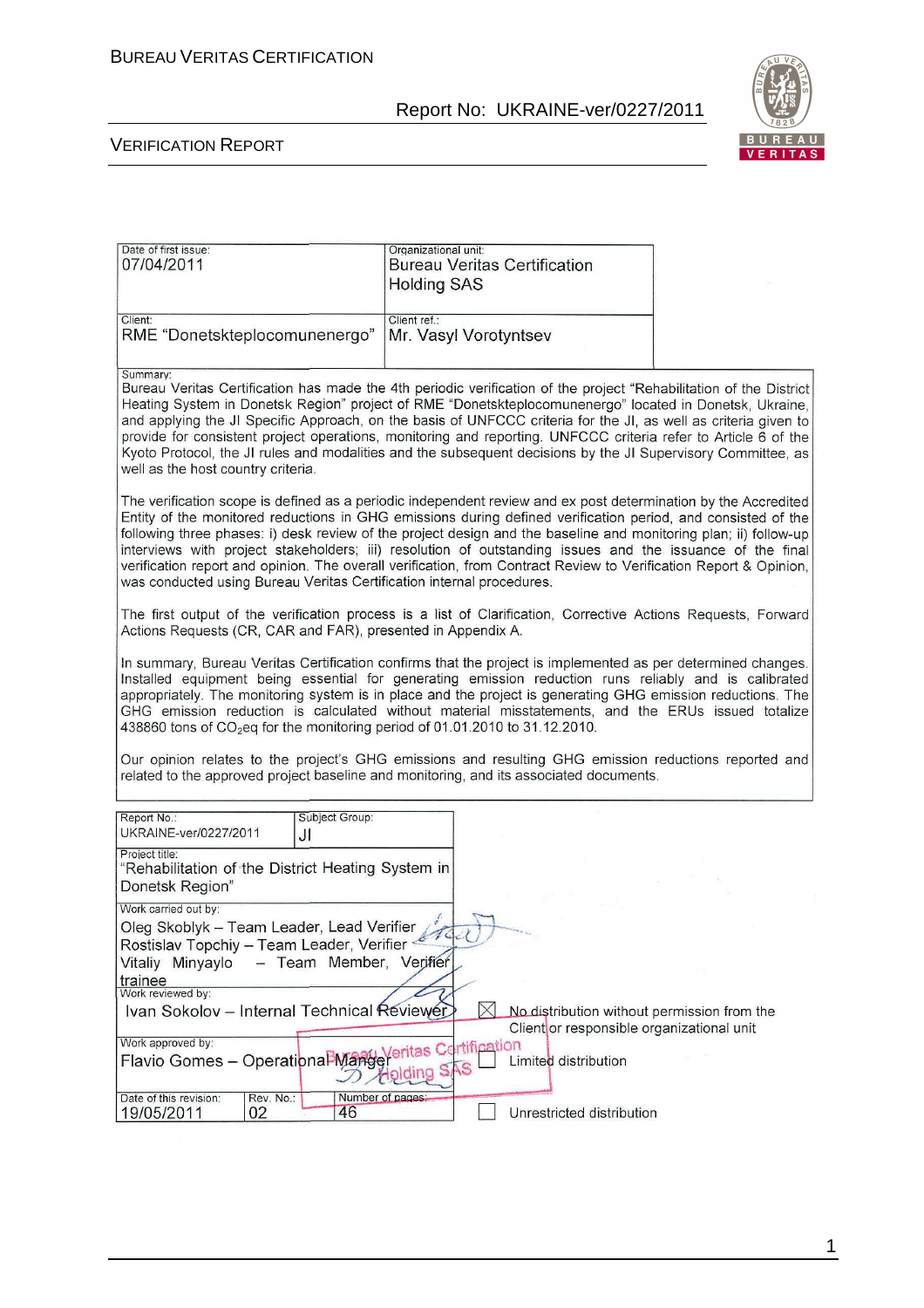

VERIFICATION REPORT

# **Table of Contents Page 2018**

| $\mathbf{1}$   |                                                                              |                |
|----------------|------------------------------------------------------------------------------|----------------|
| 1.1            | Objective                                                                    | 3              |
| 1.2            | Scope                                                                        | $\overline{3}$ |
| 1.3            | <b>Verification Team</b>                                                     | 3              |
| $\overline{2}$ |                                                                              |                |
| 2.1            | <b>Review of Documents</b>                                                   | $\overline{4}$ |
| 2.2            | Follow-up Interviews                                                         | 5              |
| 2.3            | Resolution of Clarification, Corrective and Forward Action<br>Requests       | 5              |
| $\overline{3}$ |                                                                              |                |
| 3.1            | Project approval by Parties involved (90-91)                                 | 6              |
| 3.2            | Project implementation (92-93)                                               | 6              |
| 3.3            | Compliance of the monitoring plan with the monitoring<br>methodology (94-98) | 9              |
| 3.4            | Revision of monitoring plan (99-100) (Not applicable)                        | 12             |
| 3.5            | Data management (101)                                                        | 13             |
| 3.6            | Verification regarding programmes of activities (102-110)                    | 14             |
| 4              |                                                                              |                |
| 5              |                                                                              |                |
|                |                                                                              |                |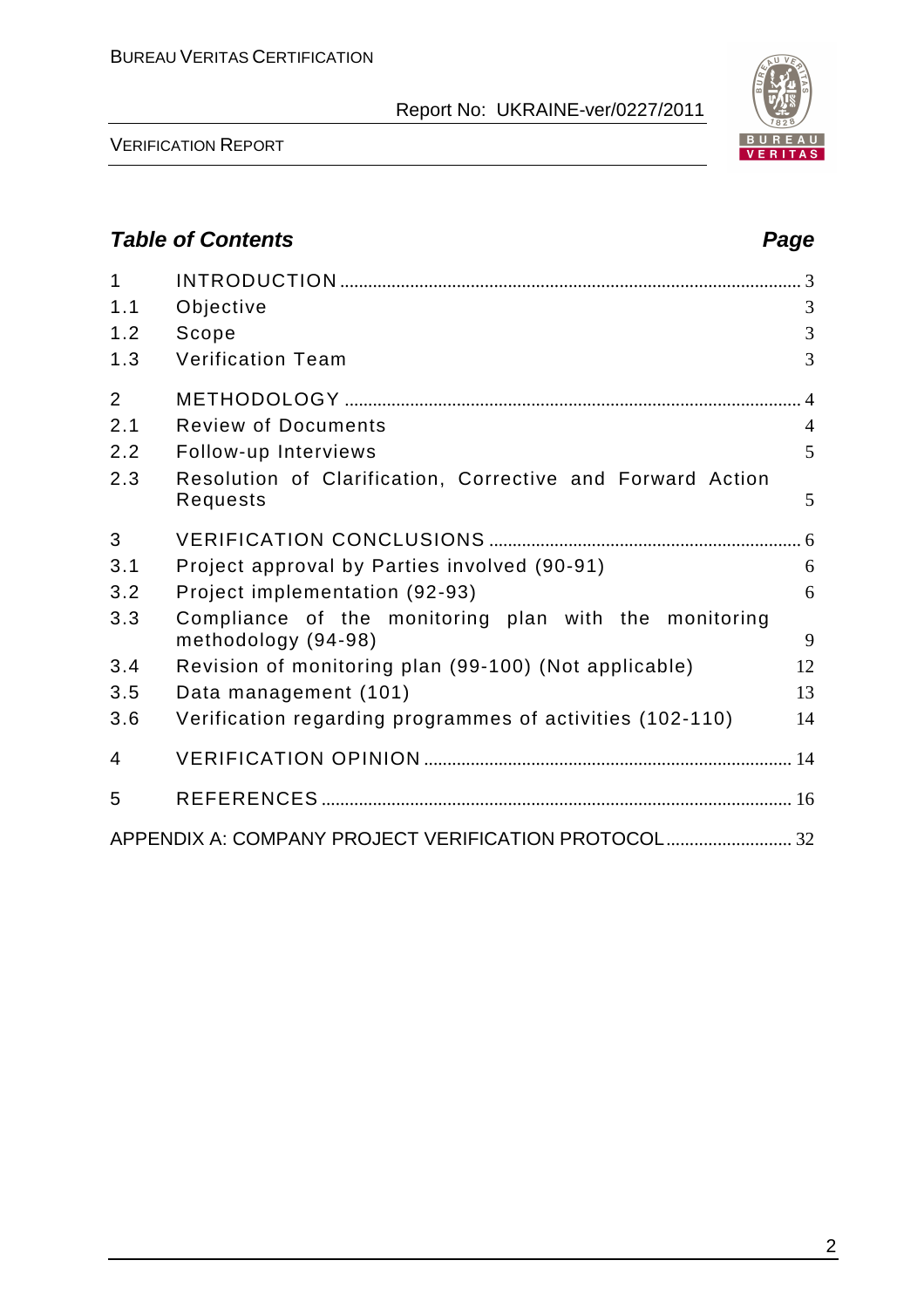

VERIFICATION REPORT

# **1 INTRODUCTION**

RME "Donetskteplocomunenergo" has commissioned Bureau Veritas Certification to verify the emissions reductions of its JI project "Rehabilitation of the District Heating System in Donetsk Region" (hereafter called "the project") at Donetsk town and Donetsk region, Ukraine.

This report summarizes the findings of the verification of the project, performed on the basis of UNFCCC criteria, as well as criteria given to provide for consistent project operations, monitoring and reporting.

## **1.1 Objective**

Verification is the periodic independent review and ex post determination by the Accredited Independent Entity of the monitored reductions in GHG emissions during defined verification period.

The objective of verification can be divided in Initial Verification and Periodic Verification.

UNFCCC criteria refer to Article 6 of the Kyoto Protocol, the JI rules and modalities and the subsequent decisions by the JI Supervisory Committee, as well as the host country criteria.

## **1.2 Scope**

The verification scope is defined as an independent and objective review of the project design document, the project's baseline study and monitoring plan and other relevant documents. The information in these documents is reviewed against Kyoto Protocol requirements, UNFCCC rules and associated interpretations.

The verification is not meant to provide any consulting towards the Client. However, stated requests for clarifications and/or corrective actions may provide input for improvement of the project monitoring towards reductions in the GHG emissions.

# **1.3 Verification Team**

The verification team consists of the following personnel:

Oleg Skoblyk

Bureau Veritas Certification Team Leader, Climate Change Lead Verifier

Rostislav Topchiy

Bureau Veritas Certification Team Member, Climate Change Verifier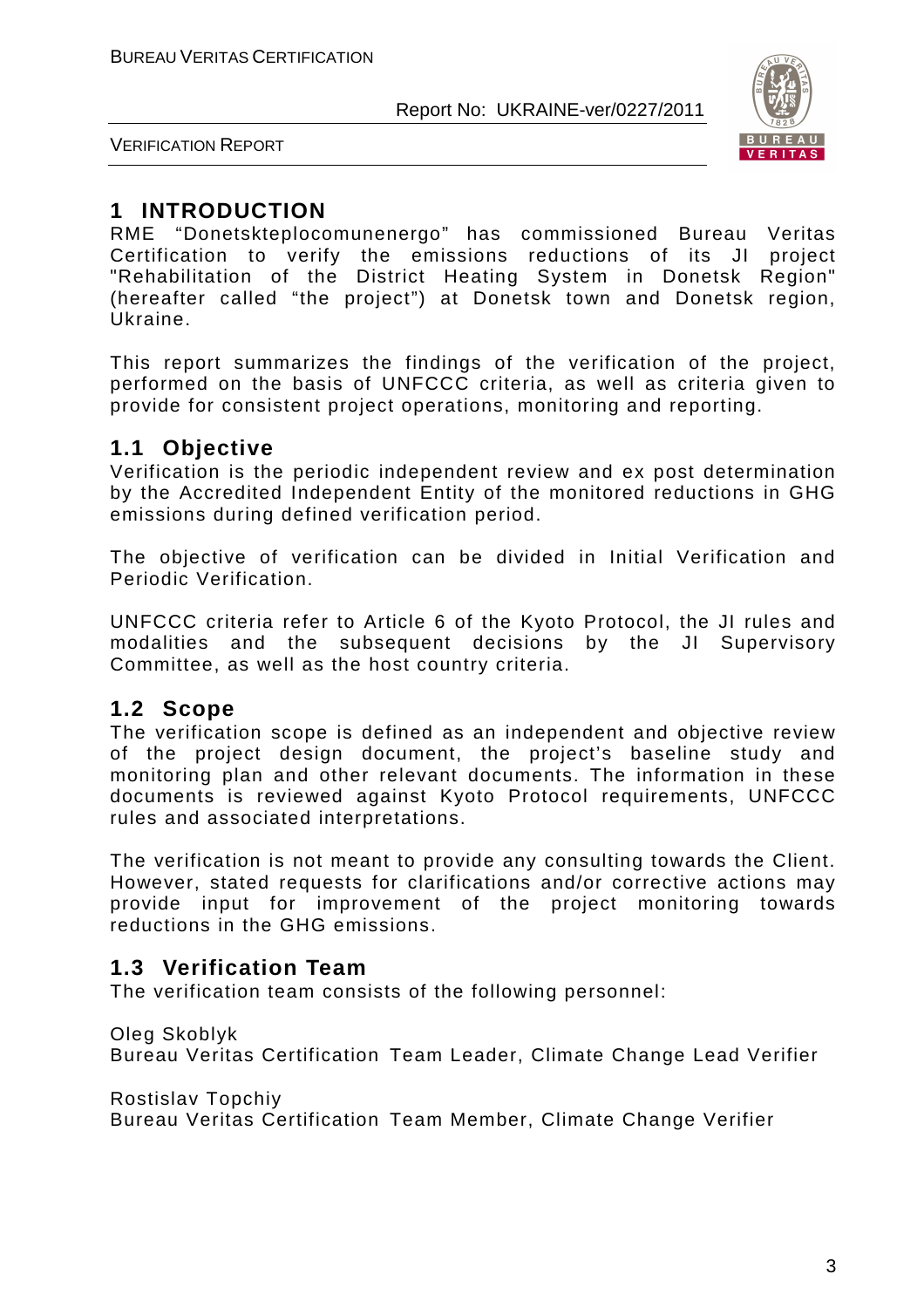

VERIFICATION REPORT

Minyaylo Vitaliy

Bureau Veritas Certification, Team Member, Climate Change Verifier trainee

This verification report was reviewed by:

Ivan Sokolov

Bureau Veritas Certification, Internal Technical Reviewer

# **2 METHODOLOGY**

The overall verification, from Contract Review to Verification Report & Opinion, was conducted using Bureau Veritas Certification internal procedures.

In order to ensure transparency, a verification protocol was customized for the project, according to the version 01 of the Joint Implementation Determination and Verification Manual, issued by the Joint Implementation Supervisory Committee at its 19 meeting on 04/12/2009. The protocol shows, in a transparent manner, criteria (requirements), means of verification and the results from verifying the identified criteria. The verification protocol serves the following purposes:

- It organizes, details and clarifies the requirements a JI project is expected to meet;
- It ensures a transparent verification process where the verifier will document how a particular requirement has been verified and the result of the verification.

The completed verification protocol is enclosed in Appendix A to this report.

## **2.1 Review of Documents**

The Monitoring Report (MR) submitted by "Institute of Engineering Ecology" and additional background documents related to the project design and baseline, i.e. country Law, Project Design Document (PDD), Approved CDM methodology (if applicable) and/or Guidance on criteria for baseline setting and monitoring, Host party criteria, Kyoto Protocol, Clarifications on Verification Requirements to be Checked by an Accredited Independent Entity were reviewed. Answering the AIE's CARs and CLs project participant has issued new version of the Monitoring Report version 03 due to release of the Order of the National Environmental Investment Agency № 43 dated 28/03/2011.

The verification findings presented in this report relate to the Monitoring Report version(s) 03 and project as described in the determined PDD.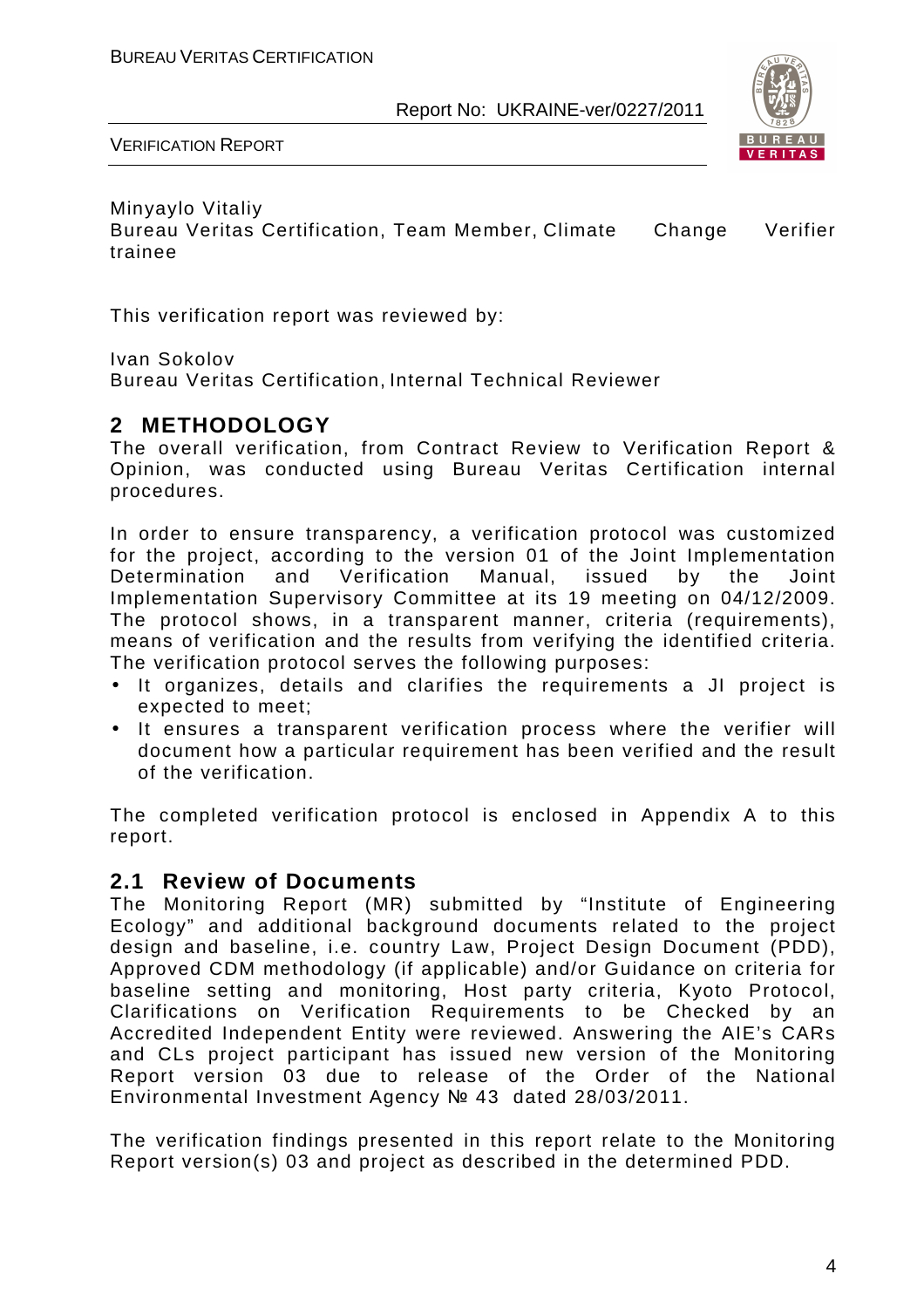

VERIFICATION REPORT

# **2.2 Follow-up Interviews**

On 29-30/03/2011 Bureau Veritas Certification performed on-site interviews with project stakeholders to confirm selected information and to resolve issues identified in the document review. Representatives of "Institute of Engineering Ecology" and RME "Donetskteplocomunenergo" and MCE "Donetskmiskteplomerezha" were interviewed during site visit (see References for the list of interviewed persons). The main topics of the interviews are summarized in Table 1.

| Table 1 | <b>Interview topics</b> |  |
|---------|-------------------------|--|
|---------|-------------------------|--|

| <b>HINDI YIVII WUNIVO</b><br><b>Interviewed</b><br>organization                            | <b>Interview topics</b>                                                                                                                                                                                                                                         |
|--------------------------------------------------------------------------------------------|-----------------------------------------------------------------------------------------------------------------------------------------------------------------------------------------------------------------------------------------------------------------|
| <b>RME</b><br>"Donetskteplocomunener<br>go"<br><b>MCE</b><br>"Donetskmiskteplomerez<br>ha" | Organizational structure.<br>Responsibilities and authorities.<br>Training of personnel.<br>Quality management procedures and technology.<br>Implementation of equipment (records).<br>Metering equipment control.<br>Metering record keeping system, database. |
| Institute of Engineering<br>Ecology                                                        | Baseline methodology.<br>Monitoring plan.<br>Monitoring report.<br>Deviations from PDD.                                                                                                                                                                         |

## **2.3 Resolution of Clarification, Corrective and Forward Action Requests**

The objective of this phase of the verification is to raise the requests for corrective actions and clarification and any other outstanding issues that needed to be clarified for Bureau Veritas Certification positive conclusion on the GHG emission reduction calculation.

If the Verification Team, in assessing the monitoring report and supporting documents, identifies issues that need to be corrected, clarified or improved with regard to the monitoring requirements, it should raise these issues and inform the project participants of these issues in the form of:

(a) Corrective action request (CAR), requesting the project participants to correct a mistake that is not in accordance with the monitoring plan;

(b) Clarification request (CL), requesting the project participants to provide additional information for the AIE to assess compliance with the monitoring plan;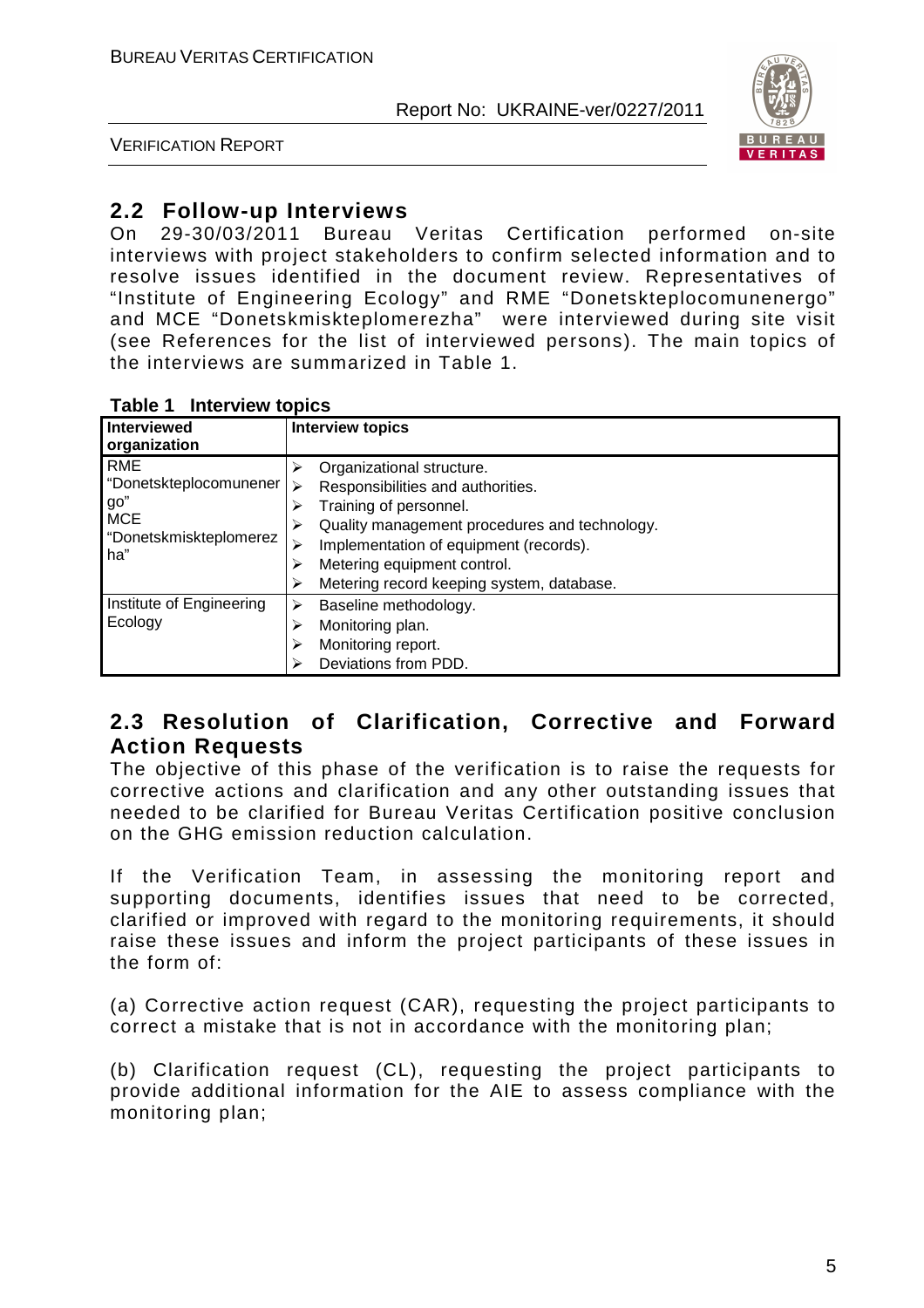

VERIFICATION REPORT

(c) Forward action request (FAR), informing the project participants of an issue, relating to the monitoring that needs to be reviewed during the next verification period.

To guarantee the transparency of the verification process, the concerns raised are documented in more detail in the verification protocol in Appendix A.

# **3 VERIFICATION CONCLUSIONS**

In the following sections, the conclusions of the verification are stated.

The findings from the desk review of the original monitoring documents and the findings from interviews during the follow up visit are described in the Verification Protocol in Appendix A.

The Clarification, Corrective and Forward Action Requests are stated, where applicable, in the following sections and are further documented in the Verification Protocol in Appendix A. The verification of the Project resulted in 01 Corrective Action Requests, 05 Clarification Requests, and 01 Forward Action Requests.

The number between brackets at the end of each section corresponds to the DVM paragraph (see references).

## **3.1 Project approval by Parties involved (90-91)**

Written project approval by Netherlands and Ukraine has been issued by the DFP of that Party when submitting the first verification report to the secretariat for publication in accordance with paragraph 38 of the JI guidelines, at the latest.

The abovementioned written approval is unconditional.

# **3.2 Project implementation (92-93)**

The project main goal is fuel consumption reduction, in particular reduction of natural gas (which is imported to Ukraine), coal and oil consumption, by means of district heating system rehabilitation in Donetsk Region, including boiler and distribution network equipment replacement and rehabilitation, and installation of combined heat and power production plants. Such reduction of fuel consumption will result in decrease of greenhouse gas emissions (CO<sub>2</sub> and N<sub>2</sub>O). The purpose of the project is sustainable development of the region through implementation of energy saving technologies.

Donetsk region's district heating (DH) utility (system of heat supply enterprises) supplies and sells heat energy in forms of heat, hot water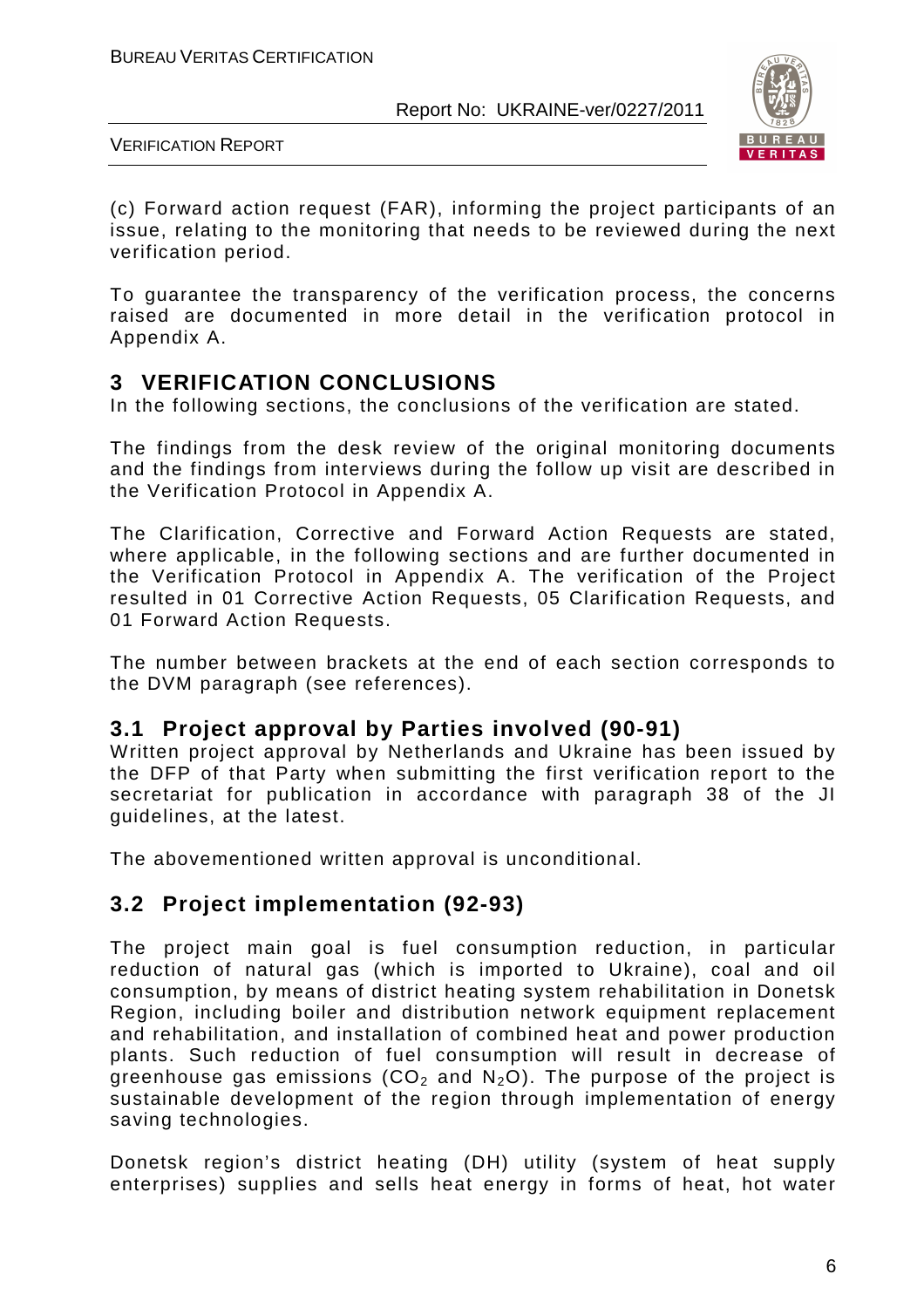

VERIFICATION REPORT

and steam, to local consumers, namely households, municipal consumers and state-owned organizations. It is a natural monopolist of heat production in the region. Heat supply market in the region is stable for years.

The project "Rehabilitation of the District Heating System in Donetsk Region" was initiated in 2004 to rehabilitate Donetsk region's district heating system, including boiler and distribution network equipment replacement and rehabilitation, and installation of combined heat and power production plants (CHP). The project "Rehabilitation of the District Heating System in Donetsk Region" consists of two parts: Rehabilitation of Donetsk Region and Rehabilitation of Donetsk City. 286 boiler-houses with 1297 boilers and 1026 km of heat distributing networks are involved in the rehabilitation of Donetsk Region and 39 boiler-houses with 193 boilers and 248 km of heat distributing networks are involved in the rehabilitation of Donetsk City. In total: 325 boiler-houses with 1490 boilers and 1274 km of heat distributing networks are involved in the project. This is the large part of Donetsk regional DH system, and project may be expanded by including the other DH objects in the region.

Installation of cogeneration units at 10 boiler houses (12 gas engines, 0.5-0.63 MW each) in Donetsk region with total installed capacity 7.3 MW and at 6 boiler houses in Donetsk city (6 gas engines, 0.38 - 0.5 MW each) with total installed capacity 2.88 MW, in sum 18 gas engines with total installed capacity 10.18 MW, is incorporated into the project. Machines made by JSC "Pervomaiskdieselmash" (Ukraine), Deutz (Germany) and Jenbacher (Austria) are considered as potential candidates for installation.

The project employs the increase in fuel consumption efficiency to reduce greenhouse gas emissions relative to current practice. After complete project implementation over 15 million Nm3 of natural gas and 50 thousand ton of coal will be saved annually. Such reduction of fuel consumption is based on increase of the boiler efficiencies, reduction of heat losses in networks and CHP installation. The following activities will ensure fuel saving:

- Replacement of old boilers by the new highly efficient boilers;
- Upgrading of boilers,
- Upgrading of boilers' burners;
- Installation of heat utilizers, including condensation ones;
- Switching of boiler-houses from coal and fuel oil to natural gas;
- Improving of the network organization, application of the new insulation and the pre-insulated pipes;
- Installation of combined heat and power plants;
- Installation of frequency controllers at smoke exhauster and hot water pumps engines.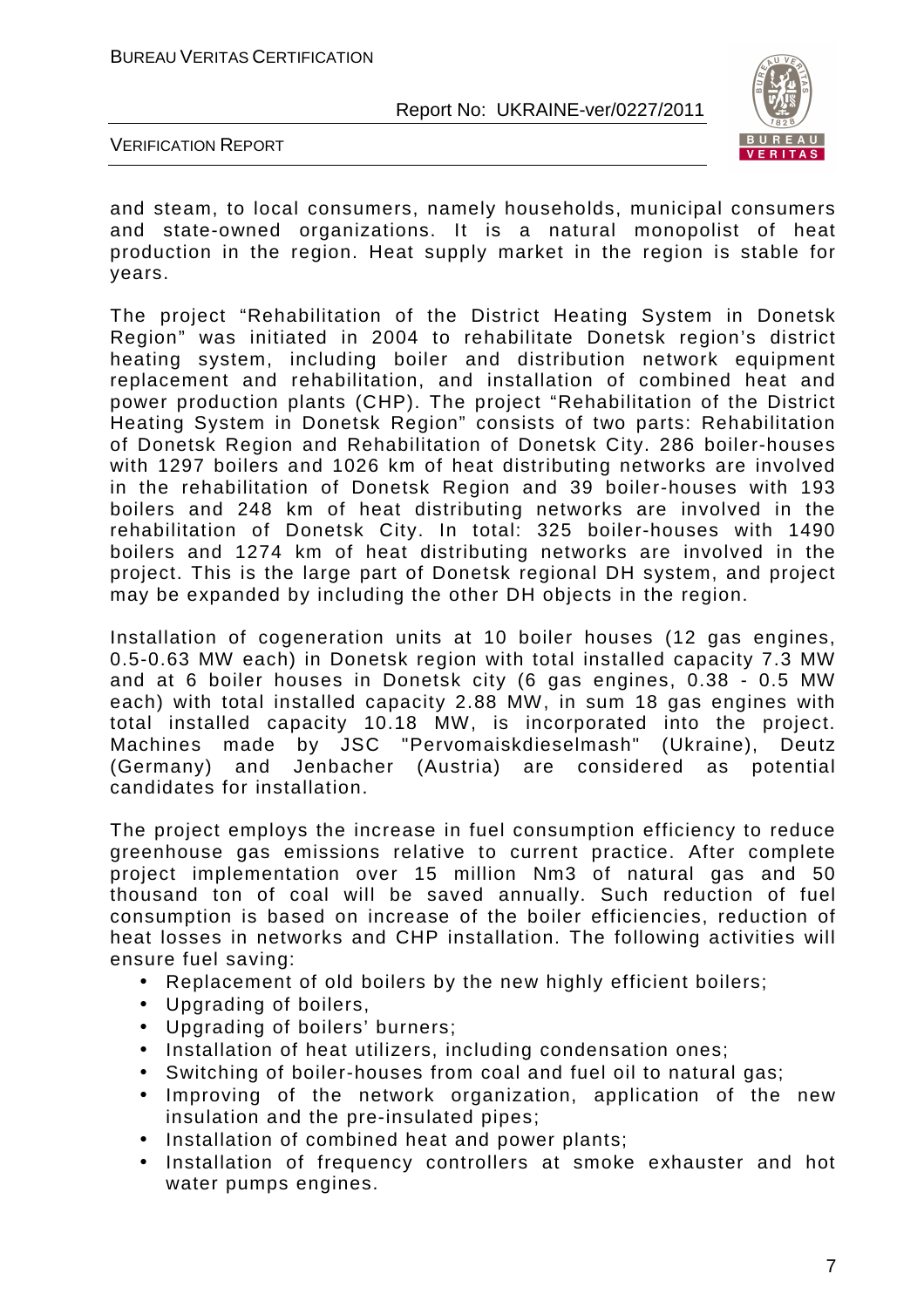

VERIFICATION REPORT

# The actual operation of the proposed project is presented bellow.

| Implemented energy saving                                    | Volume of performed works     |                            |                |  |  |
|--------------------------------------------------------------|-------------------------------|----------------------------|----------------|--|--|
| measures                                                     | (number of boilers, length of |                            |                |  |  |
|                                                              |                               | network replacement, etc.) |                |  |  |
|                                                              | 2003-2009                     | 2010                       | Total          |  |  |
| RME "Donetskteplocomunenergo"                                |                               |                            |                |  |  |
| <b>Boilers replacement</b>                                   |                               |                            |                |  |  |
| KCBa-1,25                                                    | 97                            | $\overline{4}$             | 101            |  |  |
| KCBa - 2,5                                                   | 59                            |                            | 59             |  |  |
| KCBa - 0,63                                                  | 35                            | $\overline{2}$             | 37             |  |  |
| $KCBa -1,0$                                                  | 5                             |                            | 5              |  |  |
| $KBT - 6,5$                                                  | 5                             |                            | 5              |  |  |
| KBF-4,65                                                     | $\overline{2}$                |                            | $\overline{2}$ |  |  |
| $KBT - 1$                                                    | 13                            |                            | 13             |  |  |
| <b>KOLVI - 500</b>                                           | $\overline{2}$                |                            | $\overline{2}$ |  |  |
| KCB-1                                                        | 1                             |                            | 1              |  |  |
| RBI - 3,32                                                   | 4                             |                            | 4              |  |  |
| RBI - 8900                                                   | 4                             |                            | 4              |  |  |
| <b>KCT-100</b>                                               | 5                             |                            | 5              |  |  |
| КОСВД - 0,5                                                  | $\overline{2}$                |                            | $\overline{2}$ |  |  |
| КSBД-1,25                                                    | $\overline{2}$                |                            | $\overline{2}$ |  |  |
| AOFB-96                                                      | 9                             |                            | 9              |  |  |
| <b>AOFB -100</b>                                             | 4                             |                            | $\overline{4}$ |  |  |
| $\Pi - 0, 5 - 0, 8$ $\Gamma$ H                               | 8                             |                            | 8              |  |  |
| <b>KBFM - 1,6</b>                                            | $\mathbf 1$                   |                            | 1              |  |  |
| $CHF-44$                                                     | 6                             |                            | 6              |  |  |
| Ferroli-100                                                  | 6                             |                            | 6              |  |  |
| ДКВр - 6,5                                                   | 1                             |                            | 1              |  |  |
| Total                                                        | 270                           | 6                          | 276            |  |  |
| Replacement of network, m                                    | 114894                        | 25035                      | 139929         |  |  |
| controllers<br>Frequency                                     | 183                           | 3                          | 186            |  |  |
| installation                                                 |                               |                            |                |  |  |
| Implementation of Individual                                 |                               |                            |                |  |  |
| Supply Stations<br>Heat<br>with                              | 76                            |                            | 76             |  |  |
| heat exchangers replacement                                  | $\mathbf{1}$                  |                            | 1              |  |  |
| Implementation of CHP units<br>Switching of boiler-houses to |                               |                            |                |  |  |
| gas                                                          | 20                            |                            | 20             |  |  |
| Switching of<br>boiler-houses'                               |                               |                            |                |  |  |
| effective<br>load<br>to the<br>more                          | 42                            | 1                          | 43             |  |  |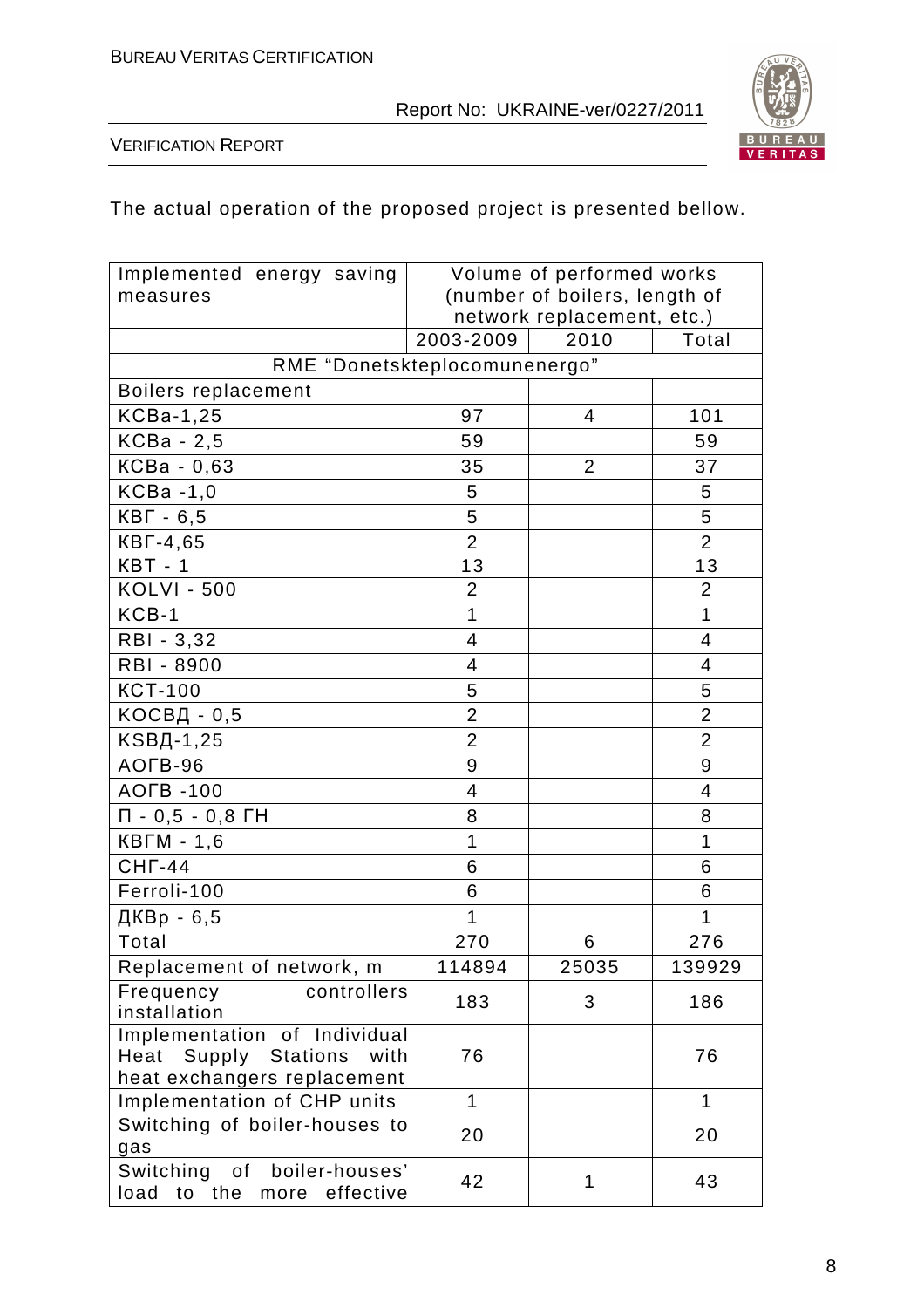

#### VERIFICATION REPORT

| ones                        |     |      |  |  |
|-----------------------------|-----|------|--|--|
| Implementation<br>utilizers | .of | heat |  |  |

| MCE "Donetskmiskteplomerezha"                                     |                |      |                |  |
|-------------------------------------------------------------------|----------------|------|----------------|--|
| Boilers replacement                                               |                |      |                |  |
| KBAHT-1,5                                                         | 17             |      | 17             |  |
| KBAHT-0,8                                                         | $\overline{2}$ |      | 2              |  |
| KATOH-0,8                                                         | 1              |      | 1              |  |
| KATOH-1,5                                                         | 9              |      | 9              |  |
| $KB-0,1$                                                          | $\overline{2}$ |      | $\overline{2}$ |  |
| КГПУ                                                              | 1              |      | 1              |  |
| KBH-0,29                                                          | $\overline{2}$ |      | $\overline{2}$ |  |
| Total                                                             | 34             |      | 34             |  |
| Replacement of network, m                                         | 25837          | 2507 | 28344          |  |
| Frequency<br>controllers<br>installation                          | 145            | 71   | 216            |  |
| Implementation of CHP units                                       | 1              |      | 1              |  |
| Switching of boiler-houses<br>to gas                              |                |      |                |  |
| Switching of boiler-houses'<br>load to the more effective<br>ones | 6              |      | 6              |  |
| of<br>Implementation<br>heat<br>utilizers                         | 3              | 8    | 11             |  |

## **3.3 Compliance of the monitoring plan with the monitoring methodology (94-98)**

The monitoring occurred in accordance with the monitoring plan included in the PDD regarding which the determination has been deemed final and is so listed on the UNFCCC JI website.

For calculating the emission reductions or enhancements of net removals, key factors, such as Fuel consumption at boiler-houses (for natural gas in 1000  $m^3$ , for coal in ton, for heavy oil and light oil in ton, manually recorded every day), Average annual Heating Value of fuel (MJ/m<sup>3</sup> for natural gas, MJ/kg for coal, heavy oil (only for Slov'yansk) and light oil (only for Vuglegirsk), data are provided by natural gas suppliers usually 3 times per month, quality certificate is given by coal and heavy oil supplier's for every consignment), Average daily outside temperature during the heating season ( ${}^{\circ}C$  (K), recorded every day of heating season), Average inside temperature during the heating season  $(^0C)$  (K), recorded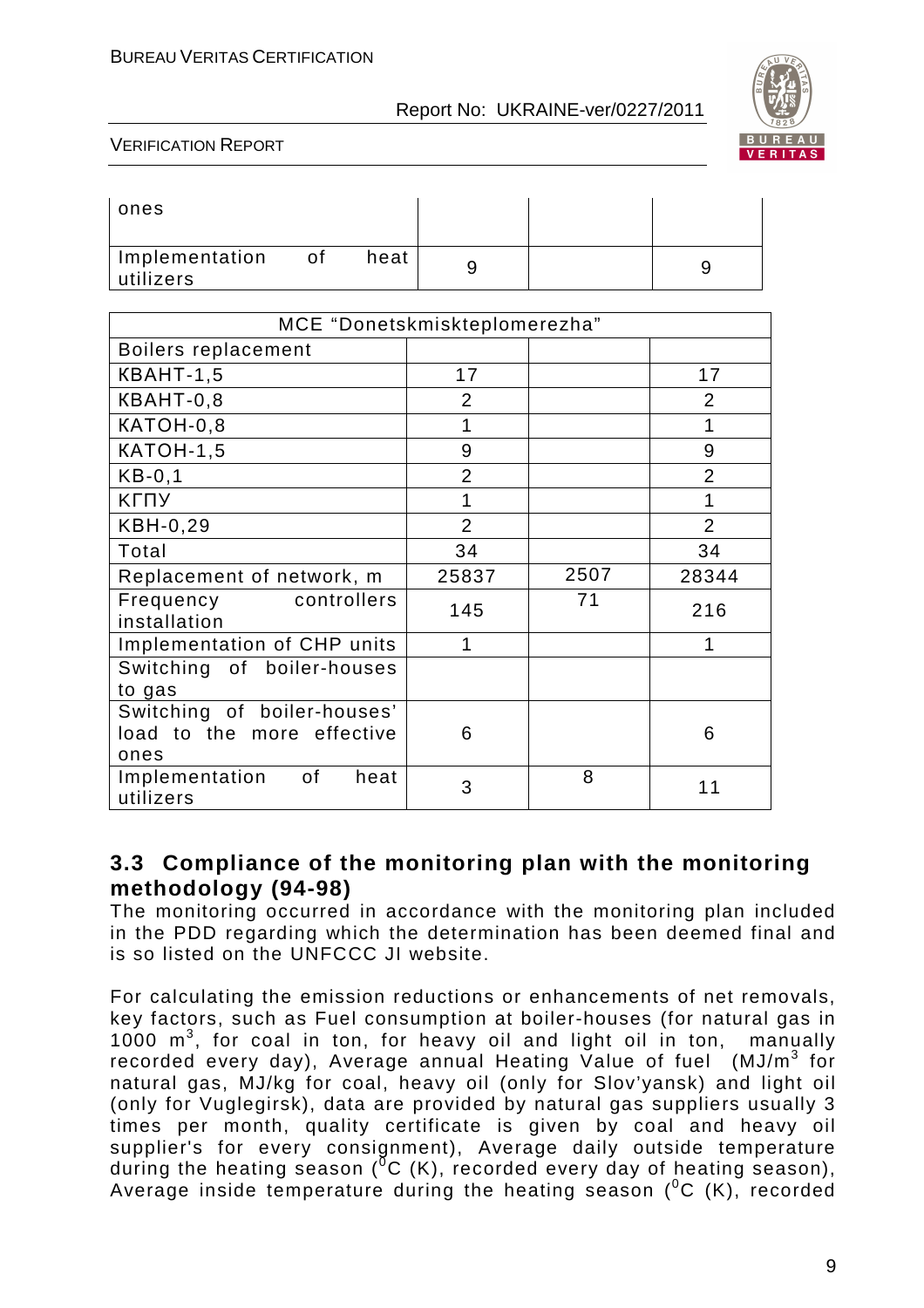

VERIFICATION REPORT

once per heating season), Number of Customers (Customers update the contracts for hot water supply service with balance-owners (ZhEK) once per year. ZhEKs give to RME "Donetskteplocomunenergo" personal accounts of customers once per month. Contracts with organizations and legal entities are concludes directly with RME "Donetskteplocomunenergo", they are updated once per year), Heating area (total,  $m^2$  the information is collected at the sales departments of district heating productive units of RME "Donetskteplocomunenergo" in every town by the certificates of owners or balance-owners (ZhEK) in accordance with technical passport of building. Total area with balconies and stairs and Heating area are displayed in the special journal.), Average heat transfer factor of heated buildings in the base year (W/m<sup>2\*</sup>K, heat transfer factor is recorded ones per year at recording of connection or disconnection of any heating area to boiler-houses included in project), Heating area of buildings (previously existed in the base year) with the renewed (improved) thermal insulation in the reported year (m<sup>2</sup>, once per year), Heating area of newly connected buildings (assumed with the new (improved) thermal insulation) in the reported year ( $m^2$ , once per year), Heat transfer factor of buildings with the new thermal insulation  $(W/m^{2*}K)$ , Duration of the heating period (hours, once per year ), Duration of the hot water supply period (hours, once per day), Maximum connected load to the boiler-house, that is required for heating (MW, once per year), Connected load to the boilerhouse, that is required for hot water supply service (MW, once per year ), Standard specific discharge of hot water per personal account (kWh/h, once per year), Carbon emission factor ( for natural gas, coal and heavy oil kt  $CO<sub>2</sub>/TJ$  once per year), Recalculating factor for average load during heating period (once per year), Scheduled electric power production by the all new CHP units and electric power generation by the installed new CHP units in reported year (MWh), Scheduled heat power production by the all new CHP units and heat power generation by the installed new CHP units in reported year (MWh), Electric power consumption by the boiler-houses where energy saving measures are scheduled to be implemented (MW\*h, every month), influencing the baseline emissions or net removals and the activity level of the project and the emissions or removals as well as risks associated with the project were taken into account, as appropriate.

For gas consumption measurement the following gas flow meters are used:

| Type of Gas flow meters | Manufacturer    |       |            |
|-------------------------|-----------------|-------|------------|
|                         | Ivano-Frankivsk | plant | <b>JSC</b> |
| G - 1600 -ЛГК — 200     | "Promprylad"    |       |            |
| I G – 160- ЛГК - 80     | Ivano-Frankivsk | plant | <b>JSC</b> |
|                         | "Promprylad"    |       |            |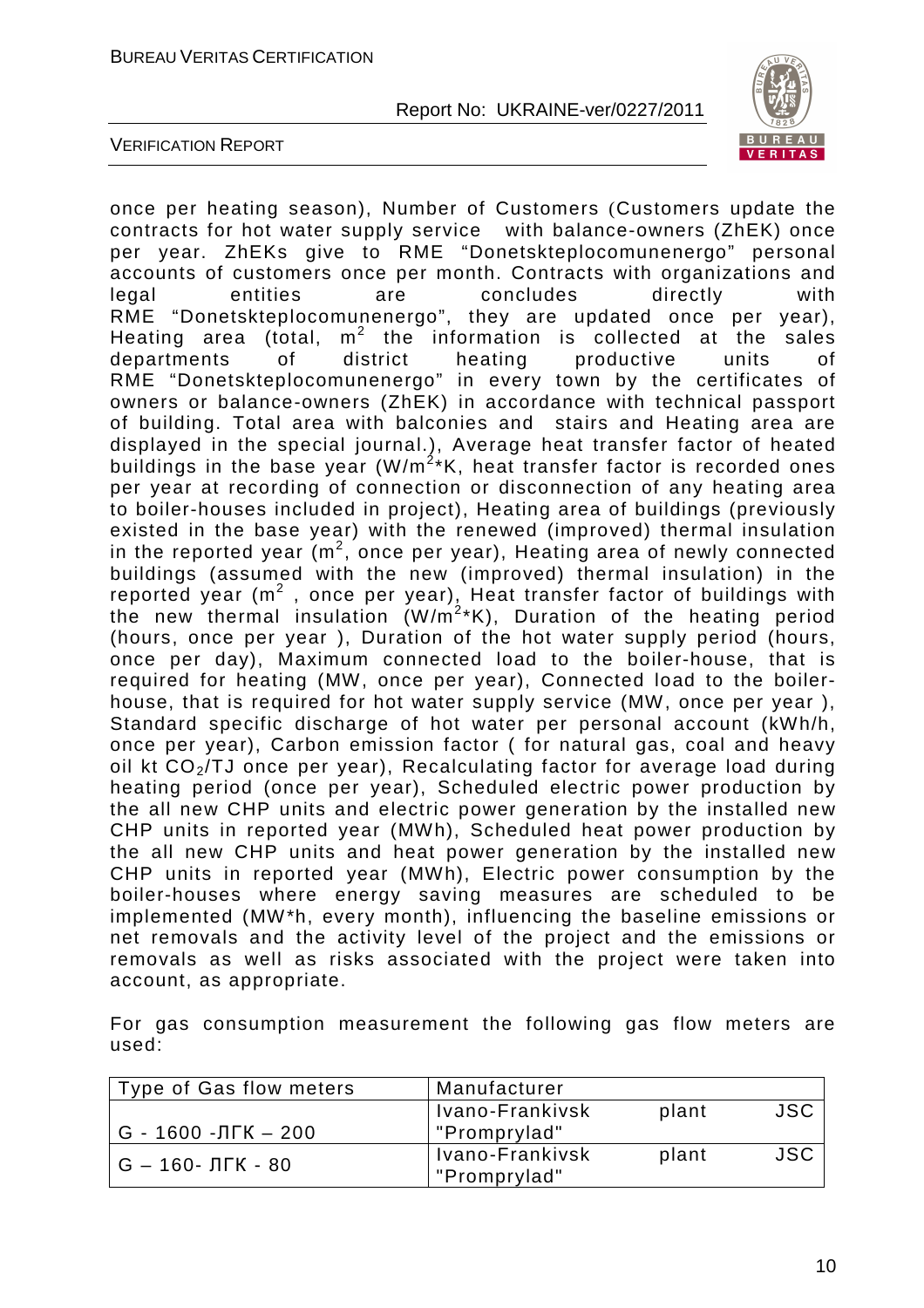

VERIFICATION REPORT

| $G - 250  \Pi$ FK $- 100$ | Ivano-Frankivsk<br>plant<br>"Promprylad" |       | <b>JSC</b> |
|---------------------------|------------------------------------------|-------|------------|
| G - 400 - ЛГК- 150        | Ivano-Frankivsk<br>"Promprylad"          | plant | <b>JSC</b> |
| $G - JTK - 150 - 650$     | Ivano-Frankivsk<br>"Promprylad"          | plant | <b>JSC</b> |
| G - PFK - 400 - 250       | Ivano-Frankivsk<br>"Promprylad"          | plant | <b>JSC</b> |
| GMS- G16  G250            | "Arsenal" plant, Kiev city               |       |            |
| PTK-40  PTK-1000          | Ivano-Frankivsk<br>plant<br>"Promprylad" |       |            |
| ЛГК-80  ЛГК-200           | Ivano-Frankivsk<br>plant<br>"Promprylad" |       | <b>JSC</b> |
| Flow measurement complex  | SPE "Measurement<br>systems",            |       |            |
| "Potok"                   | Dnipropetrovsk city                      |       |            |
| Kurs - 01 - G1001000      | "Kurs" Ltd. Dnipropetrovsk city          |       |            |
| GSM 16-32                 | Germany                                  |       |            |

For electricity consumption measurement the following electricity meters are used:

| Type of electricity meters | Manufacturer                 |
|----------------------------|------------------------------|
| Merkuriy 230APT03CN        | Moscow "Intek"Ltd            |
| Merkuriy 230APT02CN        |                              |
| CA4Y - <i>M</i> 672M       | "LEMZ" St.Petersburg, Russia |
| CP4Y-И673M                 | "LEMZ" St.Petersburg, Russia |
| CO-22 6706                 | Ukraine                      |
| CO - 449 M1 - Y            | Ukraine                      |
| CT - 3A - 01               | Zaporizhzhia                 |
| <b>NIK2303APK1</b>         | "Nik-elektronika" Ltd., Kyiv |
| CE - 302                   | Stavropol "Energomera"       |
| SL - 7000                  | France                       |
| EAO5KALX - R4B-4           | Russia, Moscow "LSTER"       |
| ЦЭ6803В                    | "Energomira" Russia- Ukraine |
| ACE - 6000                 | France                       |
| Актарис SI - 700           | Ukraine                      |
| CP45002                    | St. Petersburg, Russia       |
| CA4Y - <i>V</i> 145        | "LEMZ" St.Petersburg, Russia |
| <b>ИПСА4У-И672М</b>        | St. Petersburg, Russia       |
| A1815RALQ                  | Russia                       |
| Φ68700                     | "LEMZ" St.Petersburg, Russia |
| CA 3Y-0670                 | "LEMZ" St.Petersburg, Russia |

For measurement at the CHP unit the following meters are used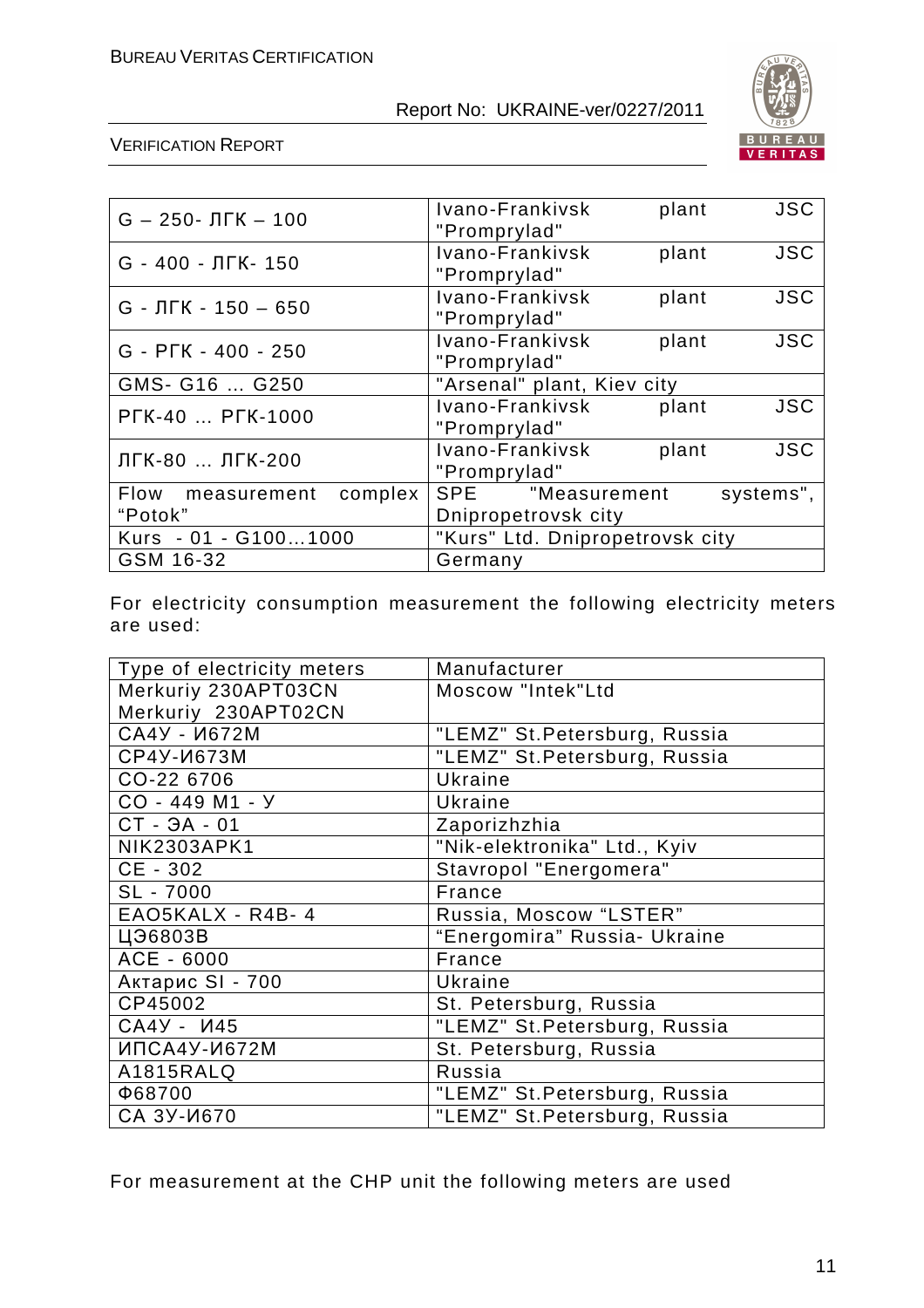

VERIFICATION REPORT

| Purpose            | Type                    | Serial No. | Manufacturer    |
|--------------------|-------------------------|------------|-----------------|
| Power              | production   CA4Y-И672M | 971405     | Leningrad       |
| measurement        |                         |            | "LEMZ"          |
| Heat<br>energy     | <b>CALMEX N2</b>        | 1320-06    |                 |
| production         |                         | 1319-06    |                 |
| measurement        |                         |            |                 |
| consumption<br>Gas | G-160 ЛГК - 80          | 5861       | Ivano-Frankivsk |
| measurement        | $1:200,2$ Ex            |            | JSC<br>plant    |
|                    |                         |            | "Promprylad"    |

The records are maintained on daily and annually basis, the boiler operation is statutory, so the chances of misstatement in the records are hereby low. In fact records are taken every 2 hours (manually) or semicontinuously where correctors are present (electronically), and after that manual daily summarizing record is performed. In both cases (manual or semi-continuous) monitoring is within the PDD version 8 where records are required every 2 hours.

Monitoring equipment of this project is sections of relating energy resources measurements. The main element of the measurement section is a primary transducer (meter) that is subject to periodic inspection or calibration. Donetsk center of standardization, metrology and certification, Laboratory HES, Gorlovskiy CSM, Enakievskiy Gosstandart, Kramatorsk branch of Donetsk-standart-metrology, Makeevskiy branch of Donetskstandart-metrology authorized body's, entitled to conduct inspection and calibration of measuring equipment is third party involved.

Data sources used for calculating emission reductions or enhancements of net removals, such as (plant records, reports of Metrological Centre, Statistics of RME "Donetskteplocomunenergo" and MCE "Donetskmiskteplomerezha", SNiP 2-3-79, State Buildings Norms, Rules of technical exploitation of heating equipment and networks, KTM 204 Ukraine 244-94, Final Report EBRD 2010 Development of the electricity carbon emission factors for Ukraine. Baseline Study for Ukraine) are clearly identified, reliable and transparent.

Emission factors, including default emission factors, are selected by carefully balancing accuracy and reasonableness, and appropriately justified of the choice.

## **3.4 Revision of monitoring plan (99-100)**

Not applicable.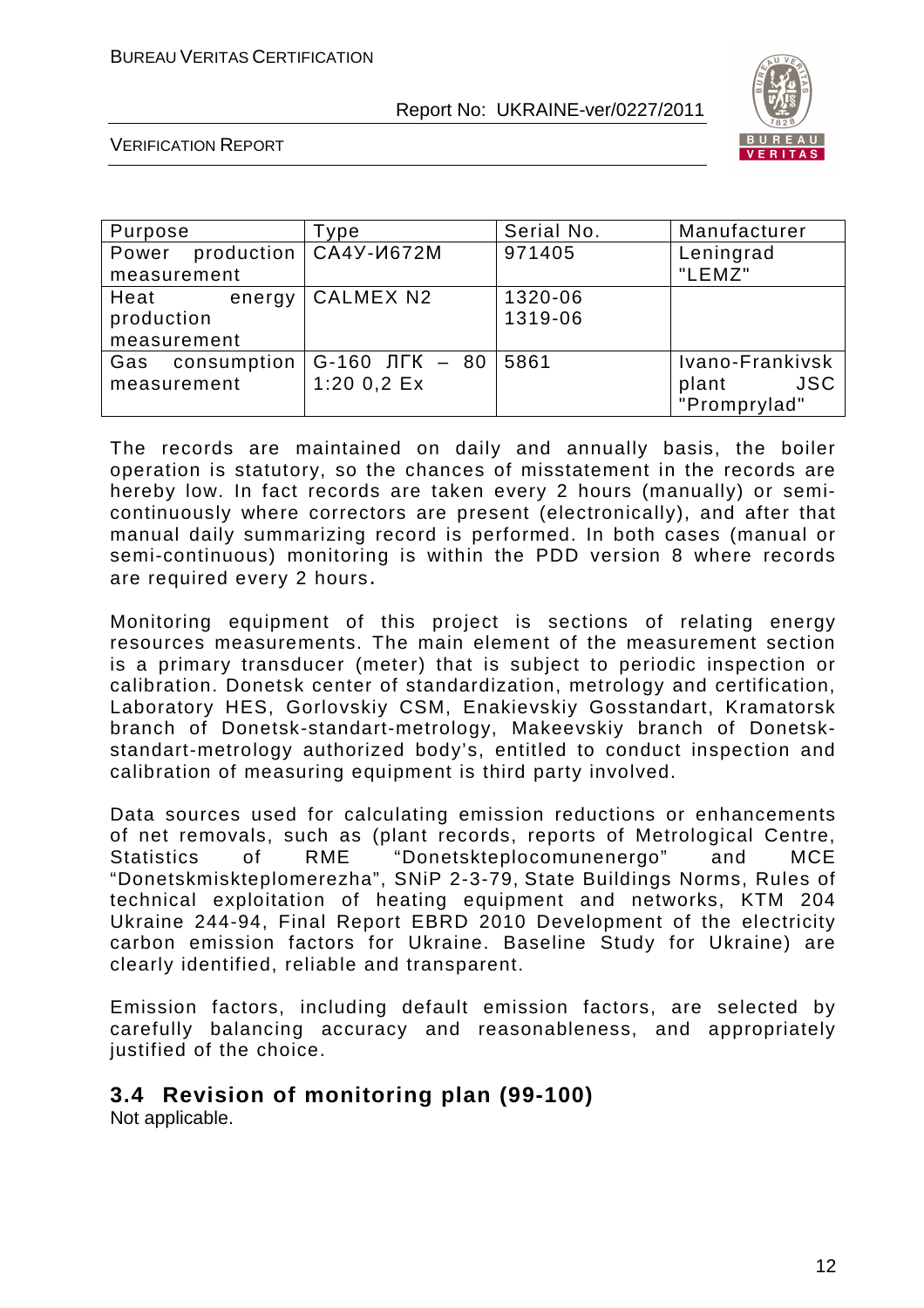

VERIFICATION REPORT

## **3.5 Data management (101)**

The data and their sources, provided in monitoring report, are clearly identified, reliable and transparent.

The implementation of data collection procedures is in accordance with the monitoring plan, including the quality control and quality assurance procedures.

The function of the monitoring equipment, including its calibration status, is in order.

The evidence and records used for the monitoring are maintained in a traceable manner.

The data collection and management system for the project is in accordance with the monitoring plan.

Registration of Natural gas consumption at boiler houses of RME "Donetskteplocomunenergo" and MCE "Donetskteplomerezha is carried out by the following scheme:

1. All boiler-houses are equipped with gas flow meters.

2. Most of boiler-houses are equipped with automatic corrector for temperature and pressure. Gas consumption is registered automatically.

3. Beside this, every hour operator of a boiler house registers parameters of natural gas (temperature and pressure) in the paper journal "Journal of registration of boiler-house's operation parameters". These parameters are used to bring gas consumption to normal conditions. Natural gas consumption is measured by gas flow meter, installed at a boiler-house. Every day operator of a boiler house makes registration of daily gas consumption in the special paper journal.

4. Every day operators transfer values of gas consumption to calculating centers of the Production Branches of RME "Donetskteplocomunenergo" and MCE "Donetskteplomerezha". United server installed at the MCE "Donetskteplomerezha" account center allows taking values of all controlled parameters for every day of monitoring period.

5. Every month the account centers transfer data to gas suppliers.

The Director General of the RME "Donetskteplocomunenergo", Mr. Vasyl Vorotyntsev, appointed a responsible person, Ms. Victoriya Kucherenko, Deputy director on investments and strategic development of RME "Donetskteplokomunenergo", for the implementation and management of the monitoring process at the RME "Donetskteplocomunenergo". Ms. Kateryna Pahomova, senior engineer of perspective development department of RME "Donetskteplokomunenergo", is responsible for data collection, measurements, calibration, data recording and storage.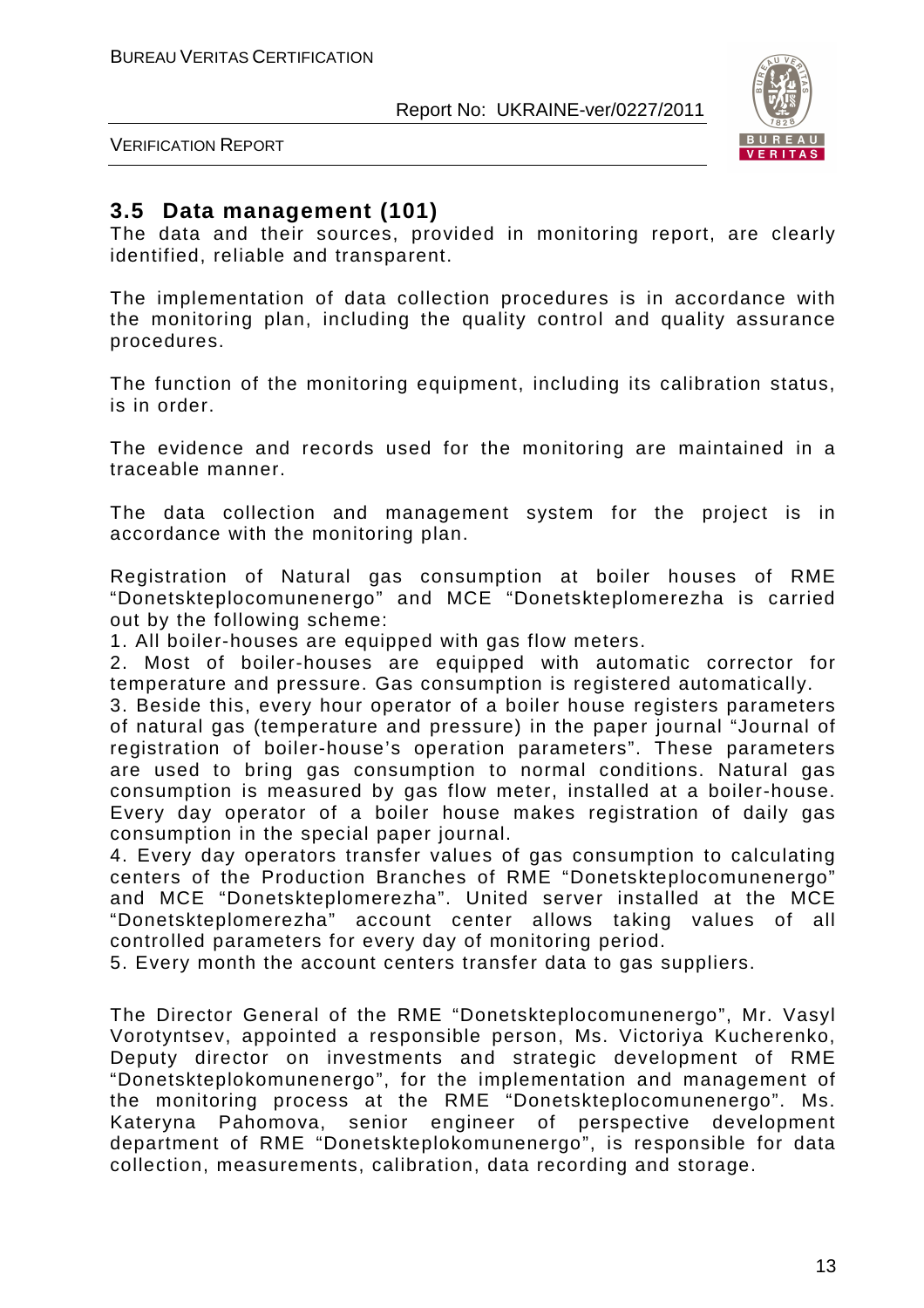

VERIFICATION REPORT

The Director General of the MCE "Donetskmiskteplomerezha" Mr. Viktor Rogachev appointed a responsible person, Ms. Valentyna Skoryk, engineer of production department, for the implementation and management of the monitoring process at the MCE "Donetskmiskteplomerezha". Mrs. Valentyna Skoryk is responsible for supervising data collection, measurements, calibration, data recording and storage.

Dr. Vladimir Gomon, Managing Engineer of the European Institute for safety, security, insurance and environmental technics, is responsible for baseline and monitoring methodology development.

Dr. Dmitri Paderno, Deputy director of the Institute of Engineering Ecology, is responsible for baseline and monitoring methodology development.

Ms. Kateryna Korinchuk, engineer of the Institute of Engineering Ecology, is responsible for data processing.

Manager of the JI project Ms. Victoriya Kucherenko controls and checks up the adequacy of the data collection mechanism and the reliability of parameters of the Monitoring plan and other information on project implementation.

Any problem occurring that concerns this project is to be reported immediately to the project manager, who takes the appropriate measures.

## **3.6 Verification regarding programmes of activities (102- 110)**

Not applicable.

## **4 VERIFICATION OPINION**

Bureau Veritas Certification has performed the 4<sup>th</sup> periodic verification of the project «Rehabilitation of the District Heating System in Donetsk Region» Project in Ukraine, which applies the JI Specific approach. The verification was performed on the basis of UNFCCC criteria and host country criteria and also on the criteria given to provide for consistent project operations, monitoring and reporting.

The verification consisted of the following three phases: i) desk review of the project design and the baseline and monitoring plan; ii) follow-up interviews with project stakeholders; iii) resolution of outstanding issues and the issuance of the final verification report and opinion.

The management of Institute of Engineering Ecology is responsible for the preparation of the GHG emissions data and the reported GHG emissions reductions of the project on the basis set out within the final PDD version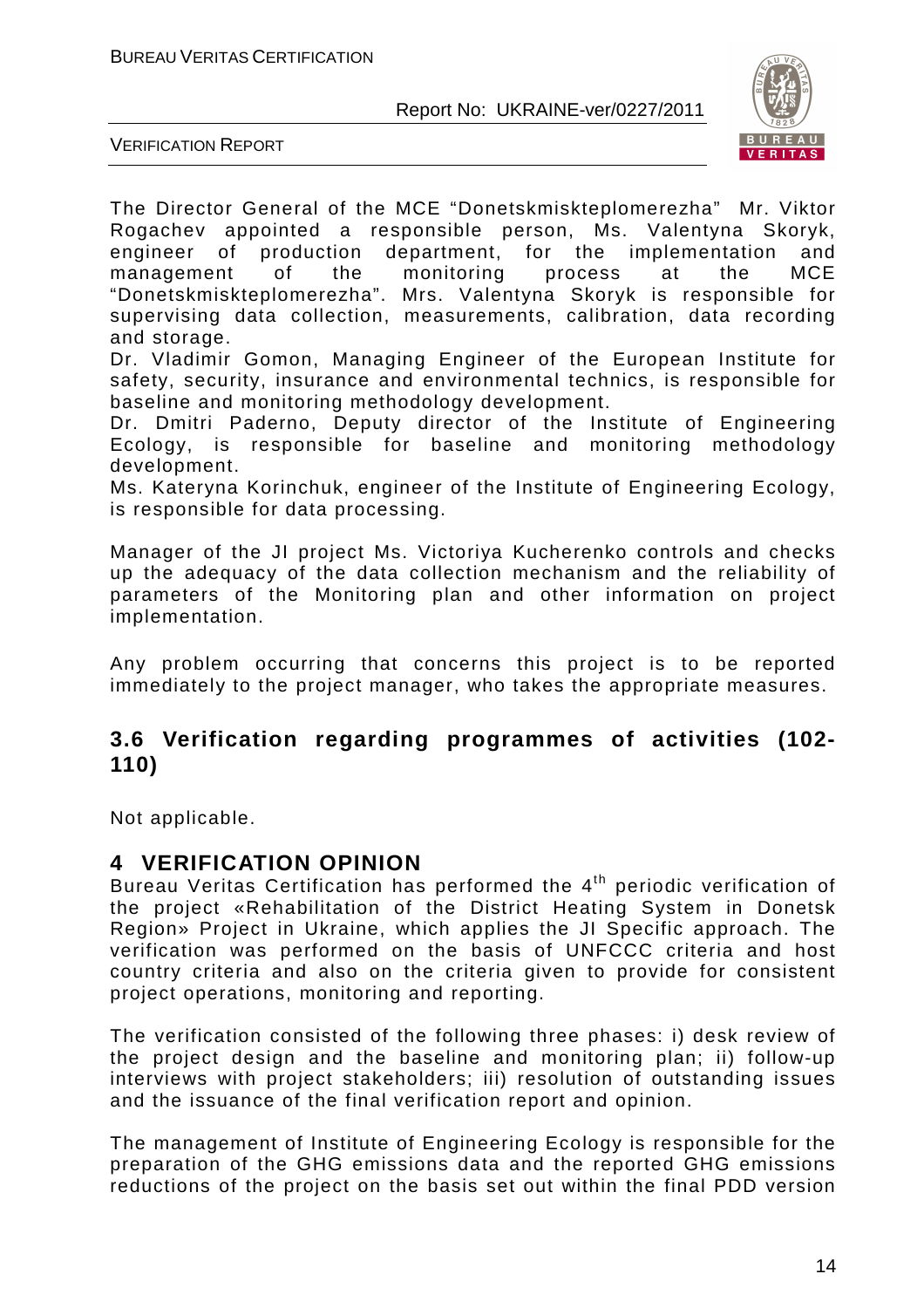

VERIFICATION REPORT

08 and revised monitoring plan. The development and maintenance of records and reporting procedures in accordance with that plan, including the calculation and determination of GHG emission reductions from the project, is the responsibility of the management of the project.

Bureau Veritas Certification verified the Project Monitoring Report version 03 for the reporting period as indicated below. Bureau Veritas Certification confirms that the project is implemented as per determined changes. Installed equipment being essential for generating emission reduction runs reliably and is calibrated appropriately. The monitoring system is in place and the project is generating GHG emission reductions.

Bureau Veritas Certification can confirm that the GHG emission reduction is calculated without material misstatements. Our opinion relates to the project's GHG emissions and resulting GHG emissions reductions reported and related to the approved project baseline and monitoring, and its associated documents. Based on the information we have seen and evaluated, we confirm the following statement:

Reporting period: From 01/01/2010 to 31/12/2010

| Baseline emissions         |  | : $1405813$ t $CO2$ equivalents. |
|----------------------------|--|----------------------------------|
| Project emissions          |  | 966952 $t CO2$ equivalents.      |
| <b>Emission Reductions</b> |  | $438860$ t $CO2$ equivalents.    |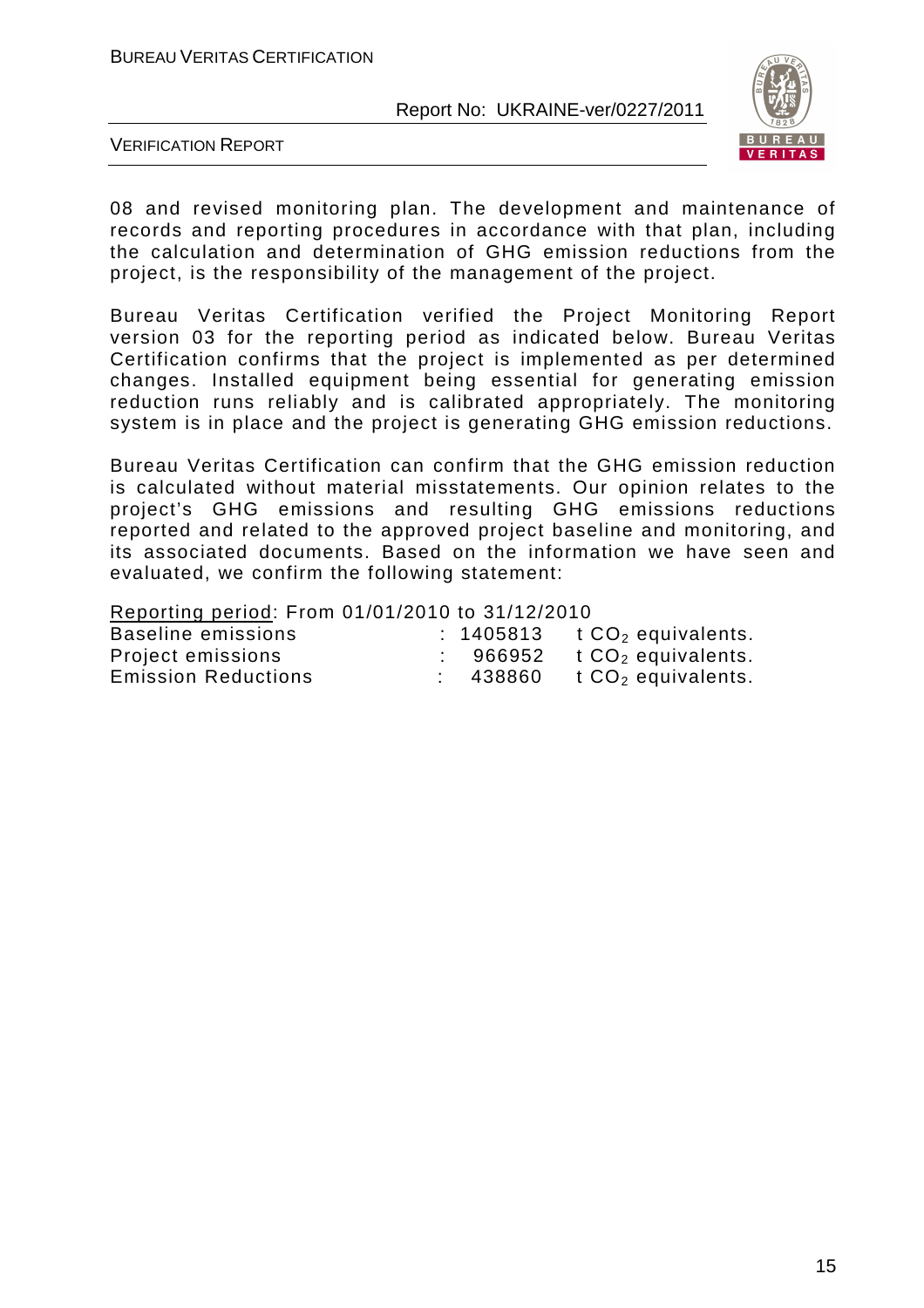

VERIFICATION REPORT

# **5 REFERENCES**

#### **Category 1 Documents:**

Documents provided by RME "Donetskteplocomunenergo" of the company that relate directly to the GHG components of the project.

- /1/ Monitoring Report, version 01, dated 18 March 2011
- /2/ Monitoring Report, version 02, dated 05 April 2011
- /3/ Monitoring Report, version 03, dated 18 Мау 2011
- /4/ Project Design Document, version 8, dated 28 of March 2008
- /5/ Letter of Approval from Ministry of Environmental Protection of Ukraine № 8883/10/10-07 dated 10.08.2007
- /6/ Letter of Approval from Ministry of Economic Affairs of Netherlands 2007JI03 dated 25 October 2007
- /7/ Excel spreadsheet of the emission reductions calculation
- /8/ Determination and Verification Manual, version 01
- /9/ Order of the National Environmental Investment Agency № 43 dated 28/03/2011

#### **Category 2 Documents:**

Background documents related to the design and/or methodologies employed in the design or other reference documents.

| N <sub>2</sub>   | Name of the document                                                                                                                                                                                           |
|------------------|----------------------------------------------------------------------------------------------------------------------------------------------------------------------------------------------------------------|
| 1.               | Photo Impact Assessment (EIA) " Kyivskiy heat region of Donetsk. Technical<br>upgrading of boiler kv.462. Modular unit GVP. 2010.                                                                              |
| 2.               | Photo Conclusion of the state sanitary-epidemiological expertise. 05.03.02-<br>07/74968 from 11.10.2010. "Kyivskiy heat region of Donetsk. Technical<br>upgrading of boiler kv.462. Modular installation GVP " |
| 3.               | Photo Act of readiness object to exploitation of 30.12.2010 Technical<br>upgrading of boiler kv.462.                                                                                                           |
| $\overline{4}$ . | Photo Impact Assessment (EIA) "Installing electric boilers MEC-25 in the<br>boilerhouse on Ussuriyska, 22. Donetsk "                                                                                           |
| 5.               | Photo Conclusion of the state sanitary-epidemiological expertise. 05.03.02-<br>07/73065 from 06.10.2010. "Installing electric boilers MEC-25 in the<br>boilerhouse on Ussuriyska, 22. Donetsk "                |
| 6.               | Photo Permission for air emissions from stationary sources of<br>MCE "Donetskmiskteplomerezha" № 1410136300-9 valid to<br>18.12.2012                                                                           |
| 7.               | Photo Report on Air Protection in 2010 #2TP" vozduh" MCE<br>"Donetskmiskteplomerezha"                                                                                                                          |
| 8.               | Photo Certificate of emission control workshop valid to 28 April 2013. MCE<br>"Donetskmiskteplomerezha"                                                                                                        |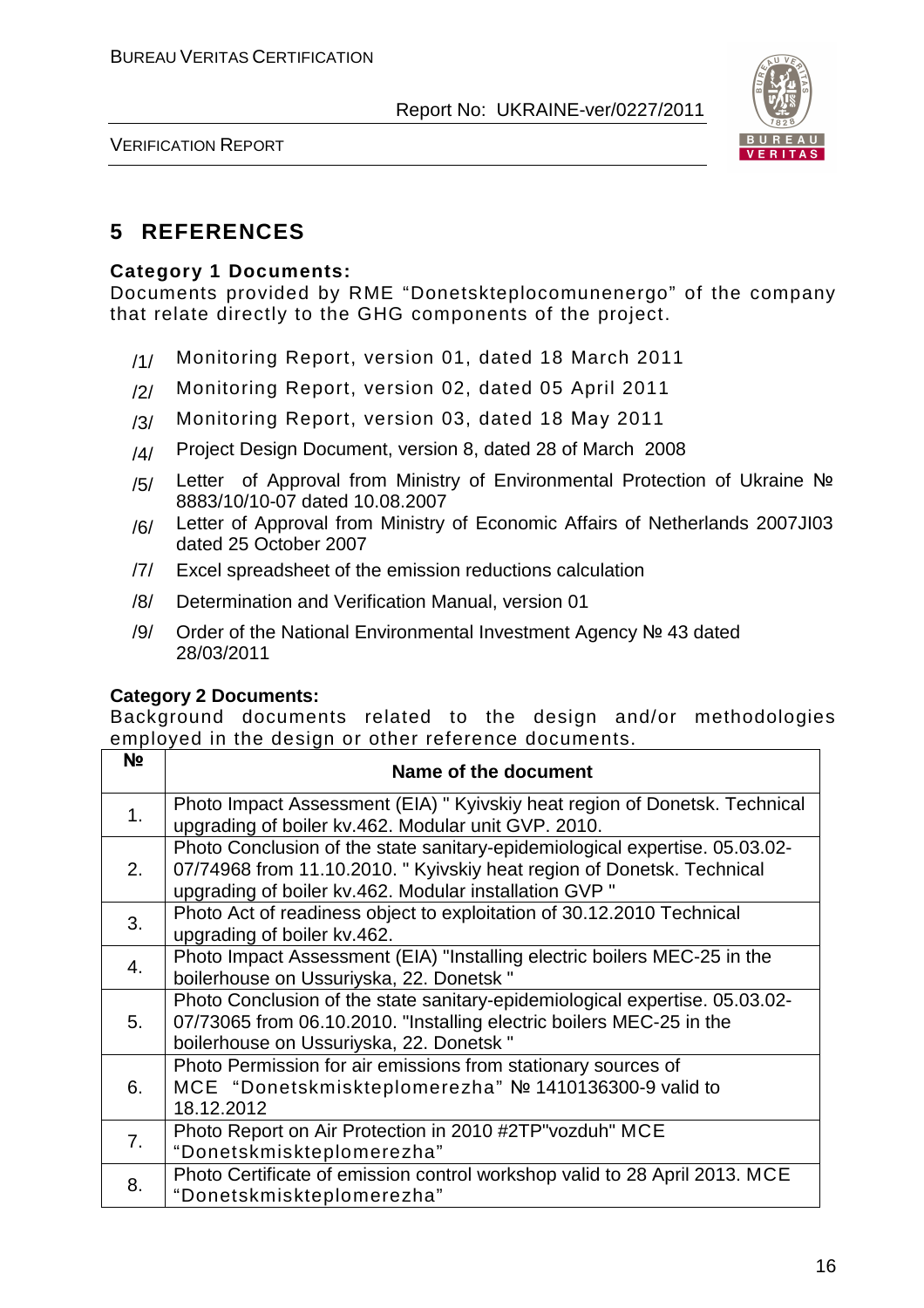

|     | Photo Protocol number 3 / 07 dated 14 February 2011, measuring the          |
|-----|-----------------------------------------------------------------------------|
| 9.  | content of pollutants in emissions from stationary sources. State           |
|     | Environmental Inspectorate of the Donetsk region.                           |
|     | Photo of the Act to verify compliance with environmental legislation        |
|     | 01/25/2011-14.02.2011 State Environmental Inspectorate of the Donetsk       |
| 10. | region.                                                                     |
|     |                                                                             |
|     |                                                                             |
| 11. | Photo Continued permit Nº 0550.09.14-40.30.0. Valid from 05/21/2009 to      |
|     | 21.05.2014                                                                  |
| 12. | Photo Environmental action plan in 2010.                                    |
| 13. | Photo Environmental action plan in 2011.                                    |
| 14. | Photo Act number 4290-TU provision of services of transportation of natural |
|     | gas 31.12.2010 from Company "Gas of Ukraine"                                |
| 15. | Photo Spreadsheet of gas consumption in areas of Donetsk                    |
| 16. | Photo Spreadsheet of gas consumption MCE                                    |
|     | "Donetskmiskteplomerezha"                                                   |
| 17. | Photo Act of acceptance of output (electricity) in January 2010.            |
|     | Photo Additional agreement to supply electricity from 01.07.2005 number     |
| 18. | 5258. OJS "Donetskoblenergo"                                                |
|     | Photo Contract № 06/10-2271 TE-7 from 20.12.2010 for purchasing natural     |
| 19. | gas NAK "Naftogaz Ukraine"                                                  |
| 20. | Photo Heat meter logbook Tuv-30-14-695. MR-2                                |
| 21. | Photo Shift logbook of boilers with temp to 115 <sup>0</sup> C. MR-2        |
|     | Photo № 142/19 Certificate of boilerhouse machinist Berman Tatiana          |
| 22. | Fedorovna from 09/03/2011. MR-2                                             |
|     | Photo Certificate of boilerhouse operator #503 885 Bistrova L.N.            |
| 23. | from 09/03/2011. MR-2                                                       |
|     | Photo Certificate of boilerhouse operator #503 885 Malyeva Catherine        |
| 24. | Myhaylovna from 09/03/2011. MR-2                                            |
| 25. | Photo Shift logbbok. MR-2                                                   |
|     |                                                                             |
| 26. | Photo emergency response plans MCE "Donetskmiskteplomerezha"                |
|     | from 02.02.2010 MR-2                                                        |
| 27. | Photo Logbook "accounting TER". MR-2                                        |
| 28. | Photo Repair Plan for 2011. MR-2                                            |
| 29. | Photo Repair of equipment logbook. MR-2                                     |
| 30. | Photo Entering Electricity accounting #1. MR-2                              |
| 31. | Photo Passport gas volume calculator "Universal" № 6461. MR-2               |
| 32. | Photo Passport sensor pressure "Safir M" № 08120025                         |
| 33. | Photo Passport sensor pressure "Safir M" Nº 08497445                        |
| 34. | Photo Passport sensor pressure "Safir M" Nº 11359156                        |
| 35. | Photo Passport sensor pressure "Safir M" Nº 12147848                        |
| 36. | Photo Passport membrane number 6                                            |
| 37. | Photo Passport membrane number 7                                            |
| 38. | Photo gas meter "Universal" Nº 6461                                         |
| 39. | Photo temperature controller. MR-2                                          |
|     |                                                                             |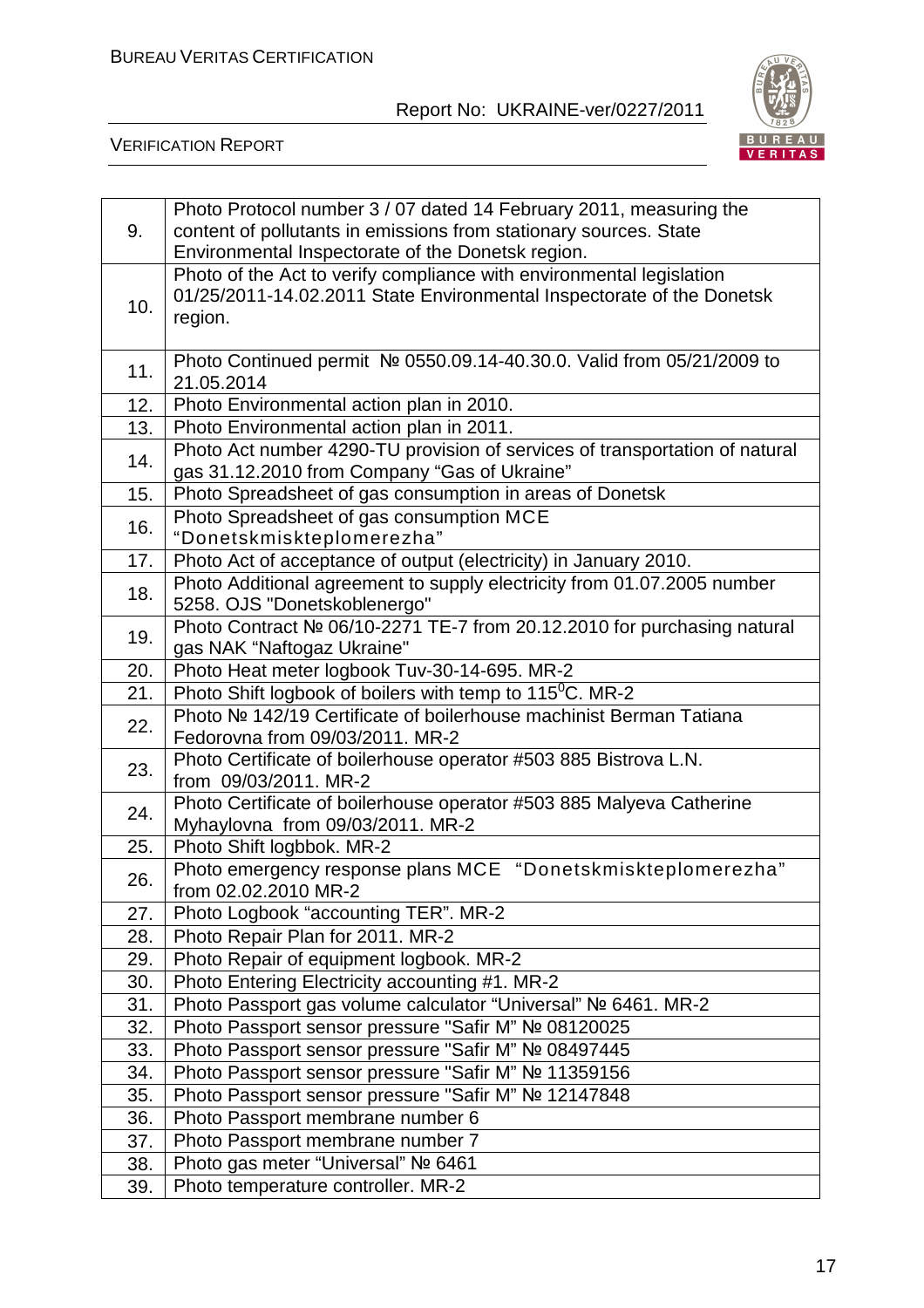

| 40. | Photo heat meter "Superkom - 01-1" № 010019. MR-2                       |
|-----|-------------------------------------------------------------------------|
| 41. | Photo Utilizator number 88 MR-2                                         |
| 42. | Photo Verification schedule "gas meter" on MCE                          |
|     | "Donetskmiskteplomerezha"                                               |
| 43. | Photo Verification schedule "corrector" on MCE                          |
|     | "Donetskmiskteplomerezha"                                               |
| 44. | Photo Verification schedule "of electrical meter" on MCE                |
|     | "Donetskmiskteplomerezha"                                               |
| 45. | Photo Verification schedule "Universal" on MCE                          |
|     | "Donetskmiskteplomerezha"                                               |
| 46. | Photo Certificate of heating engineering laboratory MCE                 |
|     | "Donetskmiskteplomerezha number 30 valid to y 28 April 2013             |
| 47. | Photo Certificate of electrical laboratory MCE                          |
|     | "Donetskmiskteplomerezha number 39 valid to 3 August 2015               |
| 48. | Photo Shift logbook boilerhouse number 139                              |
| 49. | Photo TER accounting logbook boilerhouse number 139                     |
| 50. | Photo Certificate of boiler machinist Dudchenko Galina number 24a-68/31 |
| 51. | Photo gas meter "Universal" № 6713                                      |
| 52. | Photo electricity meter number 770 891                                  |
| 53. | Photo electricity meter number 47 270                                   |
| 54. | Photo electricity meter number 110 570                                  |
| 55. | Photo electricity meter number 700 181                                  |
| 56. | Photo electricity meter number 154 529                                  |
| 57. | Photo electricity meter number 642 656                                  |
| 58. | Photo gas meter "Universal" № 5045                                      |
| 59. | Photo temperature controller number 4033                                |
| 60. | Photo electricity meter number 009 346                                  |
| 61. | Photo Utilizator number 139                                             |
| 62. | Photo electricity meter number 70 474                                   |
| 63. | Photo electricity meter number 565 233                                  |
| 64. | Photo electricity meter number 71043279                                 |
| 65. | Photo electricity meter number 704 066                                  |
| 66. | Photo Passport gas volume calculator "Universal" № 6713                 |
| 67. | Photo Passport transducer measuring temperature "CVP-01" № 7385         |
| 68. | Photo Passport pressure sensor "Safir M"Nº 12148910                     |
| 69. | Photo Passport pressure sensor "Safir M"Nº 12601428                     |
| 70. | Photo Passport pressure sensor "Safir M"Nº 11303225                     |
| 71. | Photo Passport pressure sensor "Safir M"Nº 10377818                     |
| 72. | Photo Passport pressure sensor "Safir M"Nº 11279215                     |
| 73. | Photo verification protocol pressure sensor "Safir M"Nº 10377818        |
| 74. | Photo verification protocol pressure sensor "Safir M"Nº 11279215        |
| 75. | Photo Passport pressure sensor, "Safir M"Nº 12142853                    |
| 76. | Photo Passport gas volume calculator "Universal"No 5045                 |
| 77. | Passport photo transducer measuring temperature "CVP-01"Nº 5036         |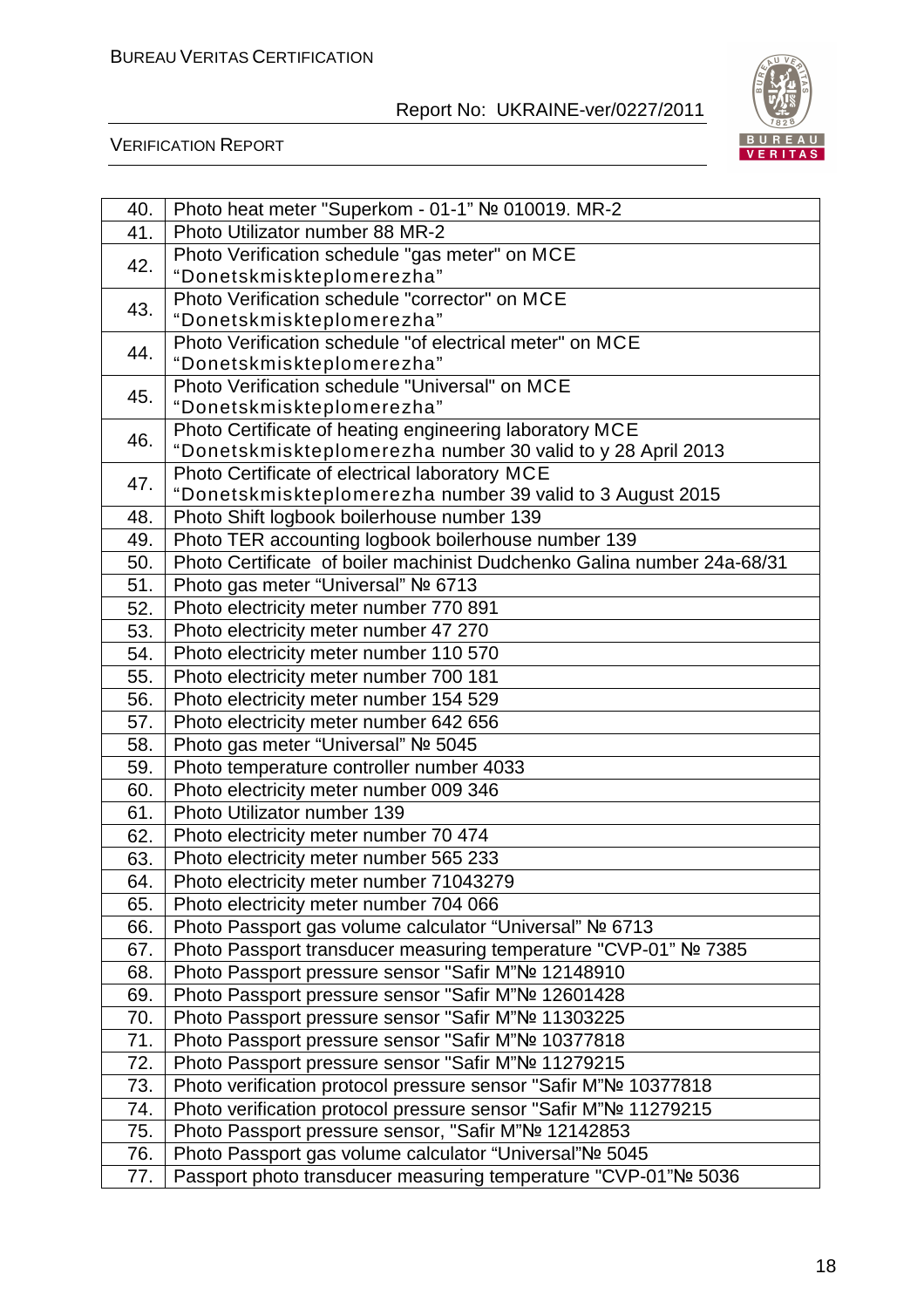

| 78.  | Photo Repair Plan in 2011. 201 m-p Parkoviy                                                                                |
|------|----------------------------------------------------------------------------------------------------------------------------|
| 79.  | Photo Repair Plan in 2011. kv.139                                                                                          |
| 80.  | Photo Repair of equipment logbook                                                                                          |
| 81.  | Photo Boiler TVH-8M kv.139 Repair Logbook                                                                                  |
| 82.  | Photo Boiler PTVM-30MK kv.139 Repair logbook                                                                               |
| 83.  | Photo Repair Plan for 2011. 201 m-p                                                                                        |
| 84.  | Photo Act technical reviews of accounting records up to 1 kV 446 550<br>number from 13.07.2010                             |
| 85.  | Photo Act technical reviews of accounting records up to 1 kV 446 549<br>number from 13.07.2010                             |
| 86.  | Photo Act review of the accounting control to 1 kV 038 517 number from<br>07.02.2011                                       |
| 87.  | Photo Act review of the accounting control to 1 kV 038 516 number from<br>07.02.2011                                       |
| 88.  | Photo verification certificate work measuring instrument Current transformer<br>TPL-10U № 02/03-208 valid to to 16.04.2012 |
| 89.  | Photo verification certificate work measuring instrument Current transformer<br>T-0, 6693 № 02/03-049 valid to 07.02.2012  |
| 90.  | Photo verification certificate work measuring instrument Voltage transformer<br>SO-0, 66 valid to Nº 02/03 01.08.2011      |
| 91.  | Photo electric boiler MEK-25 Ussuriyskaya, 22                                                                              |
| 92.  | Photo Logbook of energy resources account for a small boiler Ussuriyskaya,<br>22                                           |
| 93.  | Photo electricity meter number 88498                                                                                       |
| 94.  | Photo Shift logbook Ussuriyskaya, 22                                                                                       |
| 95.  | Photo Logbook of Accounting TER Ussuriyskaya, 22                                                                           |
| 96.  | Photo Certificate № 317 / 4 Bolycheva Vera Yakovlevna boiler operator                                                      |
| 97.  | Photo Logbook of Accounting TER kv. 579                                                                                    |
| 98.  | Photo heat meter number 008 544 kv. 579                                                                                    |
| 99.  | Photo gas meter Universal »Nº 2254 kv. 579                                                                                 |
| 100. | Photo electricity meter number 79925 kv. 579                                                                               |
| 101. | Photo electricity meter number 00132 kv. 579                                                                               |
| 102. | Photo electricity meter number 61932 kv. 579                                                                               |
| 103. | Photo electricity meter number 199124 kv. 579                                                                              |
| 104. | Photo electricity meter number 770891 kv. 579                                                                              |
| 105. | Photo Repair plan in 2010. boiler-room apartment. Kv.579                                                                   |
| 106. | Photo Repair logbook "boiler equipment" kv. 579                                                                            |
| 107. | Photo Repair logbook "boiler" kv. 579                                                                                      |
| 108. | Photo Logbool of Accounting TER boiler kv. 581                                                                             |
| 109. | Photo Repair plan in 2011. boiler kv. 581                                                                                  |
| 110. | Photo Shift logbook kv. 581                                                                                                |
| 111. | Photo Repair logbook "boiler equipment" kv. 581                                                                            |
| 112. | Photo electricity meter number 192258                                                                                      |
|      |                                                                                                                            |
| 113. | Photo electricity meter number 256781                                                                                      |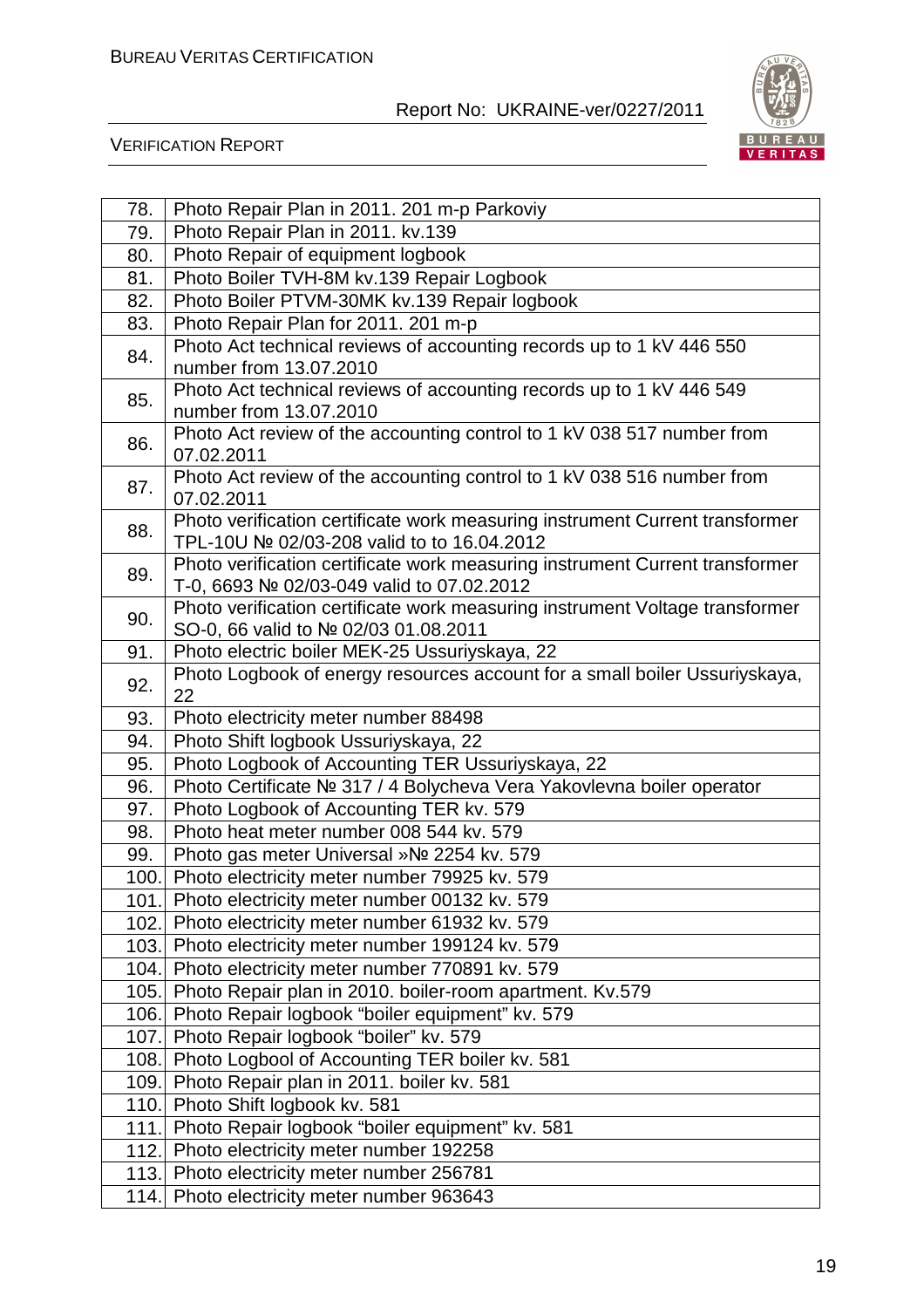

|      | 115. Photo electricity meter number 073981                                               |
|------|------------------------------------------------------------------------------------------|
|      | 116. Photo gas volume calculator "Universal"Nº 2257 boiler kv. 581                       |
| 117. | Photo heat exchanger TUV-30-14-695-30M PTVM boiler area "Krivozubova                     |
|      | 4"                                                                                       |
| 118. | Photo Utilizer calorimeter of boiler number 1                                            |
| 119. | Photo Certificate boiler operator № 111 / 7 Pogodina T.M.                                |
| 120. | Photo Repair plan in 2010. boilerhouse Krivozubova                                       |
| 121. | Photo Repair logbook boilershouse Krivozubova                                            |
| 122. | Photo Logbook of Accounting TER boilerhouse Krivozubova                                  |
| 123. | Photo Repair plan in 2010. boilerhouse Kv 462                                            |
| 124. | Photo Repair logbook kv. 462                                                             |
| 125. | Photo Journal of Accounting TER kv. 462                                                  |
| 126. | Photo gas volume calculator "Universal"                                                  |
| 127. | Photo gas meter G650 LH-K-150-1/30-0,63-1-Oh                                             |
| 128. | Photo 3 boiler "mini Don"                                                                |
|      | Act of acceptance from 31.12.2010 Reconstruction of boiler installations with            |
| 129. | the introduction of flue gas heat recovery boilers to PTVM-30MK - 8 units and            |
|      | TVH-8M - 14 units                                                                        |
|      | Act of acceptance of completed works from 31.12.2010. Reconstruction of                  |
| 130. | boiler installations with the introduction of flue gas heat recovery boilers to          |
|      | PTVM-30MK - 8 units and TVH-8M - 14 units                                                |
|      | Act of acceptance repaired, refurbished and modernized facilities № 243-247              |
| 131. | from 27.12.2010 Reconstruction of boiler installations with the introduction of          |
|      | waste heat from flue gases of boilers PTVM-30MK number 4 - 2 units                       |
|      | Act of acceptance repaired, refurbished and modernized facilities № 248-252              |
| 132. | from 27.12.2010. Reconstruction of boiler installations with the introduction of         |
|      | waste heat from flue gases of boilers PTVM-30MK number 2 - 2 units boiler<br>Kryvozubova |
|      | Act of acceptance repaired, refurbished and modernized facilities № 253-257              |
| 133. | from 27.12.2010. Reconstruction of boiler installations with the introduction of         |
|      | waste heat from flue gases of boilers PTVM-30MK number 5 - 2 units                       |
|      | Act of acceptance repaired, refurbished and modernized facilities № 258-262              |
| 134. | from 27.12.2010. Reconstruction of boiler installations with the introduction of         |
|      | waste heat from flue gases of boilers PTVM-30MK number 4 - 2 units kv.139                |
| 135. | Passport heat exchanger TUV-30-14-695-30M PTVM                                           |
|      | Act of acceptance repaired, refurbished and modernized facilities of                     |
| 136. | 18.05.2010. Pipe insulation - 15,8 pm Kalinino region                                    |
|      | Act of acceptance repaired, refurbished and modernized facilities of                     |
| 137. | 25.05.2010. Pipe insulation - 36,6 pm Kalinino region                                    |
|      | Act of acceptance repaired, refurbished and modernized facilities of                     |
| 138. | 04.10.2010. Pipe insulation - 9,0 pm Kalinino region                                     |
| 139. | Act of acceptance repaired, refurbished and modernized facilities of                     |
|      | 11.10.2010. Pipe insulation - 109.0 PM Kalinino region                                   |
| 140. | Act of acceptance repaired, refurbished and modernized facilities of                     |
|      | 18.10.2010. Pipe insulation - 24,8,0 PM Kalinino region                                  |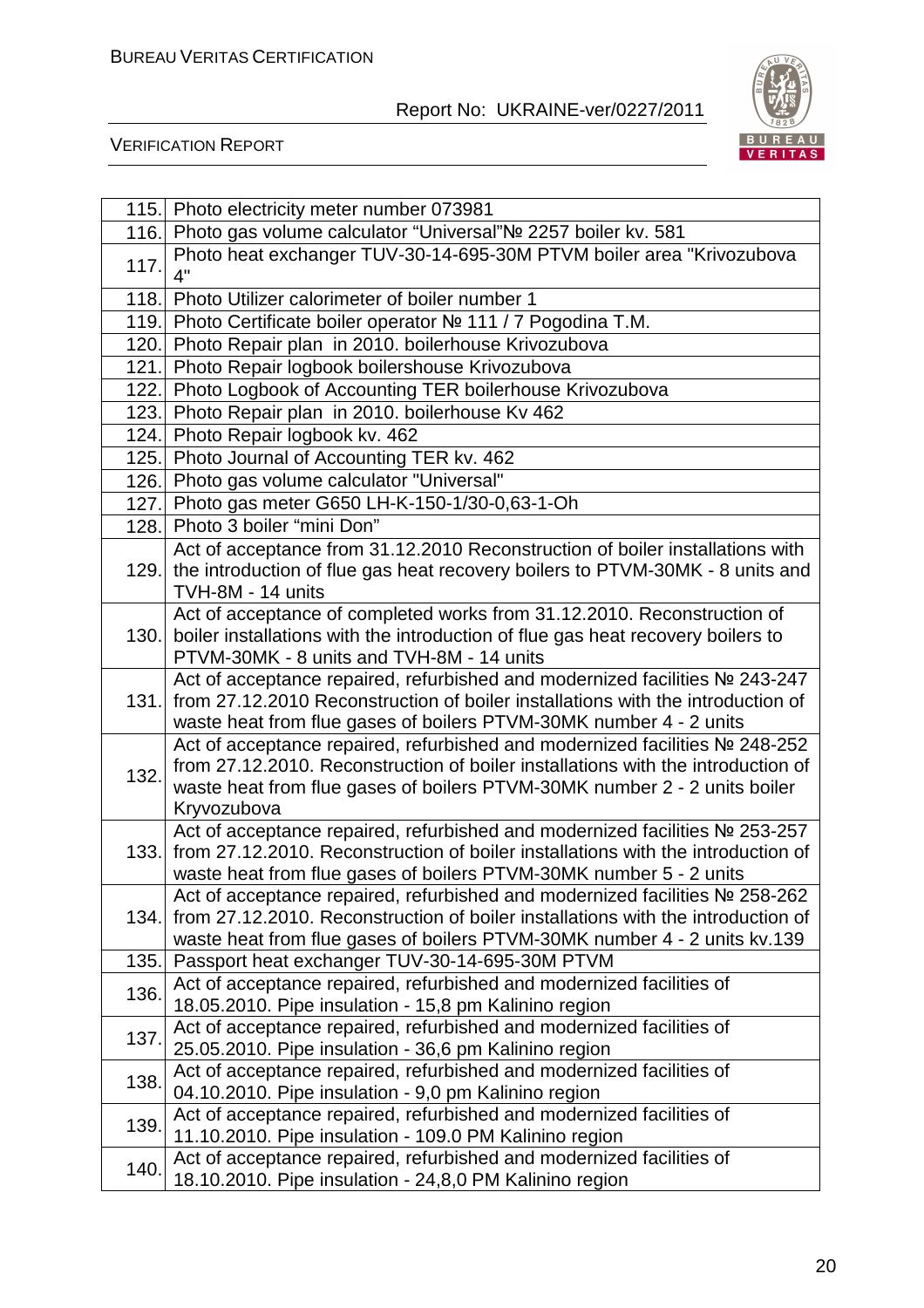

| 141. | Act of acceptance repaired, refurbished and modernized facilities of<br>09.02.2010. Pipe insulation - 8,0 pm Kalinino region   |
|------|--------------------------------------------------------------------------------------------------------------------------------|
| 142. | Act of acceptance repaired, refurbished and modernized facilities of<br>14.05.2010. Pipe insulation - 120.0 PM Kalinino region |
| 143. | Act of acceptance repaired, refurbished and modernized facilities of<br>06.10.2010. Pipe insulation - 15,0 pm Samara region    |
| 144. | Act of acceptance repaired, refurbished and modernized facilities of<br>04.10.2010. Pipe insulation - 15,0 pm Samara region    |
| 145. | Act of acceptance repaired, refurbished and modernized facilities of<br>14.10.2010. Pipe insulation - 32.6 pm Samara region    |
| 146. | Act of acceptance repaired, refurbished and modernized facilities of<br>16.10.2010. Pipe insulation - 154.0 PM Samara region   |
| 147. | Act of acceptance repaired, refurbished and modernized facilities of<br>23.10.2010. Pipe insulation - 61.0 pm Samara region    |
| 148. | Act of acceptance repaired, refurbished and modernized facilities of<br>17.08.2010. Pipe insulation - 50,0 pm Kyiv region      |
| 149. | Act of acceptance repaired, refurbished and modernized facilities of<br>18.06.2010. Pipe insulation - 125.0 pm Kyiv region     |
| 150. | Act of acceptance repaired, refurbished and modernized facilities of<br>24.09.2010. Pipe insulation - 151.2 pm Kyiv region     |
| 151. | Act of acceptance repaired, refurbished and modernized facilities of<br>12.10.2010. Pipe insulation - 18.0 pm Kyiv region      |
| 152. | Act of acceptance repaired, refurbished and modernized facilities of<br>08.11.2010. Pipe insulation - 90.0 pm Kyiv region      |
| 153. | Act of acceptance repaired, refurbished and modernized facilities of<br>12.11.2010. Pipe insulation - 135.5 pm Kyiv region     |
| 154. | Act of acceptance repaired, refurbished and modernized facilities of<br>04.08.2010. Pipe insulation - 15,0 pm Kirov region     |
| 155. | Act of acceptance repaired, refurbished and modernized facilities of<br>20.09.2010. Pipe insulation - 141.9 PM Kirov region    |
| 156. | Act of acceptance repaired, refurbished and modernized facilities of<br>26.05.2010. Pipe insulation - 101.0 PM Kirov region    |
| 157. | Act of acceptance repaired, refurbished and modernized facilities of<br>15.06.2010. Pipe insulation - 10,0 pm Kirov region     |
| 158. | Act of acceptance repaired, refurbished and modernized facilities of<br>25.08.2010. Pipe insulation - 100,0 pm Kirov region    |
| 159. | Act of acceptance repaired, refurbished and modernized facilities of<br>30.08.2010. Pipe insulation - 140.0 PM Kirov region    |
| 160. | Act of acceptance repaired, refurbished and modernized facilities of<br>03.09.2010. Pipe insulation - 28.0 pm Kirov region     |
| 161. | Act of acceptance repaired, refurbished and modernized facilities of<br>27.10.2010. Pipe insulation - 75,0 pm Kirov region     |
| 162. | Act of acceptance repaired, refurbished and modernized facilities of<br>29.10.2010. Pipe insulation - 52,0 pm Kirov region     |
| 163. | Act of acceptance repaired, refurbished and modernized facilities of<br>29.09.2010. Pipe insulation - 80,5 pm Kirov region     |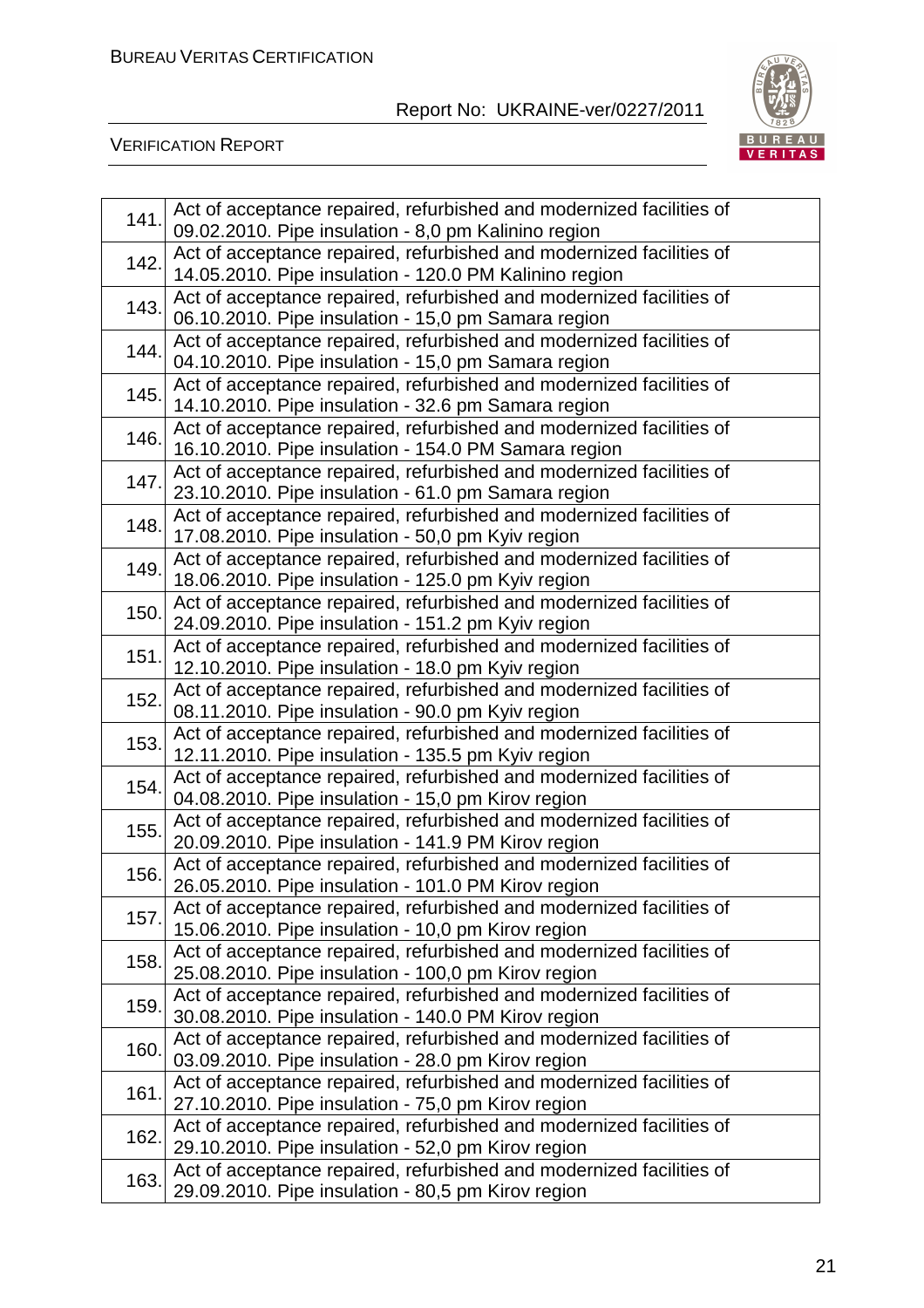

| 164. | Act of acceptance repaired, refurbished and modernized facilities of<br>11.02.2010. Pipe insulation - 75,0 pm Kirov region         |
|------|------------------------------------------------------------------------------------------------------------------------------------|
| 165. | Act of acceptance e repaired, refurbished and modernized facilities of<br>22.03.2010. Pipe insulation - 44.0 pm Kirov region       |
| 166. | Act of acceptance repaired, refurbished and modernized facilities of<br>14.05.2010. Pipe insulation - 56.0 pm Kirov region         |
| 167. | Act of acceptance repaired, refurbished and modernized facilities of<br>14.07.2010. Pipe insulation - 90.0 pm Kirov region         |
| 168. | Act of acceptance repaired, refurbished and modernized facilities of<br>28.07.2010. Pipe insulation - 136.6 PM Kirov region        |
| 169. | Act of acceptance repaired, refurbished and modernized facilities of<br>01.09.2010 Pipe insulation - 5,0 pm Kirov region           |
| 170. | Act of acceptance repaired, refurbished and modernized facilities of<br>14.10.2010. Pipe insulation - 10,0 pm Kirov region         |
| 171. | Act of acceptance repaired, refurbished and modernized facilities of<br>02.11.2010. Pipe insulation - 28.0 pm proletarian district |
| 172. | Act of acceptance repaired, refurbished and modernized facilities of<br>02.06.2010. Pipe insulation - 2,0 pm proletarian district  |
| 173. | Act of acceptance repaired, refurbished and modernized facilities of<br>02.10.2010. Pipe insulation - 46.5 pm proletarian district |
| 174. | Act of acceptance repaired, refurbished and modernized facilities of<br>02.11.2010. Pipe insulation - 30,0 pm proletarian district |
| 175. | Act of acceptance repaired, refurbished and modernized facilities of<br>02.11.2010. Pipe insulation - 28.0 pm proletarian district |
| 176. | Act of acceptance repaired, refurbished and modernized facilities of<br>12.01.2010. Pipe insulation - 13.0 pm proletarian district |
| 177. | Act of acceptance repaired, refurbished and modernized facilities of<br>21.01.2010. Pipe insulation - 16.0 pm proletarian district |
| 178. | Act of acceptance repaired, refurbished and modernized facilities of<br>28.01.2010. Pipe insulation - 15,0 pm proletarian district |
| 179. | Act of acceptance repaired, refurbished and modernized facilities of<br>07.05.2010. Pipe insulation - 85.0 pm proletarian district |
| 180. | Act of acceptance repaired, refurbished and modernized facilities of<br>11.06.2010. Pipe insulation - 70,0 pm proletarian district |
| 181. | Act of acceptance repaired, refurbished and modernized facilities of<br>02.08.2010. Pipe insulation - 12,0 pm proletarian district |
| 182. | Act of acceptance repaired, refurbished and modernized facilities of<br>06.08.2010 Pipe insulation - 117.0 PM proletarian district |
| 183. | Act of acceptance repaired, refurbished and modernized facilities of<br>06.08.2010. Pipe insulation - 39,0 pm proletarian district |
| 184. | Act of acceptance repaired, refurbished and modernized facilities of<br>02.09.2010. Pipe insulation - 5,0 pm proletarian district  |
| 185. | Act of acceptance repaired, refurbished and modernized facilities of<br>02.10.2010. Pipe insulation - 4,0 pm proletarian district  |
| 186. | Act of acceptance repaired, refurbished and modernized facilities of<br>12.10.2010. Pipe insulation - 16.0 pm proletarian district |
|      |                                                                                                                                    |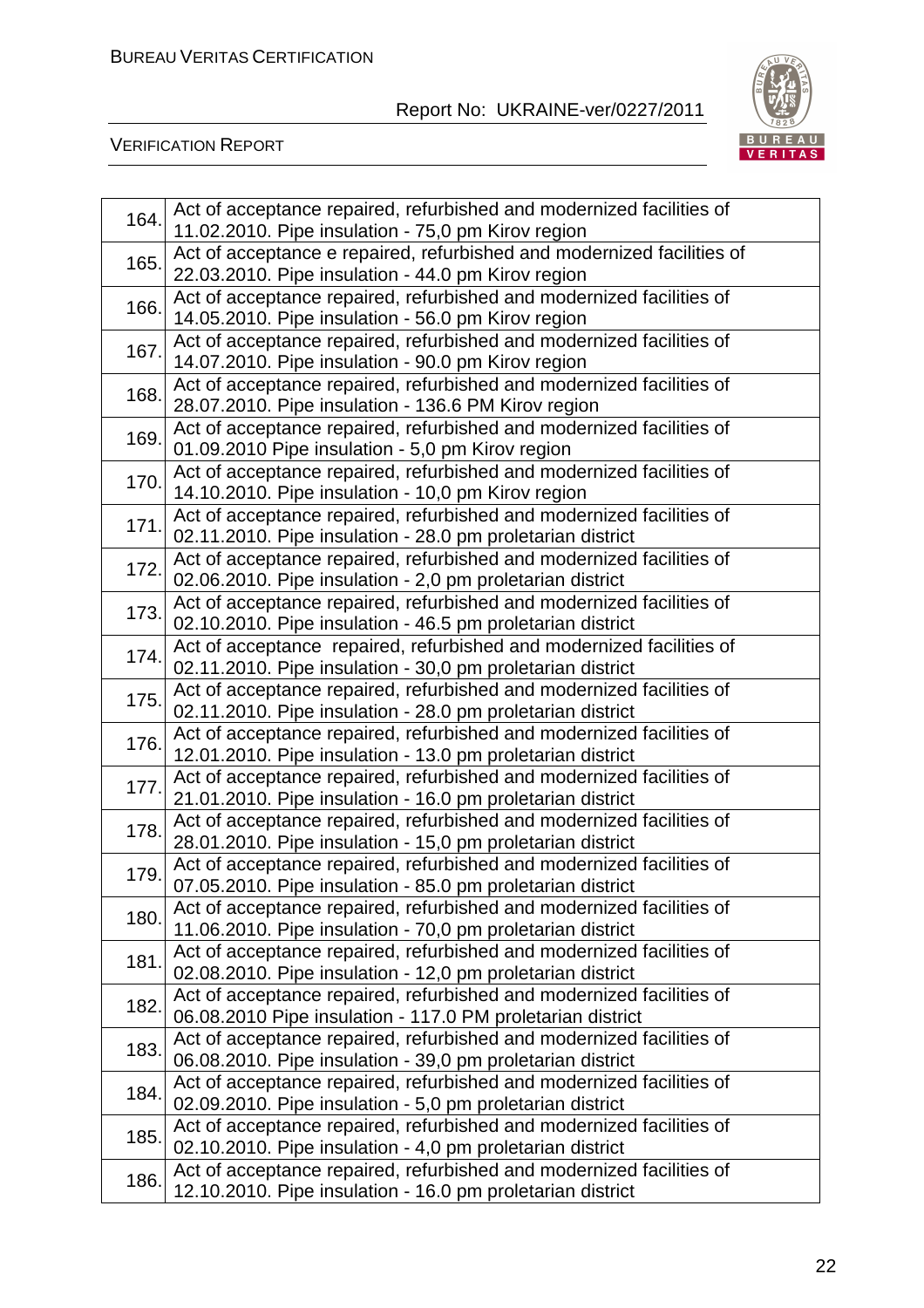

| 187. | Act of acceptance repaired, refurbished and modernized facilities of<br>15.10.2010. Pipe insulation - 50,0 pm proletarian district |
|------|------------------------------------------------------------------------------------------------------------------------------------|
| 188. | Act of acceptance repaired, refurbished and modernized facilities of<br>06.12.2010. Pipe insulation - 50,0 pm proletarian district |
| 189. | Act of acceptance repaired, refurbished and modernized facilities of<br>15.12.2010. Pipe insulation - 32,0 pm proletarian district |
| 190. | Act of acceptance repaired, refurbished and modernized facilities of<br>24.12.2010. Pipe insulation - 60.0 pm proletarian district |
| 191. | Act of acceptance repaired, refurbished and modernized facilities of<br>07.05.2010. Pipe insulation - 12,0 pm proletarian district |
| 192. | Act of acceptance repaired, refurbished and modernized facilities of<br>09.07.2010. Pipe insulation - 20,0 pm proletarian district |
| 193. | Act of acceptance repaired, refurbished and modernized facilities of<br>08.09.2010. Pipe insulation - 14,0 pm proletarian district |
| 194. | Act of acceptance repaired, refurbished and modernized facilities of<br>26.11.2010. Pipe insulation - 80.0 pm proletarian district |
| 195. | Act of acceptance repaired, refurbished and modernized facilities of<br>26.11.2010. Pipe insulation - 40,0 pm proletarian district |
| 196. | Act of acceptance repaired, refurbished and modernized facilities of<br>06.12.2010. Pipe insulation - 13.0 pm proletarian district |
| 197. | Act of acceptance repaired, refurbished and modernized facilities of<br>19.06.2010. Pipe insulation - 47,5 pm Leninsky district    |
| 198. | Act of acceptance repaired, refurbished and modernized facilities of<br>20.06.2010. Pipe insulation - 2,5 pm Leninsky district     |
| 199. | Act of acceptance repaired, refurbished and modernized facilities of<br>23.07.2010. Pipe insulation - 17,4 pm Leninsky district    |
| 200. | Act of acceptance repaired, refurbished and modernized facilities of<br>29.07.2010. Pipe insulation - 113.2 PM Leninsky district   |
| 201. | Act of acceptance repaired, refurbished and modernized facilities of<br>15.11.2010. Pipe insulation - 146.0 PM Leninsky district   |
| 202. | Act of acceptance repaired, refurbished and modernized facilities of<br>24.12.2010. Pipe insulation - 11,2 pm Leninsky district    |
| 203. | Act of acceptance repaired, refurbished and modernized facilities of<br>26.11.2010. Pipe insulation - 221.0 PM Leninsky district   |
| 204. | Act of acceptance repaired, refurbished and modernized facilities of<br>21.12.2010. Pipe insulation - 150,0 pm Leninsky district   |
| 205. | Act of acceptance repaired, refurbished and modernized facilities of<br>27.12.2010. Pipe insulation - 118.8 PM Leninsky district   |
| 206. | Act of acceptance repaired, refurbished and modernized facilities of<br>03.05.2010. Pipe insulation - 10,8 pm Leninsky district    |
| 207. | Act of acceptance repaired, refurbished and modernized facilities of<br>04.05.2010. Pipe insulation - 10,6 pm Leninsky district    |
| 208. | Act of acceptance repaired, refurbished and modernized facilities of<br>04.11.2010. Pipe insulation - 40,0 pm Leninsky district    |
| 209. | Act of acceptance repaired, refurbished and modernized facilities of<br>09.12.2010. Pipe insulation - 163.0 PM Leninsky district   |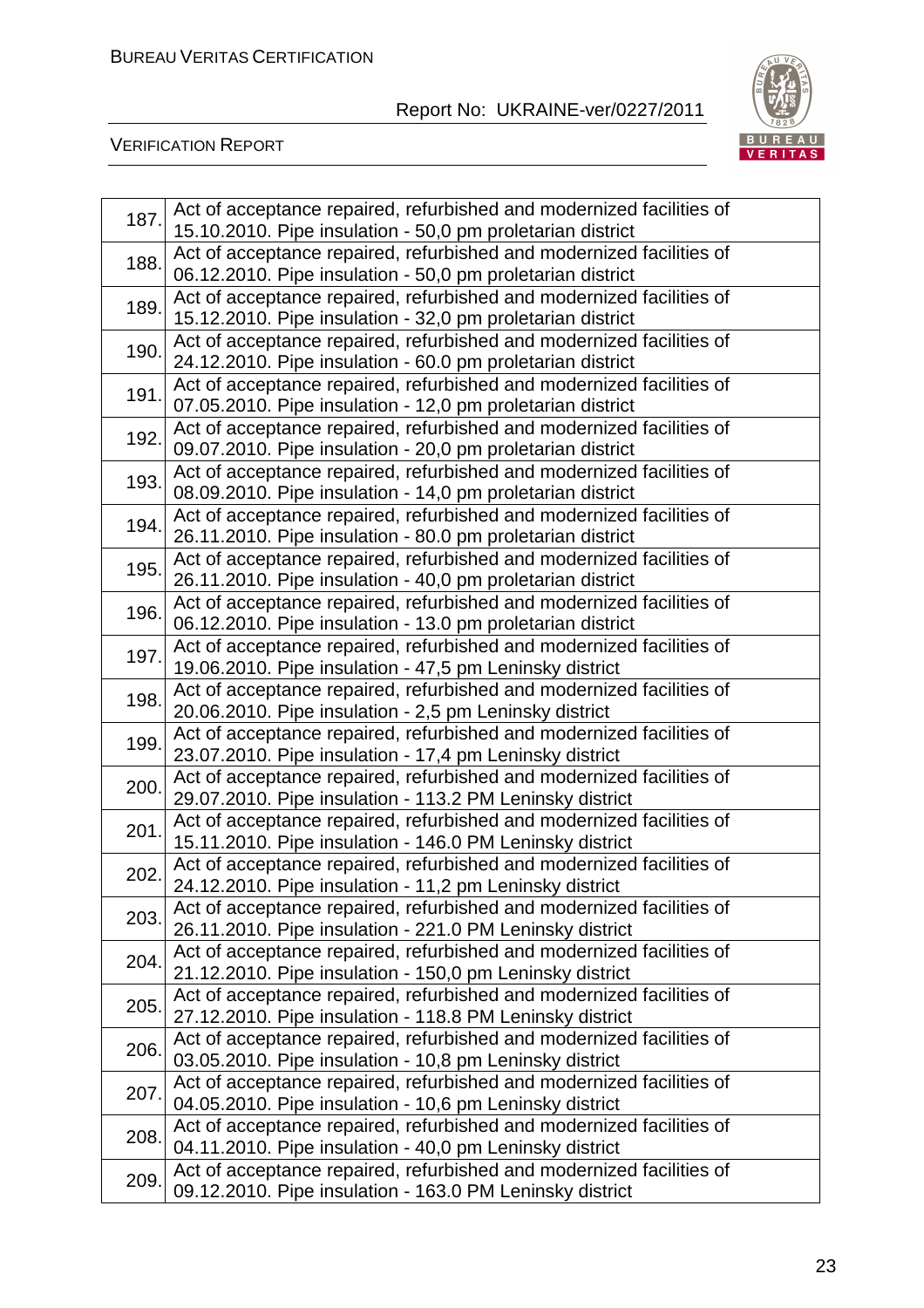

| 210. | Act of acceptance repaired, refurbished and modernized facilities of<br>11.12.2010. Pipe insulation - 6,0 pm Leninsky district      |
|------|-------------------------------------------------------------------------------------------------------------------------------------|
| 211. | Act of acceptance repaired, refurbished and modernized facilities of<br>13.12.2010. Pipe insulation - 6,0 pm Leninsky district      |
| 212. | Act of acceptance repaired, refurbished and modernized facilities of<br>02.11.2010. Pipe insulation - 28.0 pm proletarian district  |
| 213. | Act of acceptance repaired, refurbished and modernized facilities of<br>02.06.2010. Pipe insulation - 2,0 pm proletarian district   |
| 214. | Act of acceptance repaired, refurbished and modernized facilities of<br>05.10.2010 Pipe insulation - 46.5 pm proletarian district   |
| 215. | Act of acceptance repaired, refurbished and modernized facilities of<br>03.11.2010. Pipe insulation - 30,0 pm proletarian district  |
| 216. | Act of acceptance repaired, refurbished and modernized facilities of<br>12.01.2010. Pipe insulation - 13.0 pm proletarian district  |
| 217. | Act of acceptance repaired, refurbished and modernized facilities of<br>21.01.2010. Pipe insulation - 16.0 pm proletarian district  |
| 218. | Act of acceptance repaired, refurbished and modernized facilities of<br>28.01.2010. Pipe insulation - 15,0 pm proletarian district  |
| 219. | Act of acceptance repaired, refurbished and modernized facilities of<br>07.05.2010. Pipe insulation - 85.0 pm proletarian district  |
| 220. | Act of acceptance repaired, refurbished and modernized facilities of<br>11.06.2010. Pipe insulation - 70,0 pm proletarian district  |
| 221. | Act of acceptance repaired, refurbished and modernized facilities of<br>02.08.2010. Pipe insulation - 12,0 pm proletarian district  |
| 222. | Act of acceptance repaired, refurbished and modernized facilities of<br>06.08.2010. Pipe insulation - 117.0 PM proletarian district |
| 223. | Act of acceptance repaired, refurbished and modernized facilities of<br>06.08.2010. Pipe insulation - 39,0 pm proletarian district  |
| 224. | Act of acceptance repaired, refurbished and modernized facilities of<br>02.09.2010. Pipe insulation - 5,0 pm proletarian district   |
| 225. | Act of acceptance repaired, refurbished and modernized facilities of<br>05.10.2010. Pipe insulation - 4.0 pm proletarian district   |
| 226. | Act of acceptance repaired, refurbished and modernized facilities of<br>12.10.2010. Pipe insulation - 16.0 pm proletarian district  |
| 227. | Act of acceptance repaired, refurbished and modernized facilities of<br>15.10.2010. Pipe insulation - 50,0 pm proletarian district  |
| 228. | Act of acceptance repaired, refurbished and modernized facilities of<br>06.12.2010. Pipe insulation - 50,0 pm proletarian district  |
| 229. | Act of acceptance repaired, refurbished and modernized facilities of<br>15.12.2010. Pipe insulation - 32,0 pm proletarian district  |
| 230. | Act of acceptance repaired, refurbished and modernized facilities of<br>24.12.2010. Pipe insulation - 60.0 pm proletarian district  |
| 231. | Act of acceptance repaired, refurbished and modernized facilities of<br>07.05.2010. Pipe insulation - 12,0 pm proletarian district  |
| 232. | Act of acceptance repaired, refurbished and modernized facilities of<br>09.07.2010. Pipe insulation - 20,0 pm proletarian district  |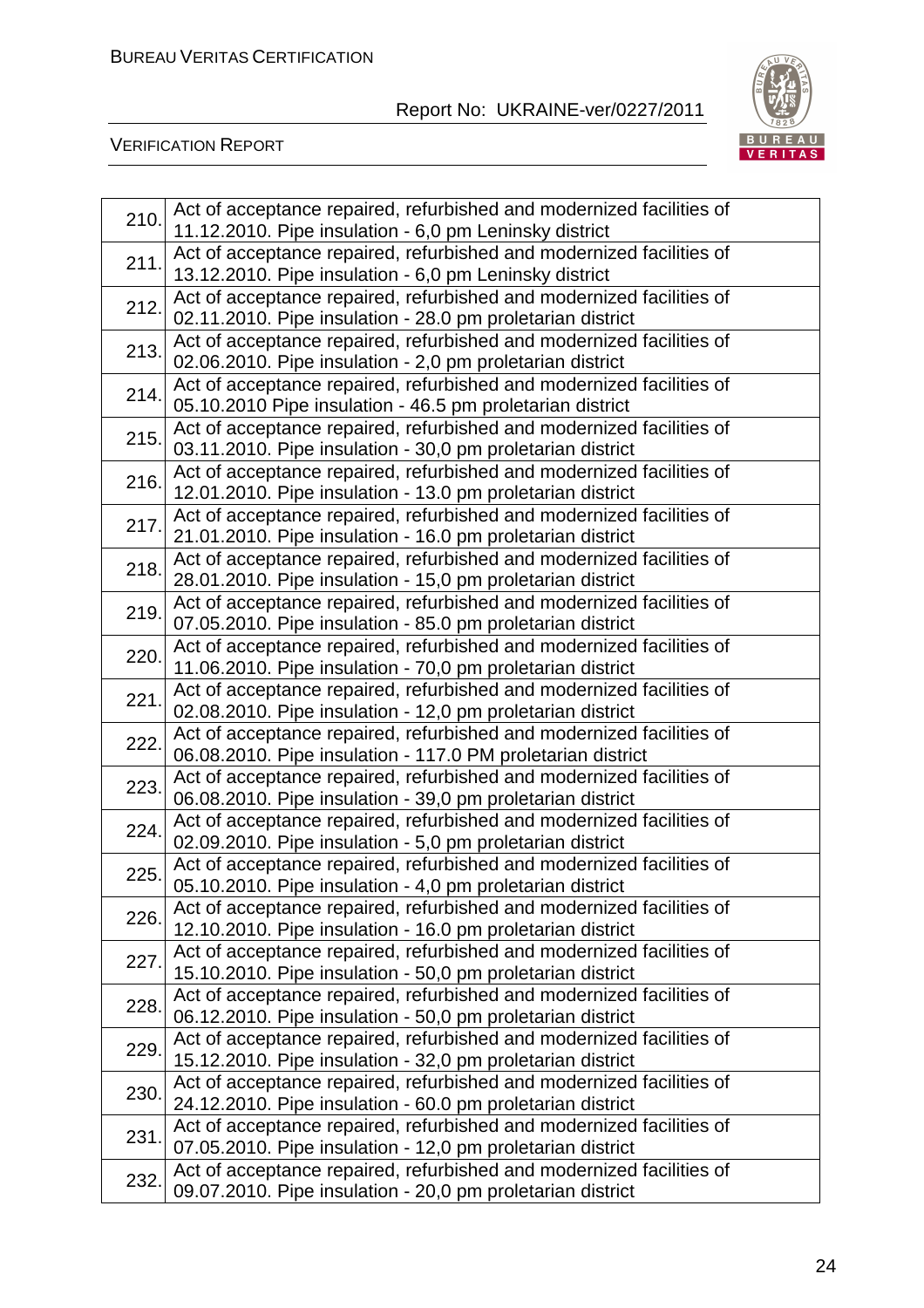

| 233. | Act of acceptance repaired, refurbished and modernized facilities of<br>08.09.2010. Pipe insulation - 14,0 pm proletarian district |
|------|------------------------------------------------------------------------------------------------------------------------------------|
| 234. | Act of acceptance repaired, refurbished and modernized facilities of<br>26.11.2010. Pipe insulation - 80.0 pm proletarian district |
| 235. | Act of acceptance repaired, refurbished and modernized facilities of<br>26.11.2010. Pipe insulation - 40,0 pm proletarian district |
| 236. | Act of acceptance repaired, refurbished and modernized facilities of<br>06.12.2010 Pipe insulation - 13.0 pm proletarian district  |
| 237. | Act of acceptance repaired, refurbished and modernized facilities of<br>07.07.2010. Pipe insulation - 25.0 pm Voroshilov district  |
| 238. | Act of acceptance repaired, refurbished and modernized facilities of<br>11.08.2010. Pipe insulation - 249.2 PM Voroshilov district |
| 239. | Act of acceptance repaired, refurbished and modernized facilities of<br>15.10.2010. Pipe insulation - 37,0 pm Voroshilov district  |
| 240. | Act of acceptance repaired, refurbished and modernized facilities of<br>11.11.2010. Pipe insulation - 18.0 pm Voroshilov district  |
| 241. | Act of acceptance repaired, refurbished and modernized facilities of<br>16.11.2010. Pipe insulation - 12,0 pm Voroshilov district  |
| 242. | Act of acceptance repaired, refurbished and modernized facilities of<br>18.11.2010. Pipe insulation - 25.0 pm Voroshilov district  |
| 243. | Act of acceptance repaired, refurbished and modernized facilities of<br>15.03.2010 Pipe insulation - 4,0 pm Voroshilov district    |
| 244. | Act of acceptance repaired, refurbished and modernized facilities of<br>19.04.2010. Pipe insulation - 7,0 pm Voroshilov district   |
| 245. | Act of acceptance repaired, refurbished and modernized facilities of<br>15.06.2010. Pipe insulation - 8,0 pm Voroshilov district   |
| 246. | Act of acceptance repaired, refurbished and modernized facilities of<br>05.10.2010. Pipe insulation - 14,0 pm Voroshilov district  |
| 247. | Act of acceptance repaired, refurbished and modernized facilities of<br>08.10.2010. Pipe insulation - 31.0 pm Voroshilov district  |
| 248. | Act of acceptance repaired, refurbished and modernized facilities of<br>16.12.2010. Pipe insulation - 22,0 pm Voroshilov district  |
| 249. | Act of acceptance repaired, refurbished and modernized facilities of<br>06.09.2010. Pipe insulation - 3,0 pm Voroshilov district   |
| 250. | Act of acceptance repaired, refurbished and modernized facilities of<br>03.11.2010. Pipe insulation - 50,0 pm Voroshilov district  |
| 251. | Act of acceptance repaired, refurbished and modernized facilities of<br>11.01.2010. Pipe insulation - 32,0 pm Voroshilov district  |
| 252. | Act of acceptance repaired, refurbished and modernized facilities of<br>20.05.2010. Pipe insulation - 45.0 pm Voroshilov district  |
| 253. | Act of acceptance repaired, refurbished and modernized facilities of<br>01.10.2010. Pipe insulation - 6,5 pm Voroshilov district   |
| 254. | Act of acceptance repaired, refurbished and modernized facilities of<br>12.10.2010. Pipe insulation - 28.0 pm Voroshilov district  |
| 255. | Act of acceptance repaired, refurbished and modernized facilities of<br>04.11.2010. Pipe insulation - 7,0 pm Voroshilov district   |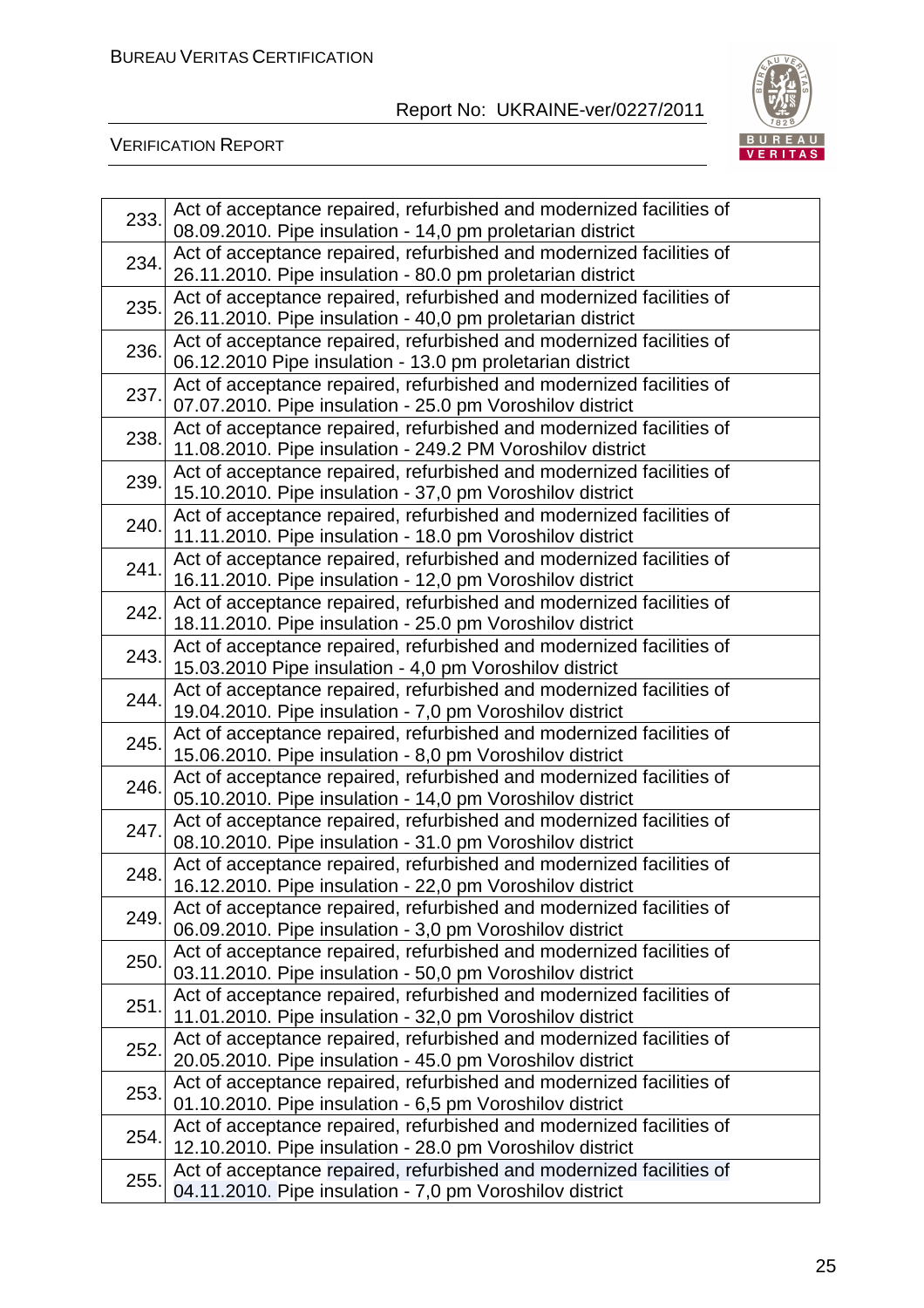

| 256. | Act of acceptance repaired, refurbished and modernized facilities of<br>10.11.2010. Pipe insulation - 31.0 pm Voroshilov district  |
|------|------------------------------------------------------------------------------------------------------------------------------------|
| 257. | Act of acceptance repaired, refurbished and modernized facilities of<br>10.12.2010r Pipe insulation - 54.0 pm Voroshilov district  |
| 258. | Act of acceptance repaired, refurbished and modernized facilities of                                                               |
|      | 23.12.2010r Pipe insulation - 30,0 pm Voroshilov district<br>Act of acceptance repaired, refurbished and modernized facilities of  |
| 259. | 28.12.2010. Pipe insulation - 12,0 pm Voroshilov district                                                                          |
| 260. | Act of acceptance repaired, refurbished and modernized facilities of<br>21.10.2010. Pipe insulation - 110.0 PM Voroshilov district |
| 261. | Characteristics of heat supply facilities MCE<br>"Donetskmiskteplomerezha" for 2010                                                |
| 262. | Electricity consumption MCE "Donetskmiskteplomerezha" for 2010                                                                     |
| 263. | Consumers hot water MCE "Donetskmiskteplomerezha" for 2010                                                                         |
|      | Letter of Donetsk regional centers for Hydrometeorology of the daily average                                                       |
| 264. | air temperature in Donetsk (October-April) 2010.                                                                                   |
| 265. | Passport on natural gas transferred from JSC "Donetskmiskgaz" in 2010r.                                                            |
| 266. | Order MCE "Donetskmiskteplomerezha" Nº 375 of 01.10.2009 "About the                                                                |
|      | beginning of the heating season of 2009 and 2010."                                                                                 |
| 267. | Order MCE "Donetskmiskteplomerezha" Nº 123 from 30.03.2010 "On                                                                     |
|      | completion of the heating season of 2009 and 2010."                                                                                |
| 268. | Order of Donetsk Mayor #1010 from 29.09.2009. "About the beginning of<br>heating period in 2009-2010"                              |
| 269. | Order of Donetsk Mayor # 241 from 23.03.2010. " About the end of the                                                               |
|      | heating season 2009-2010"                                                                                                          |
| 270. | Order of Donetsk Mayor # 995 from 28.09.2010. "At the beginning of heating<br>period in 2010-2011"                                 |
| 271. | Order of Donetsk Mayor #1010 from 01.10.2010.                                                                                      |
| 272. | Order MCE "Donetskmiskteplomerezha" Nº 464 01.10.2010 "About the<br>beginning of the heating season of 2010 to 2011."              |
| 273. | Photo Permission for air emissions from stationary sources of<br>1412900000-63 "Kramatorskmezhrayteploset" " valid to 28.05.2014.  |
|      | Photo Report on Air Protection in 2010. 2 TP "air"                                                                                 |
| 274. | "Kramatorskmezhrayteploset"                                                                                                        |
| 275. | Photo report of inventory of emission sources of pollutants in the air                                                             |
|      | "Kramatorskmezhrayteploset"                                                                                                        |
| 276. | Photo Report emissions control of pollutants from stationary sources                                                               |
|      | "Kramatorskmezhrayteploset"                                                                                                        |
| 277. | Photo Passport heat exchanger UTK-15                                                                                               |
| 278. | Photo act of putting into operation, installation of equipment UTK-15                                                              |
| 279. | Photo by Act of Acceptance number 28 repaired, refurbished and<br>modernized facilities from 31.12.2010.                           |
| 280. | Photo Act of Preparedness. Heat exchangers                                                                                         |
| 281. | Photo Act of Preparedness. Frequency Converter 131F7719                                                                            |
| 282. | Photo Act of Preparedness. Frequency Converter 131G0830                                                                            |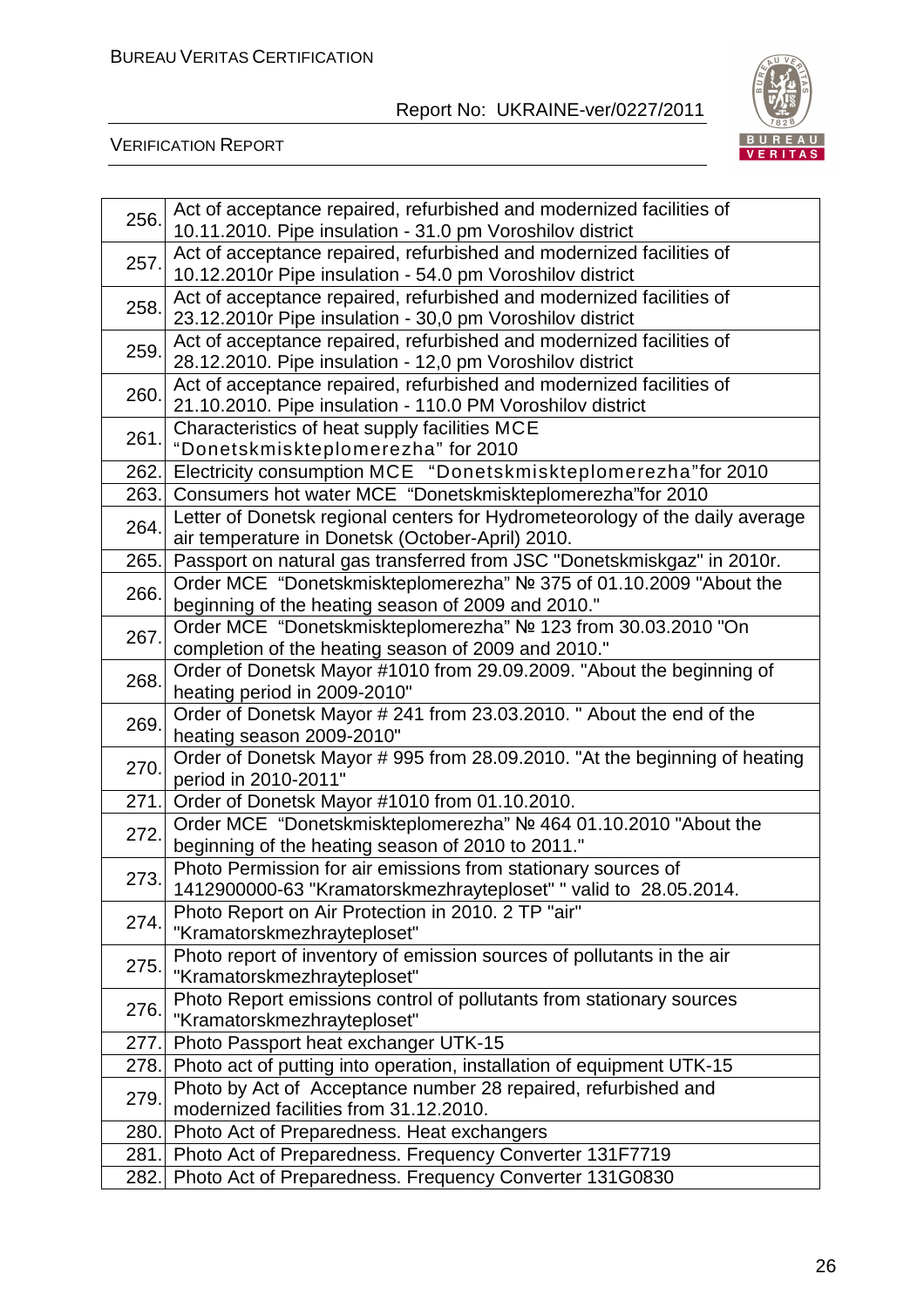

|      | 283. Photo Act of Preparedness. Frequency Converter 131F4145                 |
|------|------------------------------------------------------------------------------|
|      | Photo Act of acceptance repaired, refurbished and modernized facilities.     |
| 284. | Thermal network of boiler rooms "1 May"                                      |
| 285. | Photo Act of acceptance repaired, refurbished and modernized facilities.     |
|      | Thermal network of boiler rooms "OSH 18"                                     |
|      | Photo Act of acceptance repaired, refurbished and modernized facilities.     |
| 286. | Thermal network of boiler rooms "OSH 26"                                     |
| 287. | Photo Act of acceptance repaired, refurbished and modernized facilities.     |
|      | Thermal network of boiler rooms "82 kv"                                      |
| 288. | Photo Act of acceptance repaired, refurbished and modernized facilities.     |
|      | Thermal network of boiler room "179 kv"                                      |
| 289. | Photo Certificate of verification of measuring equipment number 161 valid to |
|      | 21/09/2011. "Flow -DL-03" № 03/41                                            |
| 290. | Photo Passport of membrane number 5 / 6021 boiler "1 May"                    |
| 291. | Photo Passport thermal converter Nº 4294                                     |
|      | 292. Photo Passport thermal resistance № 4355                                |
| 293. | Photo Passport thermal resistance № 4364                                     |
| 294. | Photo The certificate of verification of measuring equipment "The flow-DL-   |
|      | 03» number 161 valid to 09/21/2011.                                          |
| 295. | Photo Passport number 214 on the membrane boilerhouse "82 kv"                |
|      | 296. Photo Passport thermal converter Nº 4296                                |
|      | 297. Photo Passport thermal resistance № 4354                                |
| 298. | Photo thermal resistance Nº 4363                                             |
|      | Photo Protocol № 6 of 20.09.2010. Meetings of the Commission for             |
| 299. | verification of knowledge on occupational safety                             |
|      | "Kramatorskmezhrayteploset".                                                 |
|      | 300. Photo Passport controller meter number 00152070202035095                |
|      | 301. Logbook "temperature"                                                   |
|      | 302. Photo Pipe Insulation at the site of "Kramatorskmezhrayteploset"        |
|      | 303. Photo controller meter                                                  |
|      | 304. Photos pump Nº 5227                                                     |
| 305. | Photo Measuring System "Potik-DN-03"                                         |
| 306. | Photo Daily logbook boiler house "May 1"                                     |
| 307. | Photo logbook of cold water boilerhouse "May 1"                              |
| 308. | Photo Daily logbook of boiler fuel and energy resources, boilerhouse "May 1" |
| 309. | Photo Certificate of boiler machinist Pamyatilova T. E.                      |
| 310. | Photo electricity meter number #53044139, #50059665                          |
| 311. | Photo electricity meter number #53043868, #50059664                          |
| 312. | Photo Repair plan for 2010.                                                  |
| 313. | Photo Timetable for preparing of boilers and heating units in 2010.          |
| 314. | Photo Permission for air emissions from stationary sources                   |
|      | Slov'yanskteplomerezha"Nº 1414100000-74 " valid to 26.03.2014.               |
| 315. | Photo Report on Air Protection in 2010. 2 TP "air" "Slov'yanskteplomerezha"  |
| 316. | Photo Information about gas consumption "Slov'yanskteplomerezha"             |
|      | January 2010.                                                                |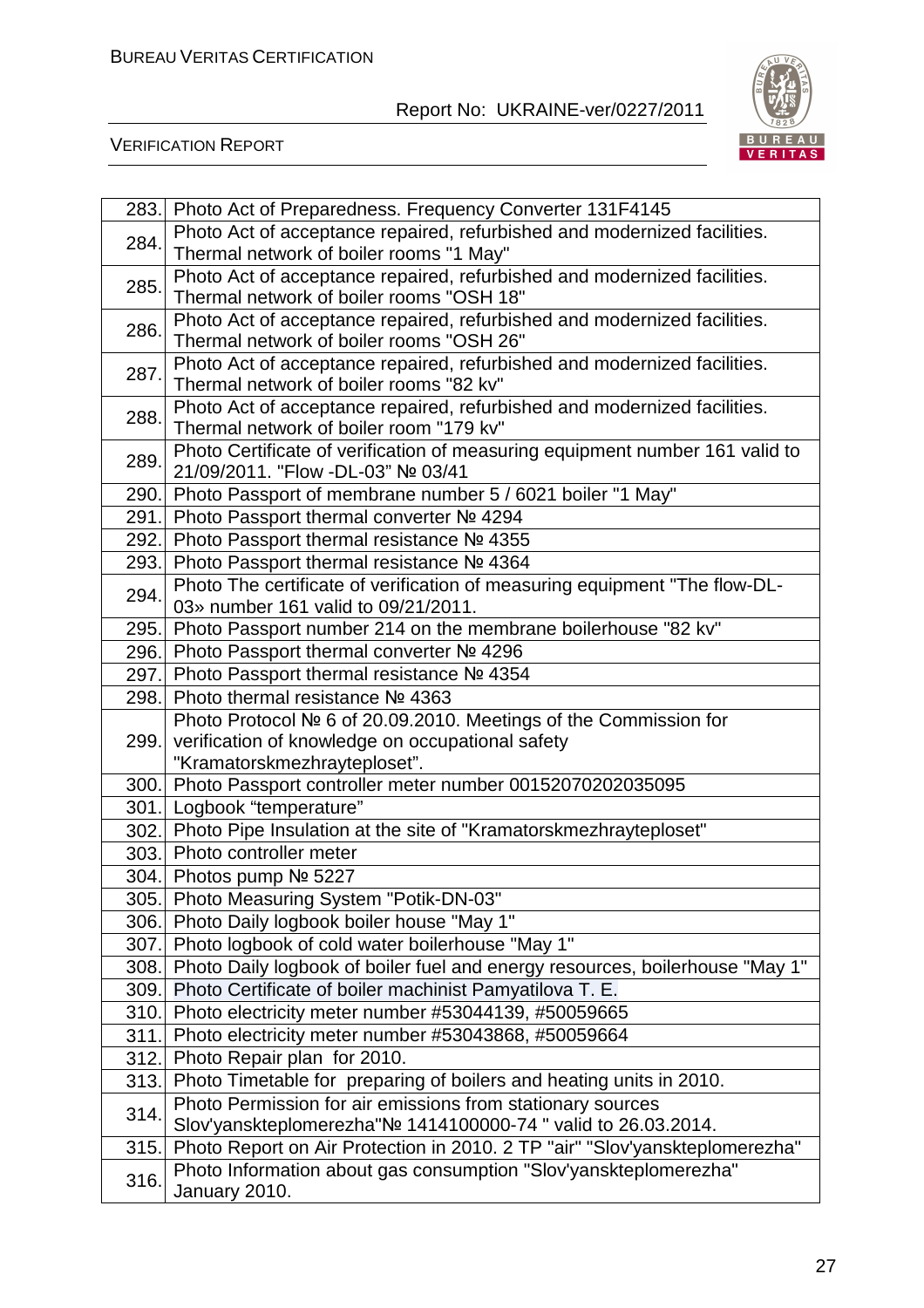

| 317. | Photo Information about gas consumption "Slov'yanskteplomerezha"<br>December 2010                                                         |
|------|-------------------------------------------------------------------------------------------------------------------------------------------|
| 318. | Photo Act of acceptance I repaired, renovated and modernized facilities<br>04.10.2010. Installation of heating of the pipes "Izoprofleks" |
| 319. | Photo Act of acceptance repaired, renovated and modernized facilities<br>05.12.2010. Installation of heating of the pipes "Izoprofleks"   |
| 320. | Photo Act of acceptance repaired, renovated and modernized facilities<br>04.10.2010. Installation of heating of the pipes "Izoprofleks"   |
| 321. | Photo Protocol № 413 committee meeting to verify the knowledge on<br>occupational safety and health of 05.11.2010. "Slavyanskteploset"    |
| 322. | Photo Passport of membrane number 2118                                                                                                    |
| 323. | Photo Passport of SI parameters and characteristics of the medium boiler<br>number 24                                                     |
| 324. | Photo Passport gas volume corrector B25 № 081085                                                                                          |
| 325. | Photo The certificate of verification of measuring equipment gas volume<br>Corrector B25 number 081 085number 1587 valid to 11.09.2011.   |
| 326. | Photo Examination report -Natural gas metering unit 09.02.2009. Installation<br>of cogeneration. Boiler number 24                         |
| 327. | Passport Photo rotary gas meters «GMS» № 118 969                                                                                          |
| 328. | Photo The certificate of verification of measuring equipment "The flow-DL-                                                                |
|      | 03»Nº 03/50 number 157 valid to 22/09/2011.                                                                                               |
| 329. | Photo Repair plan in 2010.                                                                                                                |
| 330. | Photo Passport readiness to work in the winter time 2010-2011 of gas boiler<br>number 24.                                                 |
| 331. | Photo Records of accounts of electricity 2010.                                                                                            |
| 332. | Photo Passport multifunctional electronic energy meters SL7000 Smart                                                                      |
| 333. | Photo Passport multifunctional electronic energy meters ACE6000                                                                           |
| 334. | Photo Journal of cold water boiler number 24                                                                                              |
| 335. | Photo Daily Journal of boiler number 24                                                                                                   |
| 336. | Photo Logbook of Accounting TER on boilerhouse number 24                                                                                  |
| 337. | Photo Logbook of gas boilerhouse number 24                                                                                                |
| 338. | Photo Measuring System "Potik-MD-03"                                                                                                      |
| 339. | Photo Certificate of boilers machinist № 038 / 3 Zarovnaya Natalia<br>Gennadiivna                                                         |
| 340. | Photo Certificate of boilers machinist № 16/11 Kazan Olga                                                                                 |
|      | Photo Permission for air emissions from stationary sources of                                                                             |
| 341. | Krasnolimanska teplomerezha" Nº 1413300000-8 valid to 22.04.2013.                                                                         |
|      | Photo Report on Air Protection in 2010 #2TP "air" " Krasnolimanska                                                                        |
| 342. | teplomerezha"                                                                                                                             |
|      | Photo of Protocol № 15-1/10 30.09.2010. Meetings of the Commission for                                                                    |
| 343. | verification of knowledge on occupational safety "Krasnolimanska"                                                                         |
|      | teplomerezha"                                                                                                                             |
| 344. | Photo results of measurements of temperature inside the heated premises in<br>December 2010. "Krasnolimanska teplomerezha"                |
| 345. | Photo Act of factual consumption of natural gas 31.01.2010.                                                                               |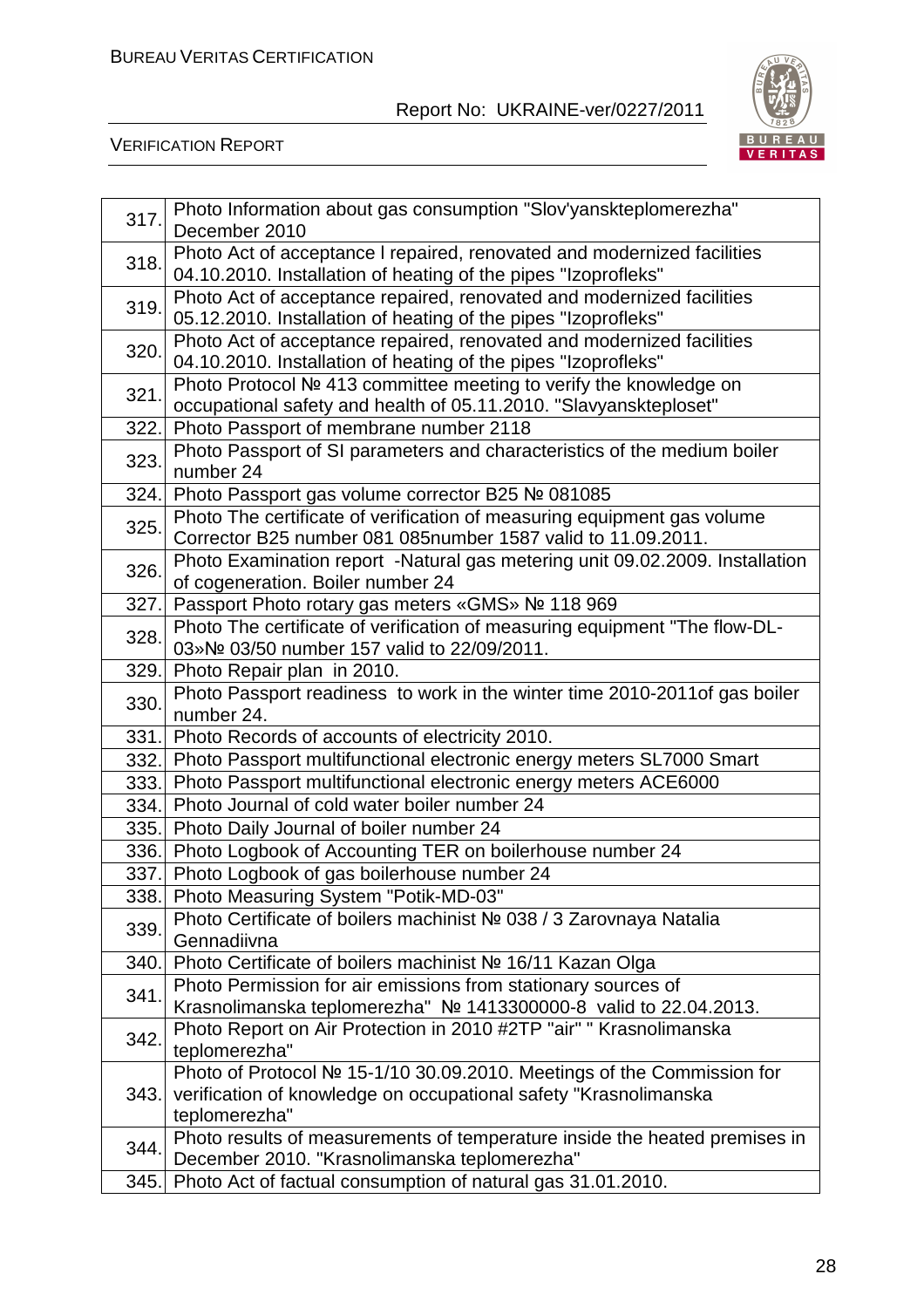

VERIFICATION REPORT

| 346. | Photo The certificate of verification of measuring devices gas volume     |
|------|---------------------------------------------------------------------------|
|      | Corrector B25number 06 112 number 1673 valid to 11.09.2011.               |
| 347. | Photo Passport № 562 boiler of boilerhouse number 9 " Zelenyi klin "      |
| 348. | Photo Passport № 499 boiler of boilerhouse number 9 " Zelenyi klin "      |
| 349. | Photo Passport № 498 boiler of boilerhouse number 9 " Zelenyi klin "      |
| 350. | Photo Passport of readiness boiler number 9 to work in the winter time    |
|      | 2010/2011.                                                                |
|      | 351. Photo Repair Plan "Krasnolimanska teplomerezha" for 2010.            |
| 352. | Photo boiler Nº Nº498, 499, 562                                           |
| 353. | Photo gas burner boilers                                                  |
|      | 354. Photo gas meter ultrasonic «Kurs-o»Nº 02591                          |
| 355. | Photo Cable Line                                                          |
|      | 356. Photo Logbook of gas flow on boiler number 9                         |
| 357. | Photo Daily logbook of boiler number 9                                    |
| 358. | Orders Mayor of Krasny Liman number 169 from 27.09.2010., "About begin    |
|      | of the heating period 2010-2011."                                         |
| 359. | Orders Mayor of Krasny Liman number 139 from 30.03.2010, "About the end   |
|      | of heating period 2009-2010"                                              |
| 360. | Orders Mayor of Krasny Liman number 177 from 05.10.2010. "On making       |
|      | changes in order mayor number 169 from 27.09.2010"                        |
| 361. | The decision of the Executive Committee of the City Kramatorsk number 645 |
|      | from 01.10.2010. About the beginning of heating period 2010-2011. "       |
| 362. | Information about the planned thermal loads and heated area for 2010.     |
|      | "Kramatorskmezhrayteploset"                                               |
| 363. | Heat load on the boiler "Kramatorskmezhrayteploset"                       |
| 364. | Information about the annual outdoor temperature on                       |
|      | "Kramatorskmezhrayteploset"                                               |
| 365. | Balance spreadsheet of boilerhouse "Kramatorskmezhrayteploset"            |
|      | 366. Information about the heated area "Kramatorskmezhrayteploset"        |

#### **Persons interviewed:**

List persons interviewed during the verification or persons that contributed with other information that are not included in the documents listed above.

| /1/            | Kucherenko V. - Head of the industry and technical department of<br>the RME "Donetskteplocomunenergo"          |
|----------------|----------------------------------------------------------------------------------------------------------------|
| $\frac{12}{3}$ | Pahomova K. - engineer of the industry and technical department<br>of the RME "Donetskteplocomunenergo"        |
| /3/            | Shul'ga A. - engineer of the industry and technical department of<br>the RME "Donetskteplocomunenergo"         |
| /4/            | Ohremenko V.S. - Chief Engineer of MCE<br>"Donetskmiskteplomerezha"                                            |
| /5/            | Borovskiy V.V. - chief<br><b>MCE</b><br>PTD of<br>the<br>$\overline{\mathsf{of}}$<br>"Donetskmiskteplomerezha" |
| /6/            | Skorik V.A. - Engineer<br><b>MCE</b><br><b>PTD</b><br>the<br>of<br>-of<br>"Donetskmiskteplomerezha"            |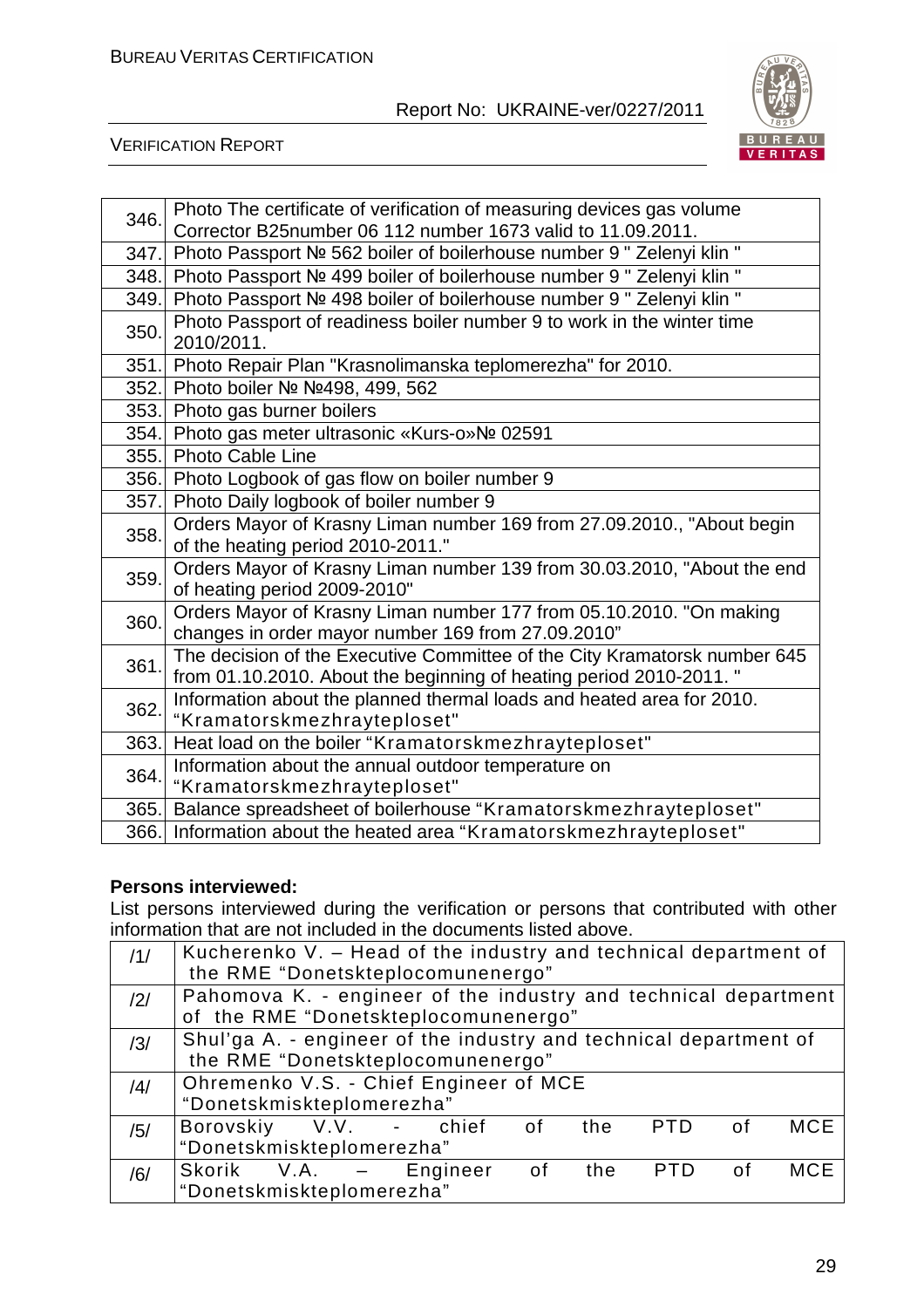

| 7    | Kravchenko M.P. - Acting Head of department EBITER                                                          |
|------|-------------------------------------------------------------------------------------------------------------|
| /8/  | Pavkina M.V. - Engineering Department EBiTER                                                                |
| /9/  | Konskiy V.I. - Chief Metrologist                                                                            |
| /10/ | Nerda O.O. - . Engineer metrologist                                                                         |
| /11/ | Khoron'ko S.N. - Master boiler house MR-2                                                                   |
| /12/ | Medvedeva T.V. - Machinist boilers house MR-2                                                               |
| /13/ | Spravnikova E.N. - Machinist boilers house MR-2                                                             |
| /14/ | Malykhina E.V. - Acting Head of the Kalinin heat district                                                   |
| /15/ | Gavril'chenko O.I. - Acting boiler master № 139                                                             |
| /16/ | Dudchenko G.N. - Machinist boilers house №139                                                               |
| /17/ | Kalinovskaya I.N. - machinist boiler house Nº139                                                            |
| /18/ | Kilimenniy A.A. - head of the Kirov heat district                                                           |
| /19/ | Kunda V.V. - Machinist boiler house Ussuriysk                                                               |
| /20/ | Zolin N.I. - Master boiler house Krivozubova                                                                |
| /21/ | Dolgova E.A. - Machinist boilers house Krivozubova                                                          |
| /22/ | Boul B.I. - Head of Leninsky heat district                                                                  |
| /23/ | Chelombitko A.A. - Master boiler house Nº579                                                                |
| /24/ | Bolicheva V.Y. - Machinist boiler house №579                                                                |
| /25/ | Zlatin G.E. - Master boiler house №581                                                                      |
| /26/ | Chikamit O.N. - Machinist boiler house №581                                                                 |
| /27/ | Sukharenko S.E. - Director of "Kramatorskmezhrayteploset"                                                   |
| /28/ | Kochey V.A. - Chief Engineer of "Kramatorskmezhrayteploset"                                                 |
| /29/ | health<br>and<br>safety<br>of<br>engineer<br>Kasyanova<br>A.I.<br>$\sim 100$<br>"Kramatorskmezhrayteploset" |
| /30/ | Head<br>Miroshnichenko<br>K.I.<br>ER<br>of<br>number<br>$\mathbf{1}$                                        |
|      | "Kramatorskmezhrayteploset"<br>Prus N.L. - Head of ORU of "Kramatorskmezhrayteploset"                       |
| /31/ | Afanaskina N.A. - Engineer TER of "Kramatorskmezhrayteploset"                                               |
| /32/ | Kakovka A.V. - Head of KIPIA of "Kramatorskmezhrayteploset"                                                 |
| /33/ | Efimov A.I. - Director of "Slavyanskteploset"                                                               |
| /34/ | Director<br>production<br>D.P.<br>Deputy<br>for<br>the<br>of<br>Rempel                                      |
| /35/ | "Slavyanskteploset"                                                                                         |
| /36/ | Kutsaenko V.M. - Head of PTD "Slavyanskteploset"                                                            |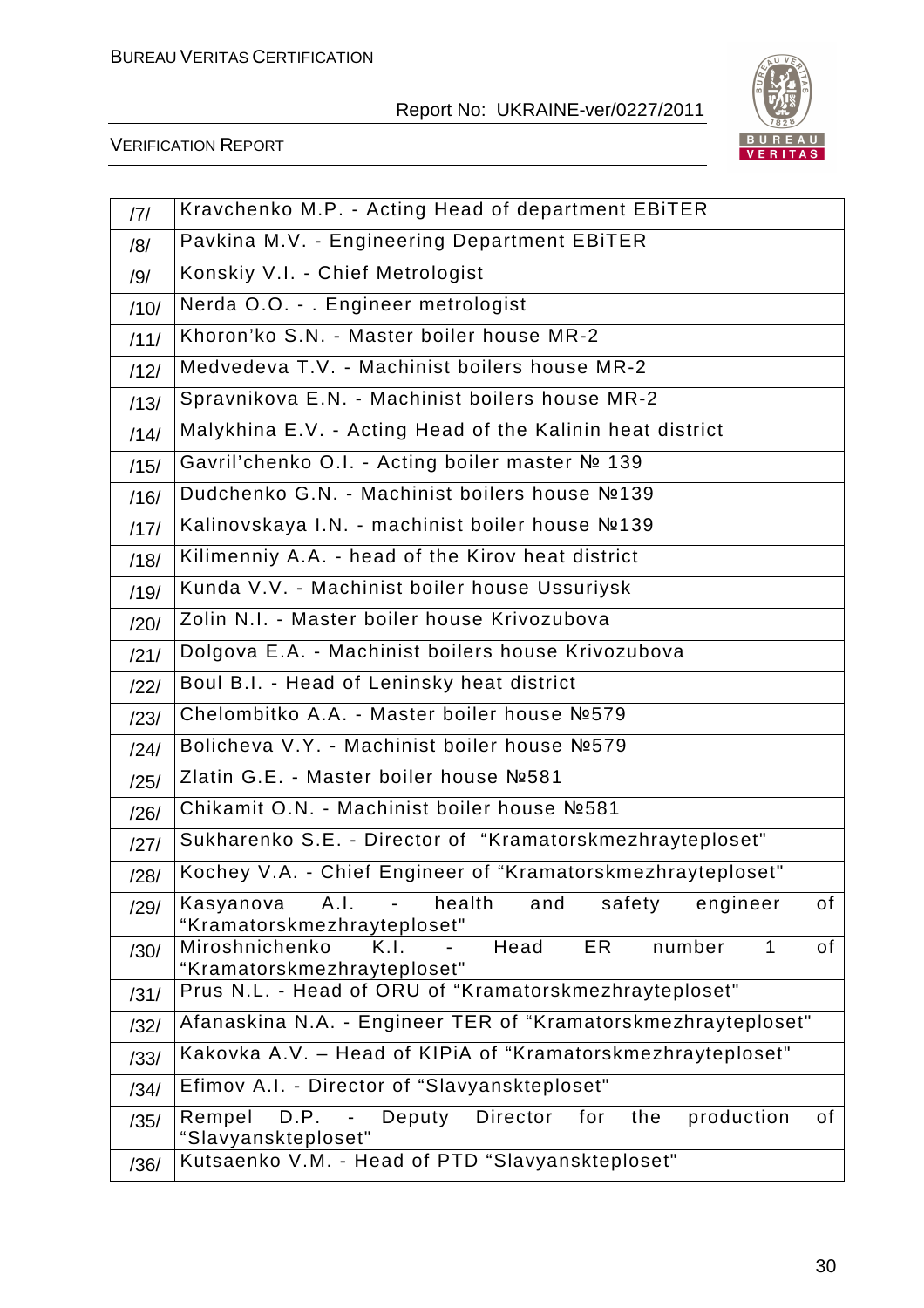

| /37/ | Guzey T.V. - Engineer TER of "Slavyanskteploset"                                                                                  |
|------|-----------------------------------------------------------------------------------------------------------------------------------|
| /38/ | Bashmakova T.V. - metrologist of "Slavyanskteploset"                                                                              |
| /39/ | Borisova L.A. - engineer of "Slavyanskteploset"                                                                                   |
| /40/ | Gokish P.L. - Head of KIPIA of "Slavyanskteploset"                                                                                |
| /41/ | Kutsanenko V.A. - Responsible for the safe operation of boilers,<br>boiler number 24 Khimik, Senior Master of "Slavyanskteploset" |
| /42/ | Bugaev A.A. - Director of "Krasnolimanskaya heating system "                                                                      |
| /43/ | Vasyutin N.G. - Chief Engineer of "Krasnolimanskaya heating<br>system"                                                            |
| /44/ | Litovka N.K. - Head of PS of "Krasnolimanskaya heating system"                                                                    |
| /45/ | Bashlykova O.V. - Engineer ORU of "Krasnolimanskaya heating<br>system"                                                            |
| /46/ | Demchenko G.Yu - Occupational<br>safety<br>engineers<br>οf<br>"Krasnolimanskaya heating system"                                   |
| /47/ | Karpenko Yu.A. - Master of boilerhouse number 9 "Zelenyi klin" of<br>"Krasnolimanskaya heating system"                            |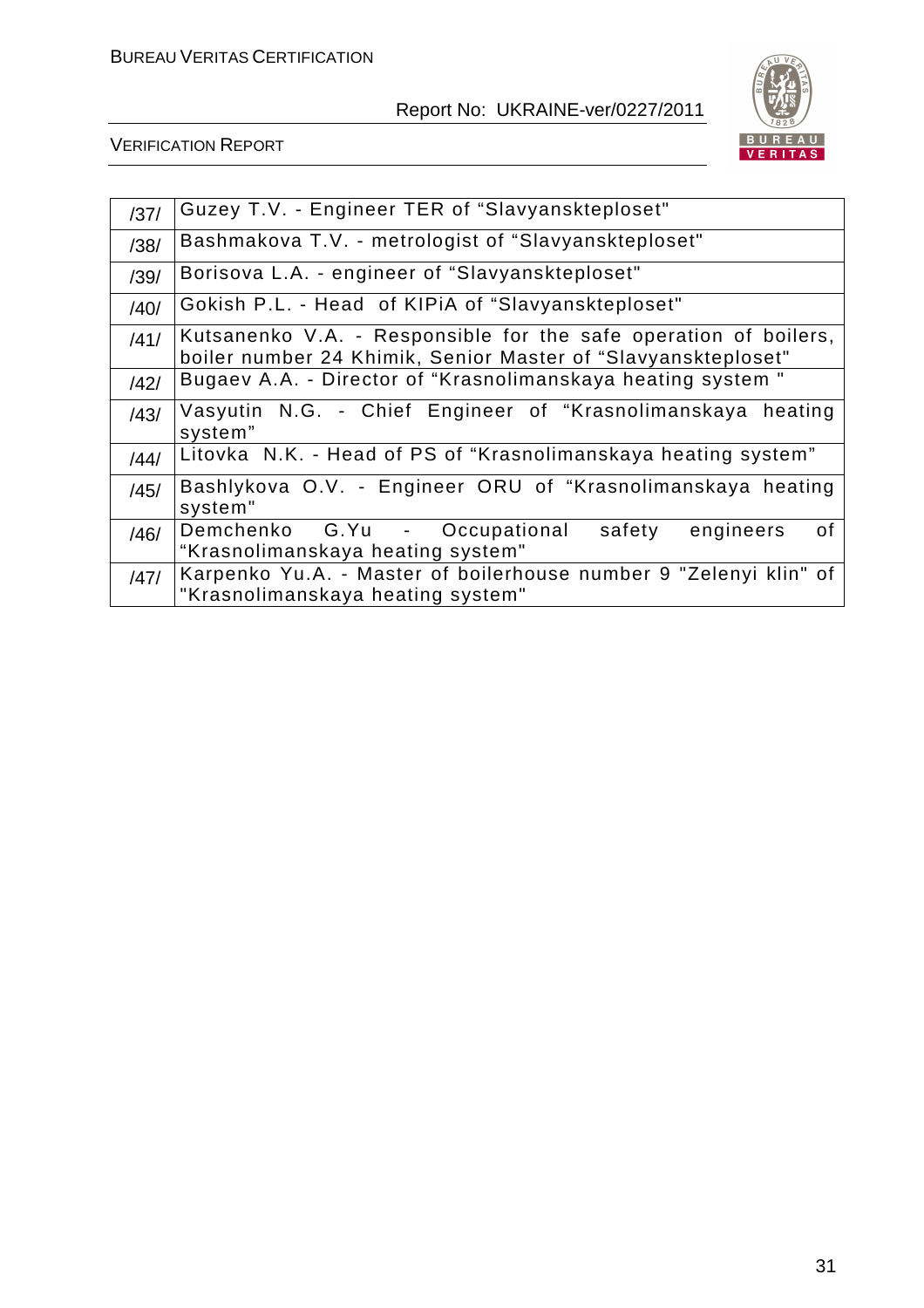

#### VERIFICATION REPORT

# APPENDIX A: " REHABILITATION OF THE DISTRICT HEATING SYSTEM IN DONETSK REGION" VERIFICATION PROTOCOL

| <b>DVM</b>                    | <b>Check Item</b>                                                                                                                                                                                                                                                              | <b>Initial finding</b>                                                                                                                                                                                                                                                                                                                                                                                                                                                                                                                                                                                                                                                                                                                                                                                                                                                                                                                                                                   | <b>Draft</b>                 | <b>Final</b>      |
|-------------------------------|--------------------------------------------------------------------------------------------------------------------------------------------------------------------------------------------------------------------------------------------------------------------------------|------------------------------------------------------------------------------------------------------------------------------------------------------------------------------------------------------------------------------------------------------------------------------------------------------------------------------------------------------------------------------------------------------------------------------------------------------------------------------------------------------------------------------------------------------------------------------------------------------------------------------------------------------------------------------------------------------------------------------------------------------------------------------------------------------------------------------------------------------------------------------------------------------------------------------------------------------------------------------------------|------------------------------|-------------------|
| Paragraph                     |                                                                                                                                                                                                                                                                                |                                                                                                                                                                                                                                                                                                                                                                                                                                                                                                                                                                                                                                                                                                                                                                                                                                                                                                                                                                                          | <b>Conclusion</b>            | <b>Conclusion</b> |
|                               | <b>Project approvals by Parties involved</b>                                                                                                                                                                                                                                   |                                                                                                                                                                                                                                                                                                                                                                                                                                                                                                                                                                                                                                                                                                                                                                                                                                                                                                                                                                                          |                              |                   |
| 90                            | Has the DFPs of at least one Party involved,<br>other than the host Party, issued a written<br>project approval when submitting the first<br>verification report to the secretariat for<br>publication in accordance with paragraph 38 of<br>the JI guidelines, at the latest? | DFPs of both Parties (Ukraine, Netherlands) have issued<br>written project approvals (LoAs) when submitting the first<br>verification report to the secretariat for publication in<br>accordance with paragraph 38 of the JI guidelines.                                                                                                                                                                                                                                                                                                                                                                                                                                                                                                                                                                                                                                                                                                                                                 | OK                           | OK                |
| 91                            | Are all the written project approvals by Parties<br>involved unconditional?                                                                                                                                                                                                    | Yes, all the written project approvals by Parties involved are<br>unconditional.                                                                                                                                                                                                                                                                                                                                                                                                                                                                                                                                                                                                                                                                                                                                                                                                                                                                                                         | <b>OK</b>                    | OK.               |
| <b>Project implementation</b> |                                                                                                                                                                                                                                                                                |                                                                                                                                                                                                                                                                                                                                                                                                                                                                                                                                                                                                                                                                                                                                                                                                                                                                                                                                                                                          |                              |                   |
| 92                            | Has the project been implemented in<br>accordance with the PDD regarding which the<br>determination has been deemed final and is so<br>listed on the UNFCCC JI website?                                                                                                        | At the time of previous and current monitoring periods the<br>delay in the installation of some project units as to the<br>determined PDD was noted. Reconstruction of boiler-houses<br>sometimes has insignificant deviations from the project<br>particularly in changes of installed boilers capacity. It was<br>dictated by changes in heat energy demand. In several<br>cases replacement of different (from planed before)<br>diameters of network pipes takes place.<br>CME "Artemivskteplomerezha" refused to participate in this<br>project.<br><b>RME</b><br><b>CHP</b><br>Implementation<br>of<br>units<br>at<br>"Donetskteplocomunenergo"<br><b>MCE</b><br>and<br>"Donetskmiskteplomerezha" is postponed<br>because of<br>significant increasing of natural gas price. Installation of<br>frequency controllers at MCE "Donetskmiskteplomerezha" is<br>not finished yet, therefore calculations of CO2 emissions<br>reduction due to reducing of electricity consumption was | <b>CL 01</b><br><b>CL 02</b> | OK                |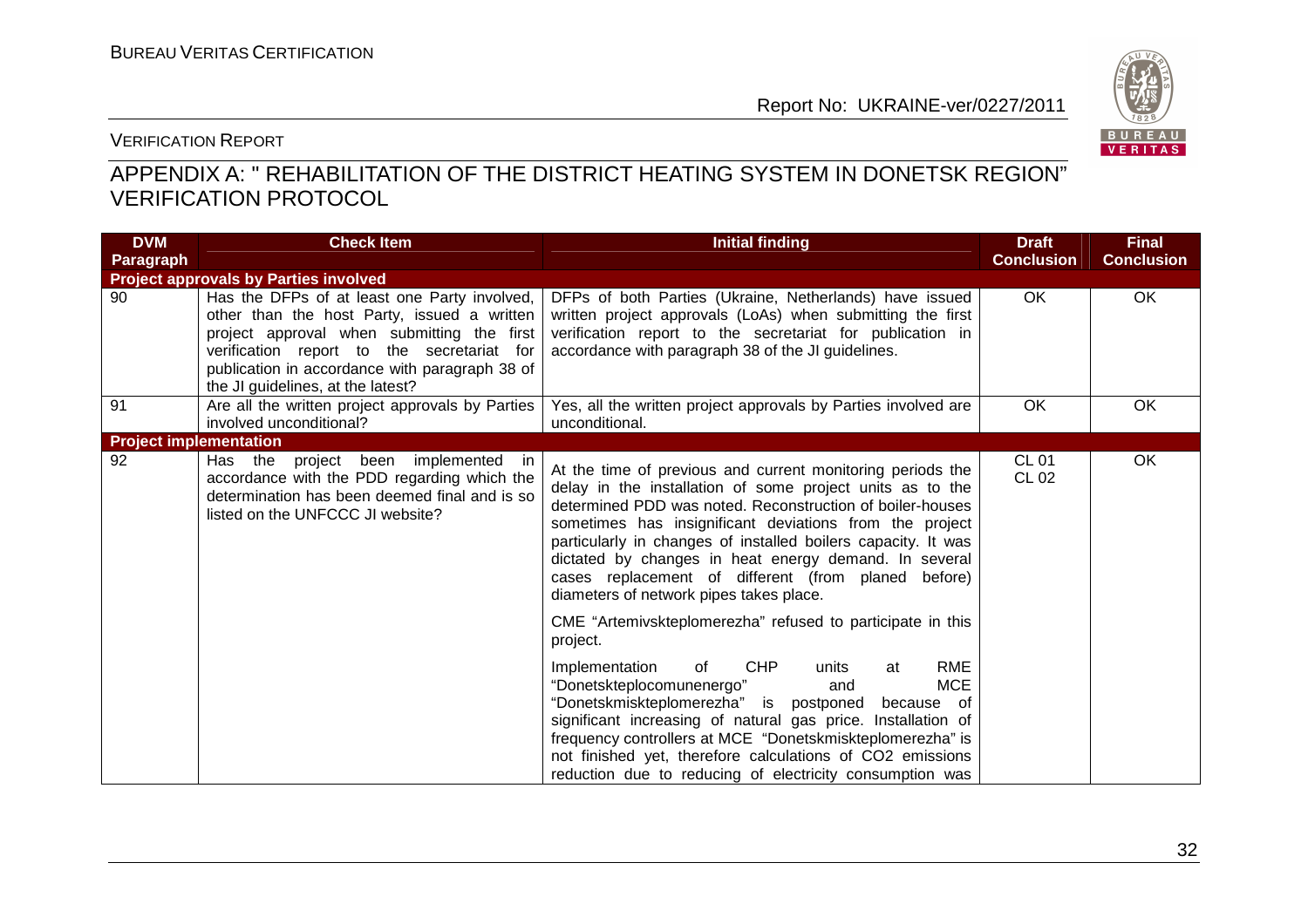

| <b>VERIFICATION REPORT</b>     |                                                                                                                                                                                                                                                                                                                                                                      |                                                                                                                                                                                                                                                                                                                     |                                   | BUREAU<br><b>VERITAS</b>          |
|--------------------------------|----------------------------------------------------------------------------------------------------------------------------------------------------------------------------------------------------------------------------------------------------------------------------------------------------------------------------------------------------------------------|---------------------------------------------------------------------------------------------------------------------------------------------------------------------------------------------------------------------------------------------------------------------------------------------------------------------|-----------------------------------|-----------------------------------|
| <b>DVM</b><br><b>Paragraph</b> | <b>Check Item</b>                                                                                                                                                                                                                                                                                                                                                    | <b>Initial finding</b>                                                                                                                                                                                                                                                                                              | <b>Draft</b><br><b>Conclusion</b> | <b>Final</b><br><b>Conclusion</b> |
|                                |                                                                                                                                                                                                                                                                                                                                                                      | carried out only at those boiler houses where it was<br>completed (by conservative approach).                                                                                                                                                                                                                       |                                   |                                   |
|                                |                                                                                                                                                                                                                                                                                                                                                                      | CL 01. Please provide justification for the difference of<br>amount of ERU's for the reported year in the PDD and MR.                                                                                                                                                                                               |                                   |                                   |
|                                |                                                                                                                                                                                                                                                                                                                                                                      | CL 02. Please provide justification for the difference of<br>amount of Baseline emissions for the reported year in the<br>PDD and MR.                                                                                                                                                                               |                                   |                                   |
| 93                             | What is the status of operation of the project<br>during the monitoring period?                                                                                                                                                                                                                                                                                      | On the whole project has been implemented as defined in<br>the PDD and the implementation is evidenced by statements<br>of work completion (see list of verified documents).                                                                                                                                        | <b>OK</b>                         | OK                                |
|                                | <b>Compliance with monitoring plan</b>                                                                                                                                                                                                                                                                                                                               |                                                                                                                                                                                                                                                                                                                     |                                   |                                   |
| 94                             | Did the monitoring occur in accordance with the<br>monitoring plan included in the PDD regarding<br>which the determination has been deemed final<br>and is so listed on the UNFCCC JI website?                                                                                                                                                                      | Yes, monitoring occurs in accordance with the monitoring<br>plan included in the PDD regarding which the determination<br>has been deemed final and verified changes and is so listed<br>on the UNFCCC JI website.                                                                                                  | OK                                | OK                                |
| 95(a)                          | For calculating the emission reductions or<br>enhancements of net removals, were key<br>factors, e.g. those listed in 23 (b) (i)-(vii) above,<br>influencing the baseline emissions or net<br>removals and the activity level of the project<br>and the emissions or removals as well as risks<br>associated with the project taken into account,<br>as appropriate? | All key factors influencing the baseline emissions or net<br>removals and the activity level of the project and the<br>emissions or removals as well as risks associated with the<br>project were taken into account, as appropriate for<br>calculating the emission reductions or enhancements of net<br>removals. | <b>OK</b>                         | <b>OK</b>                         |
| 95(b)                          | Are data sources used for calculating emission<br>reductions or enhancements of net removals<br>clearly identified, reliable and transparent?                                                                                                                                                                                                                        | Registration of Natural gas consumption at boiler houses of<br><b>RME</b><br>"Donetskteplocomunenergo"<br><b>MCE</b><br>and<br>"Donetskteplomerezha is carried out by the<br>following<br>scheme:                                                                                                                   | <b>CAR 01</b><br><b>CL 03</b>     | OK                                |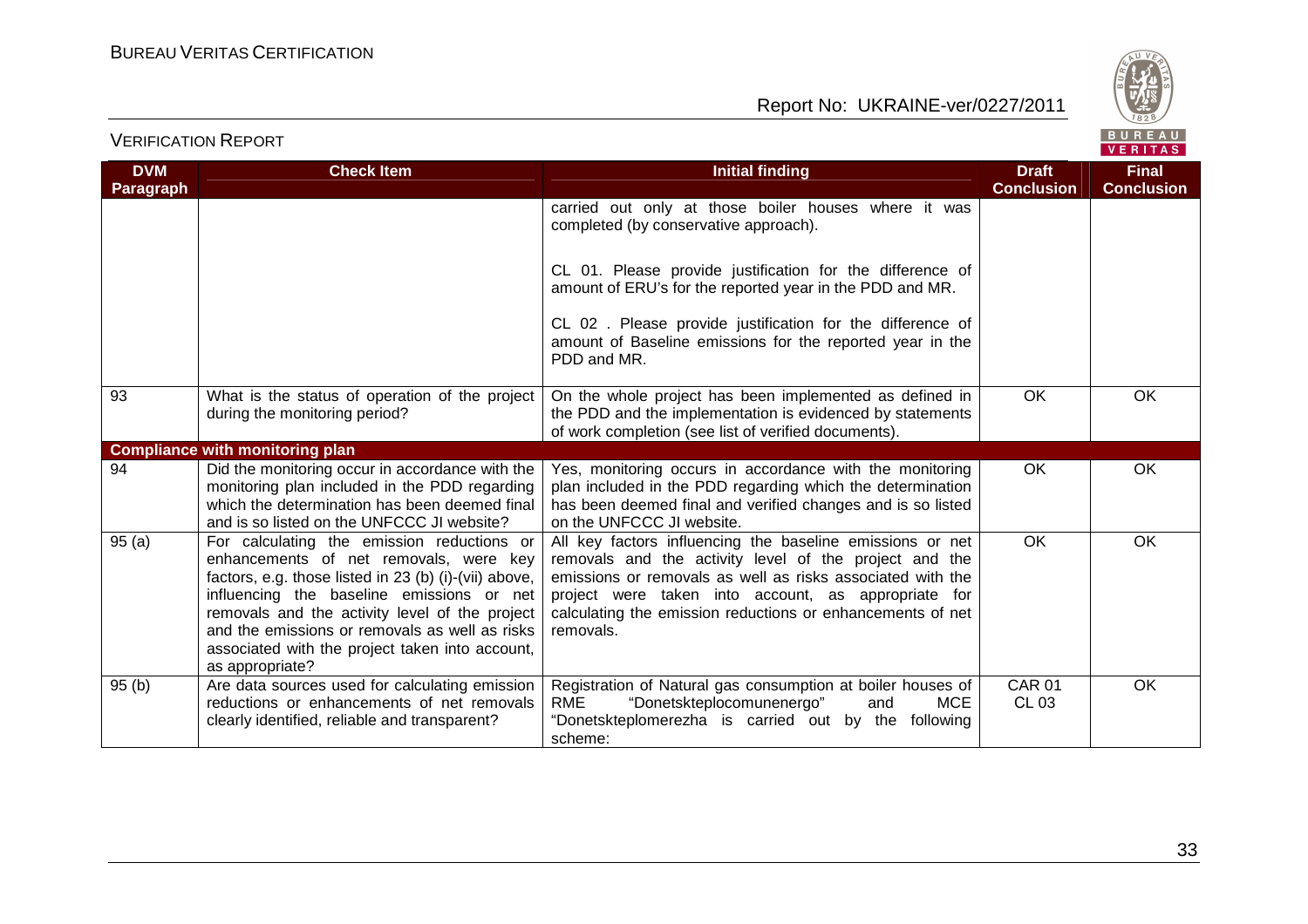

|                         |                   |                                                                                                                                                                                                                                                                                                                                                                                                                                                                                                                             |                                   | <b>VERITAS</b>                    |
|-------------------------|-------------------|-----------------------------------------------------------------------------------------------------------------------------------------------------------------------------------------------------------------------------------------------------------------------------------------------------------------------------------------------------------------------------------------------------------------------------------------------------------------------------------------------------------------------------|-----------------------------------|-----------------------------------|
| <b>DVM</b><br>Paragraph | <b>Check Item</b> | <b>Initial finding</b>                                                                                                                                                                                                                                                                                                                                                                                                                                                                                                      | <b>Draft</b><br><b>Conclusion</b> | <b>Final</b><br><b>Conclusion</b> |
|                         |                   | 1. All boiler-houses are equipped with gas flow meters.                                                                                                                                                                                                                                                                                                                                                                                                                                                                     |                                   |                                   |
|                         |                   | 2. Most of boiler-houses are equipped with automatic<br>corrector for temperature and pressure. Gas consumption is<br>registered automatically.                                                                                                                                                                                                                                                                                                                                                                             |                                   |                                   |
|                         |                   | 3. Beside this, every hour operator of a boiler house<br>registers parameters of natural gas (temperature and<br>pressure) in the paper journal "Journal of registration of<br>boiler-house's operation parameters". These parameters are<br>used to bring gas consumption to normal conditions. Natural<br>gas consumption is measured by gas flow meter, installed at<br>a boiler-house. Every day operator of a boiler house makes<br>registration of daily gas consumption in the special paper<br>journal, see Fig. 6. |                                   |                                   |
|                         |                   | 4. Every day operators transfer values of gas consumption to<br>calculating centers of the Production Branches of RME<br>"Donetskteplocomunenergo"<br><b>MCE</b><br>and<br>"Donetskteplomerezha". United server installed at the MCE<br>"Donetskteplomerezha" account center is presented at the<br>Fig. 7. It allows taking values of all controlled parameters for<br>every day of monitoring period.                                                                                                                     |                                   |                                   |
|                         |                   | 5. Every month the account centers transfer data to gas<br>suppliers.                                                                                                                                                                                                                                                                                                                                                                                                                                                       |                                   |                                   |
|                         |                   | CAR 01. In MR $N2$ 4, section B 2.1 and Annex 1 the exact<br>reference to the data source must be indicated.                                                                                                                                                                                                                                                                                                                                                                                                                |                                   |                                   |
|                         |                   | CL 03. Please provide statistical information on the data in                                                                                                                                                                                                                                                                                                                                                                                                                                                                |                                   |                                   |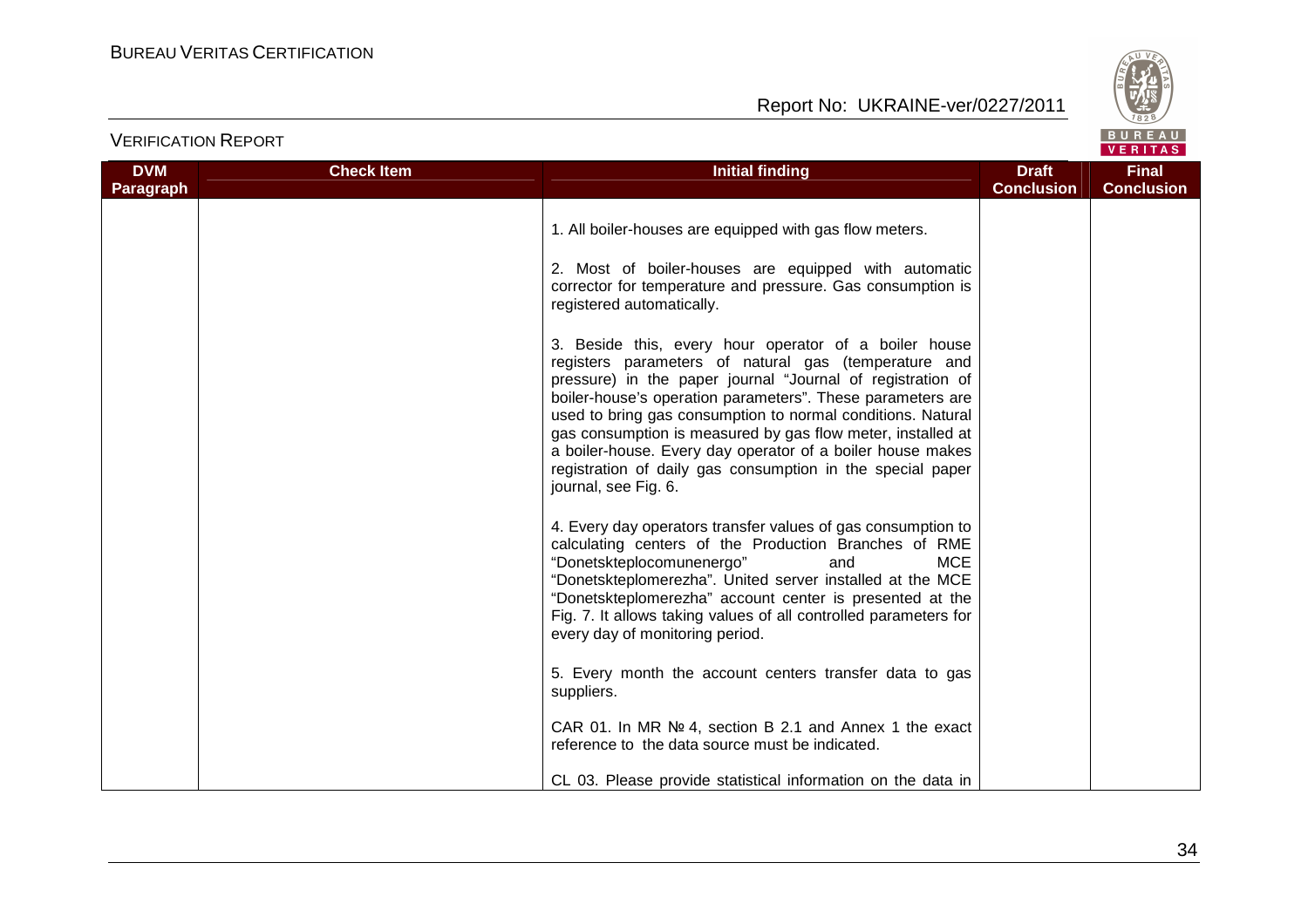

| <b>DVM</b>  | <b>Check Item</b>                                                                                                                                                                                                                                                                                                          | <b>Initial finding</b>                                                                                                                                                                                                                                                                                                                                                                                                                                                                                   | <b>Draft</b>      | <b>Final</b>      |
|-------------|----------------------------------------------------------------------------------------------------------------------------------------------------------------------------------------------------------------------------------------------------------------------------------------------------------------------------|----------------------------------------------------------------------------------------------------------------------------------------------------------------------------------------------------------------------------------------------------------------------------------------------------------------------------------------------------------------------------------------------------------------------------------------------------------------------------------------------------------|-------------------|-------------------|
| Paragraph   |                                                                                                                                                                                                                                                                                                                            |                                                                                                                                                                                                                                                                                                                                                                                                                                                                                                          | <b>Conclusion</b> | <b>Conclusion</b> |
|             |                                                                                                                                                                                                                                                                                                                            | Table B.2.1                                                                                                                                                                                                                                                                                                                                                                                                                                                                                              |                   |                   |
| 95(c)       | Are emission factors, including default emission<br>factors, if used for calculating the emission<br>reductions or enhancements of net removals,<br>selected by carefully balancing accuracy and<br>reasonableness, and appropriately justified of<br>the choice?                                                          | Emission factors, including default emission factors are<br>presented in Section B.2.1 and Annex 1 of the MR.<br>FAR 01. In order to meet the JISC requirements on data<br>saving and archiving, an Order on archiving of all project<br>related documentation for two years after the last ERU<br>transmission should be developed and included to the<br>Emission Monitoring Manual. All persons responsible for<br>data collection and monitoring should be aware of the<br>provisions of this Order. | <b>FAR 01</b>     | OK                |
| 95(d)       | Is the calculation of emission reductions or<br>enhancements of net removals based on<br>conservative assumptions and the most<br>plausible scenarios in a transparent manner?                                                                                                                                             | Yes, the calculation of emission reductions or enhancements<br>of net removals are based on conservative assumptions and<br>the most plausible scenarios in a transparent manner.                                                                                                                                                                                                                                                                                                                        | OK.               | OK.               |
|             | <b>Applicable to JI SSC projects only</b>                                                                                                                                                                                                                                                                                  |                                                                                                                                                                                                                                                                                                                                                                                                                                                                                                          |                   |                   |
| 96          | Is the relevant threshold to be classified as JI<br>SSC project not exceeded during the<br>monitoring period on an annual average basis?<br>If the threshold is exceeded, is the maximum<br>emission reduction level estimated in the PDD<br>for the JI SSC project or the bundle for the<br>monitoring period determined? | N/a                                                                                                                                                                                                                                                                                                                                                                                                                                                                                                      | N/a               | N/a               |
|             | Applicable to bundled JI SSC projects only                                                                                                                                                                                                                                                                                 |                                                                                                                                                                                                                                                                                                                                                                                                                                                                                                          |                   |                   |
| 97(a)       | Has the composition of the bundle not changed<br>from that is stated in F-JI-SSCBUNDLE?                                                                                                                                                                                                                                    | N/a                                                                                                                                                                                                                                                                                                                                                                                                                                                                                                      | N/a               | N/a               |
| 97(b)<br>98 | If the determination was conducted on the<br>basis of an overall monitoring plan, have the<br>project participants submitted a common<br>monitoring report?                                                                                                                                                                | N/a<br>N/a                                                                                                                                                                                                                                                                                                                                                                                                                                                                                               | N/a<br>N/a        | N/a<br>N/a        |
|             | If the monitoring is based on a monitoring plan                                                                                                                                                                                                                                                                            |                                                                                                                                                                                                                                                                                                                                                                                                                                                                                                          |                   |                   |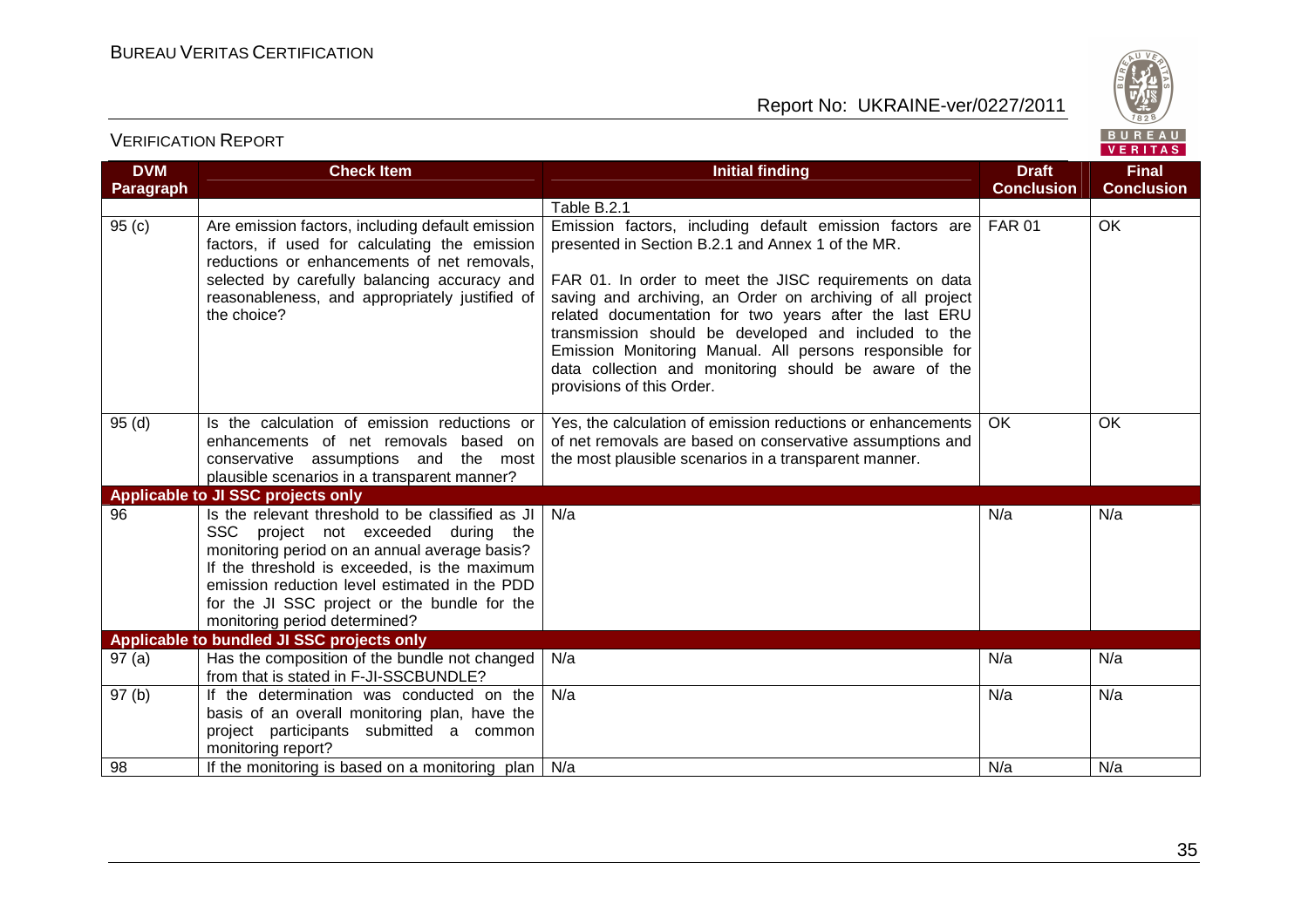

|                         |                                                                                                                                                                                                                                                                                         |                                                                                                                                                                                                                                                                                                                                                                                                                                                            | VERIIAS                           |                                   |
|-------------------------|-----------------------------------------------------------------------------------------------------------------------------------------------------------------------------------------------------------------------------------------------------------------------------------------|------------------------------------------------------------------------------------------------------------------------------------------------------------------------------------------------------------------------------------------------------------------------------------------------------------------------------------------------------------------------------------------------------------------------------------------------------------|-----------------------------------|-----------------------------------|
| <b>DVM</b><br>Paragraph | <b>Check Item</b>                                                                                                                                                                                                                                                                       | <b>Initial finding</b>                                                                                                                                                                                                                                                                                                                                                                                                                                     | <b>Draft</b><br><b>Conclusion</b> | <b>Final</b><br><b>Conclusion</b> |
|                         | that provides for overlapping monitoring<br>periods, are the monitoring periods per<br>component of the project clearly specified in<br>the monitoring report?<br>Do the monitoring periods not overlap with<br>those for which verifications were already<br>deemed final in the past? |                                                                                                                                                                                                                                                                                                                                                                                                                                                            |                                   |                                   |
|                         | <b>Revision of monitoring plan</b>                                                                                                                                                                                                                                                      |                                                                                                                                                                                                                                                                                                                                                                                                                                                            |                                   |                                   |
|                         | Applicable only if monitoring plan is revised by project participant                                                                                                                                                                                                                    |                                                                                                                                                                                                                                                                                                                                                                                                                                                            |                                   |                                   |
| 99(a)                   | Did the project participants provide an<br>appropriate justification for the proposed<br>revision?                                                                                                                                                                                      | During this verification monitoring plan has not been revised.                                                                                                                                                                                                                                                                                                                                                                                             | N/a                               | N/a                               |
| 99(b)                   | Does the proposed revision improve the<br>accuracy and/or applicability of information<br>collected compared to the original monitoring<br>plan without changing conformity with the<br>relevant rules and regulations<br>for the<br>establishment of monitoring plans?                 | N/a                                                                                                                                                                                                                                                                                                                                                                                                                                                        | N/a                               | N/a                               |
| Data management         |                                                                                                                                                                                                                                                                                         |                                                                                                                                                                                                                                                                                                                                                                                                                                                            |                                   |                                   |
| 101(a)                  | Is the implementation of data collection<br>procedures in accordance with the monitoring<br>plan, including the quality control and quality<br>assurance procedures?                                                                                                                    | All data necessary for the CO2 emission reductions<br>calculation is collected. The scheme of data flow and a<br>description of reporting procedures introduced in Monitoring<br>report.<br>Training logbook and Results of operator training were<br>presented to the verification team during the site visit.<br>Position and roles of person in the GHG data management<br>process are defined in the monitoring report and are<br>implemented on-site. | OK.                               | OK.                               |
| 101(b)                  | Is the function of the monitoring equipment,                                                                                                                                                                                                                                            | Calibration is conducted by State Center of Metrology and   CL 04                                                                                                                                                                                                                                                                                                                                                                                          |                                   | OK                                |
|                         | including its calibration status, is in order?                                                                                                                                                                                                                                          | Standardization. The documents that confirmed calibration                                                                                                                                                                                                                                                                                                                                                                                                  |                                   |                                   |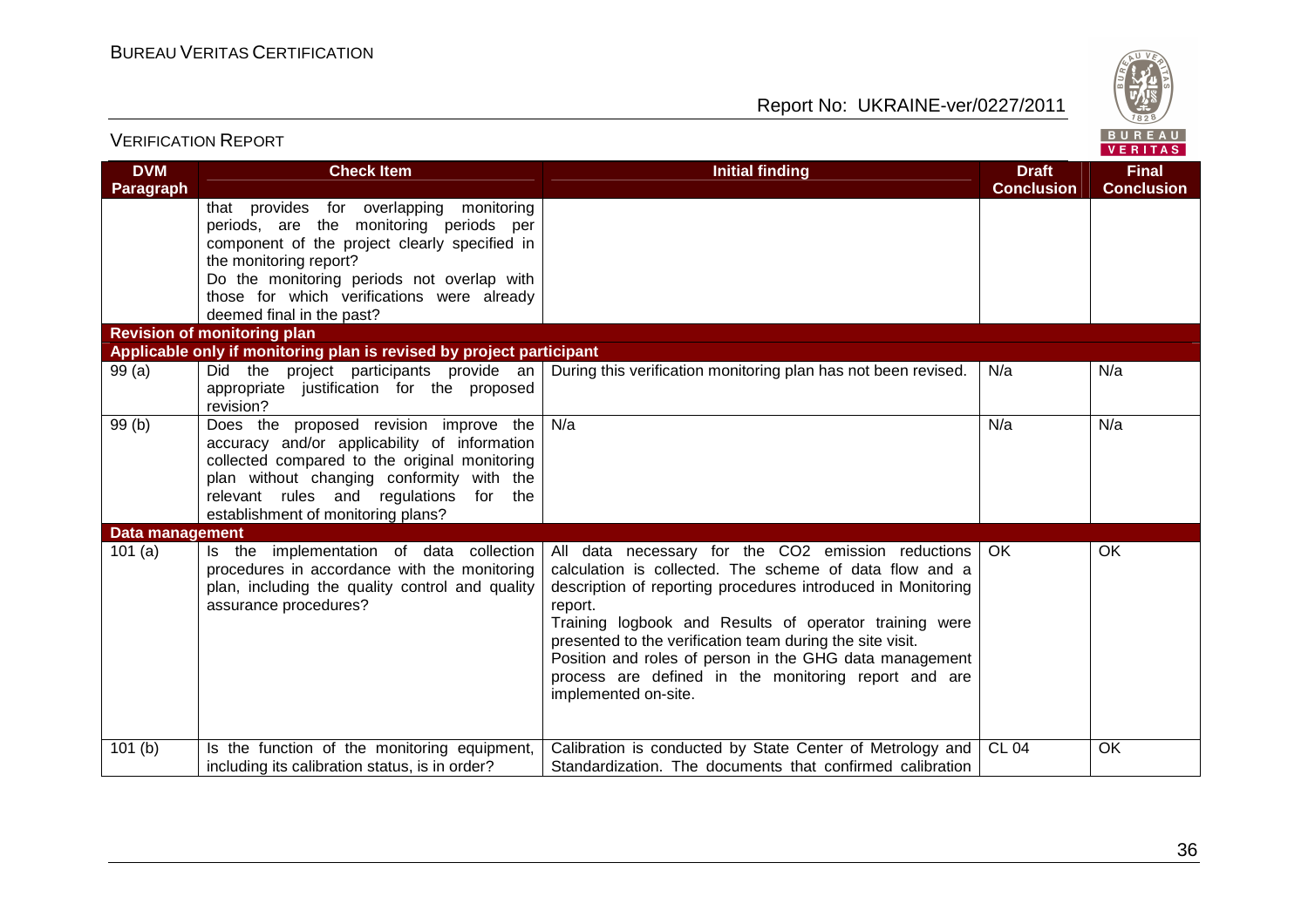

| <b>DVM</b> | <b>Check Item</b>                                                                  | <b>Initial finding</b>                                       | <b>Draft</b>      | <b>Final</b>      |
|------------|------------------------------------------------------------------------------------|--------------------------------------------------------------|-------------------|-------------------|
| Paragraph  |                                                                                    |                                                              | <b>Conclusion</b> | <b>Conclusion</b> |
|            |                                                                                    | were provided for the verification team.                     |                   |                   |
|            |                                                                                    |                                                              |                   |                   |
|            |                                                                                    | CL 04. Please provide information about the testing of       |                   |                   |
|            |                                                                                    | electric energy meters in the boiler house by the Oborony    |                   |                   |
|            |                                                                                    | str. in Krasny Liman                                         |                   |                   |
| 101(c)     | Are the evidence and records used for the                                          | Data collection are clearly defined in the monitoring report | OK.               | <b>OK</b>         |
|            | monitoring maintained in a traceable manner?                                       | and are implemented on-site.                                 |                   |                   |
| $101$ (d)  | Is the data collection and management system                                       | All data necessary for the CO2 emission reductions           | CL05              | $\overline{OK}$   |
|            | for the project in accordance with the                                             | calculation is collected. The scheme of data flow is         |                   |                   |
|            | monitoring plan?                                                                   | introduced in Monitoring report.                             |                   |                   |
|            |                                                                                    | CL 05. Please provide information why the state statistical  |                   |                   |
|            |                                                                                    | reporting forms "2TP-vozduh" city Krasny Liman does not      |                   |                   |
|            |                                                                                    | include measures to reduce emissions of pollutants and       |                   |                   |
|            |                                                                                    | greenhouse gases.                                            |                   |                   |
|            | Verification regarding programs of activities (additional elements for assessment) |                                                              |                   |                   |
| 102        | Is any JPA that has not been added to the JI                                       | N/A                                                          | N/A               | N/A               |
|            | PoA not verified?                                                                  |                                                              |                   |                   |
| 103        | Is the verification based on the monitoring                                        | N/A                                                          | N/A               | N/A               |
|            | reports of all JPAs to be verified?                                                |                                                              |                   |                   |
| 103        | Does the verification ensure the accuracy and                                      | N/A                                                          | N/A               | N/A               |
|            | conservativeness of the emission reductions or                                     |                                                              |                   |                   |
|            | enhancements of removals generated by each                                         |                                                              |                   |                   |
|            | JPA?                                                                               |                                                              |                   |                   |
| 104        | Does the monitoring period not overlap with                                        | N/A                                                          | N/A               | N/A               |
|            | previous monitoring periods?                                                       |                                                              |                   |                   |
| 105        | If the AIE learns of an erroneously included                                       | N/A                                                          | N/A               | N/A               |
|            | JPA, has the AIE informed the JISC of its                                          |                                                              |                   |                   |
|            | findings in writing?                                                               |                                                              |                   |                   |
|            | Applicable to sample-based approach only                                           |                                                              |                   |                   |
| 106        | Does the sampling plan prepared by the AIE:                                        | N/A                                                          | N/A               | N/A               |
|            | (a) Describe its sample selection, taking into                                     |                                                              |                   |                   |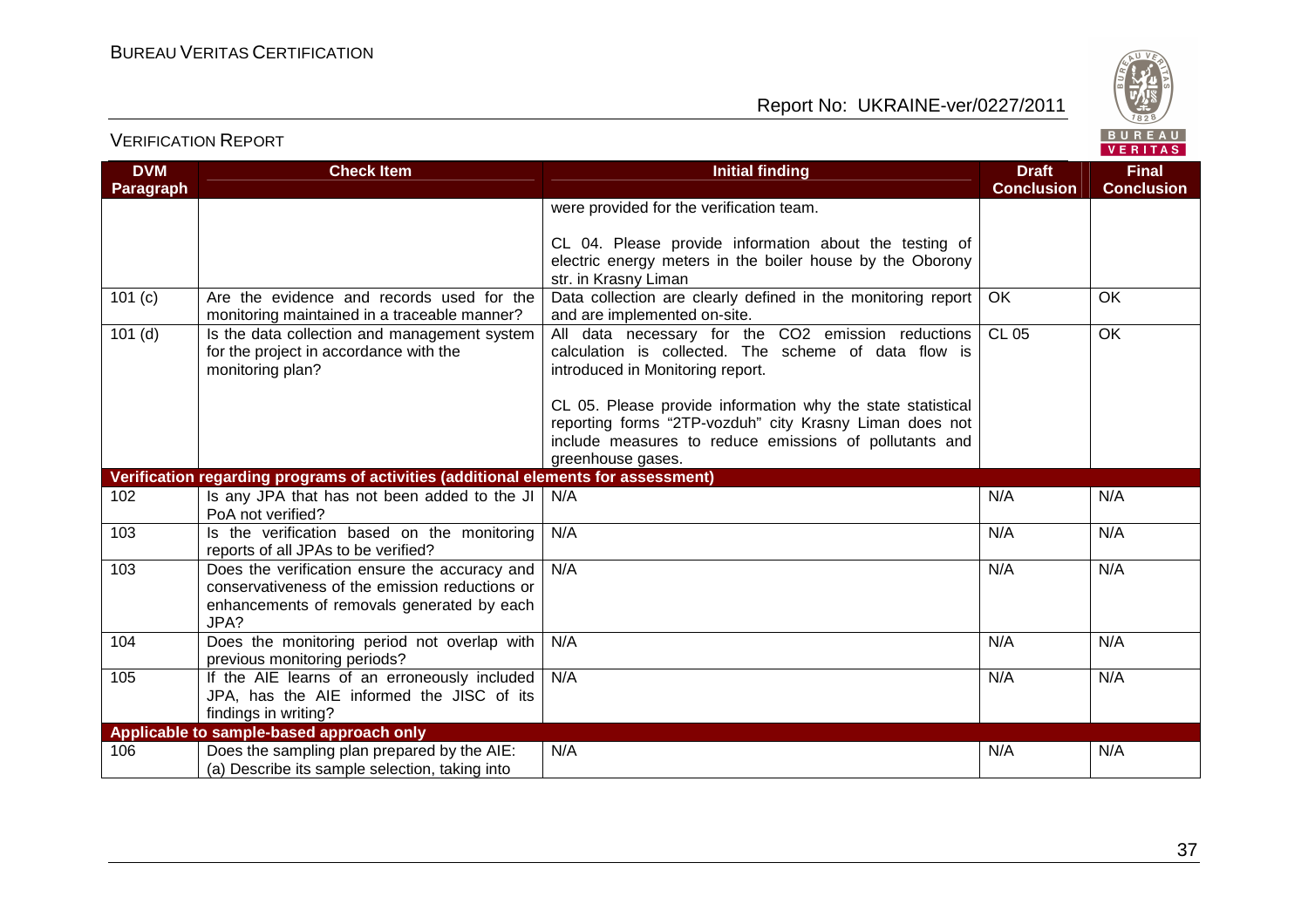VERIFICATION REPORT

Report No: UKRAINE-ver/0227/2011



#### **VERITAS DVM Check Item Draft Check Item Initial finding Check Item Draft Final Paragraph Conclusion Conclusion** account that: (i) For each verification that uses a samplebased approach, the sample selection shall be sufficiently representative of the JPAs in the JI PoA such extrapolation to all JPAs identified for that verification is reasonable, taking into account differences among the characteristics of JPAs, such as: − The types of JPAs; − The complexity of the applicable technologies and/or measures used; − The geographical location of each JPA; − The amounts of expected emission reductions of the JPAs being verified; − The number of JPAs for which emission reductions are being verified; − The length of monitoring periods of the JPAs being verified; and − The samples selected for prior verifications, if any? 107 | Is the sampling plan ready for publication N/A N/A N/A through the secretariat along with the verification report and supporting documentation? 108 | Has the AIE made site inspections of at least N/A N/A N/A the square root of the number of total JPAs, rounded to the upper whole number? If the AIE makes no site inspections or fewer site inspections than the square root of the number of total JPAs, rounded to the upper whole number, then does the AIE provide a reasonable explanation and justification? 109 | Is the sampling plan available for submission to | N/A  $\vert$  N/A  $\vert$  N/A  $\vert$  N/A  $\vert$  N/A  $\vert$  N/A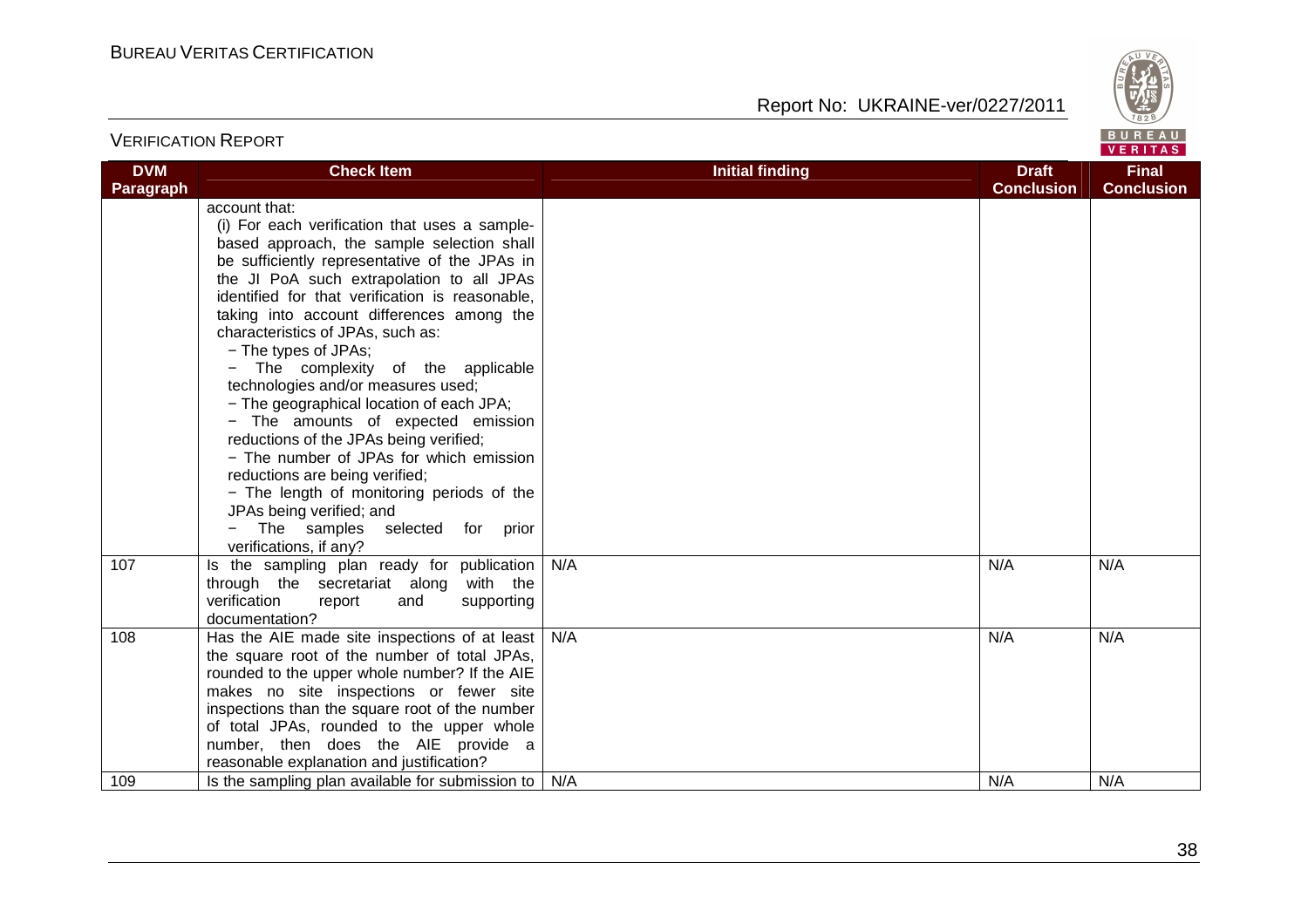

VERIFICATION REPORT

|                                | VERIFICATION REPORT                                                                                                                                                                                                             |                 |                                   | VERITAS                           |
|--------------------------------|---------------------------------------------------------------------------------------------------------------------------------------------------------------------------------------------------------------------------------|-----------------|-----------------------------------|-----------------------------------|
| <b>DVM</b><br><b>Paragraph</b> | <b>Check Item</b>                                                                                                                                                                                                               | Initial finding | <b>Draft</b><br><b>Conclusion</b> | <b>Final</b><br><b>Conclusion</b> |
|                                | secretariat for the JISC.s ex ante<br>the<br>assessment? (Optional)                                                                                                                                                             |                 |                                   |                                   |
| 110                            | If the AIE learns of a fraudulently included JPA, $\vert$ N/A<br>a fraudulently monitored JPA or an inflated<br>number of emission reductions claimed in a JI<br>PoA, has the AIE informed the JISC of the<br>fraud in writing? |                 | N/A                               | N/A                               |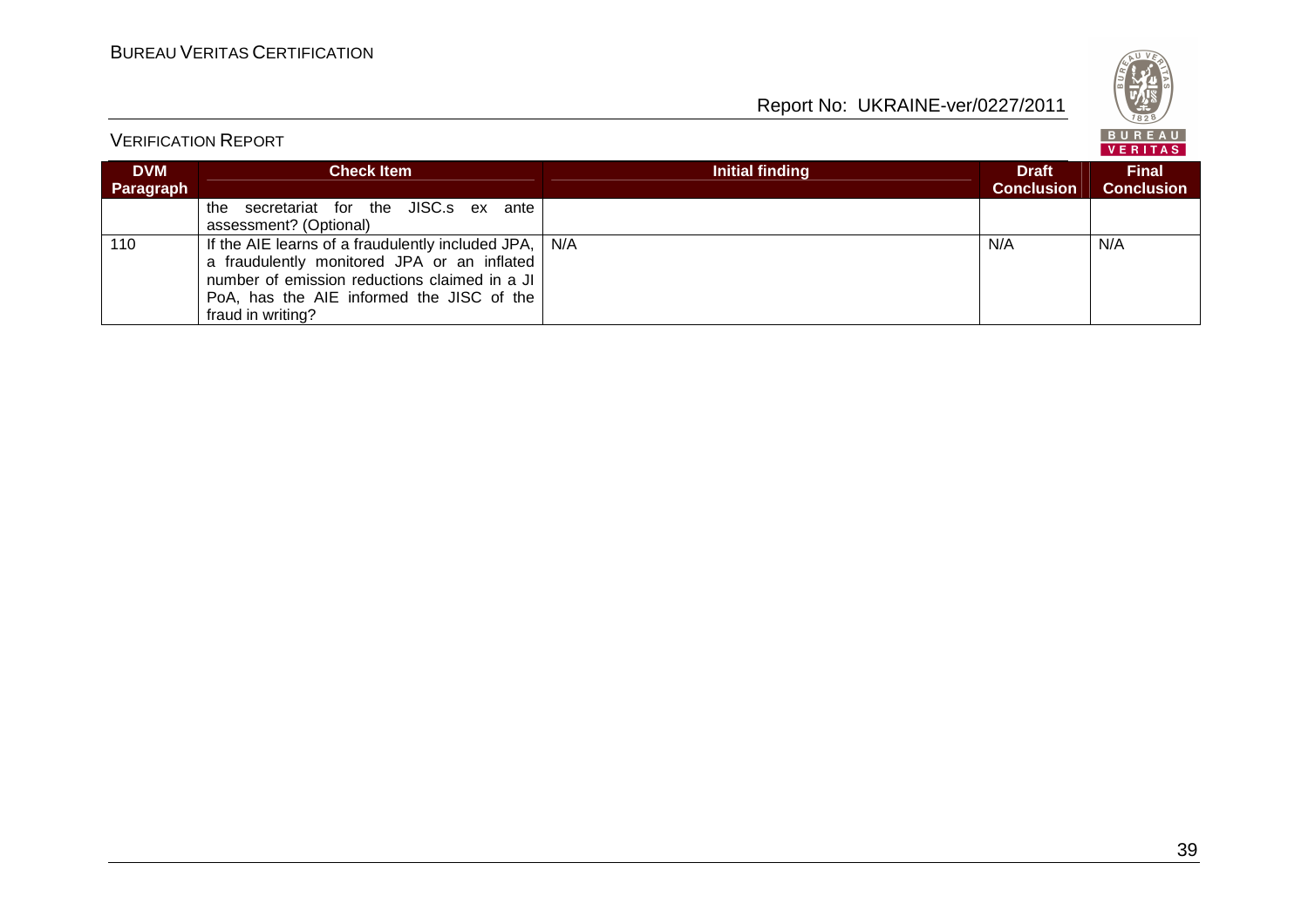

# VERIFICATION REPORT

#### **Table 2 Resolution of Corrective Action and Clarification Requests**

| Draft report clarifications and corrective action<br>requests by validation team                                         | Ref. to<br>checklist<br>question<br>in table 1 | Summary of project participant response                                                                                                                                                                                                                                                                                                                                                                                                                                                                                                                                                                                                                                                                                                                                                                                                                                                                                                                                                                                                                                                                                                                                              | <b>Verification team conclusion</b>                   |
|--------------------------------------------------------------------------------------------------------------------------|------------------------------------------------|--------------------------------------------------------------------------------------------------------------------------------------------------------------------------------------------------------------------------------------------------------------------------------------------------------------------------------------------------------------------------------------------------------------------------------------------------------------------------------------------------------------------------------------------------------------------------------------------------------------------------------------------------------------------------------------------------------------------------------------------------------------------------------------------------------------------------------------------------------------------------------------------------------------------------------------------------------------------------------------------------------------------------------------------------------------------------------------------------------------------------------------------------------------------------------------|-------------------------------------------------------|
| CL 01. Please provide justification for the difference of<br>amount of ERU's for the reported year in the PDD and<br>MR. | 92                                             | As it is described in PDD, the method for<br>prognostic calculations used in PDD and the<br>approach for calculation of actual emission<br>reduction in monitoring plan are principally<br>different.<br>Estimated (stated in the PDD, section D.1.4)<br>amount of emission reductions is based on<br>the prognostic calculations with taking into<br>account the prognostic efficiency of boilers,<br>prognostic estimation of efficiency of some<br>energy saving measures from ones described<br>in PDD that are calculable (not all of them),<br>and without account of any future conditions<br>(which is impossible in principle).<br>minimum<br><b>The</b><br>assured<br>result<br>0f<br>implementation of the energy saving<br>measures was adopted in PDD, and in cases<br>when it was impossible to express this result<br>in figures – was not taken into account though<br>had to be for sure positive.<br>Moreover, according to the conservative<br>approach, the effect of these measures was<br>considered only for the next year after their<br>implementation, though emission reductions<br>were achieved starting directly from time of<br>their implementation. | CL 01 is closed based on the<br>explanation provided. |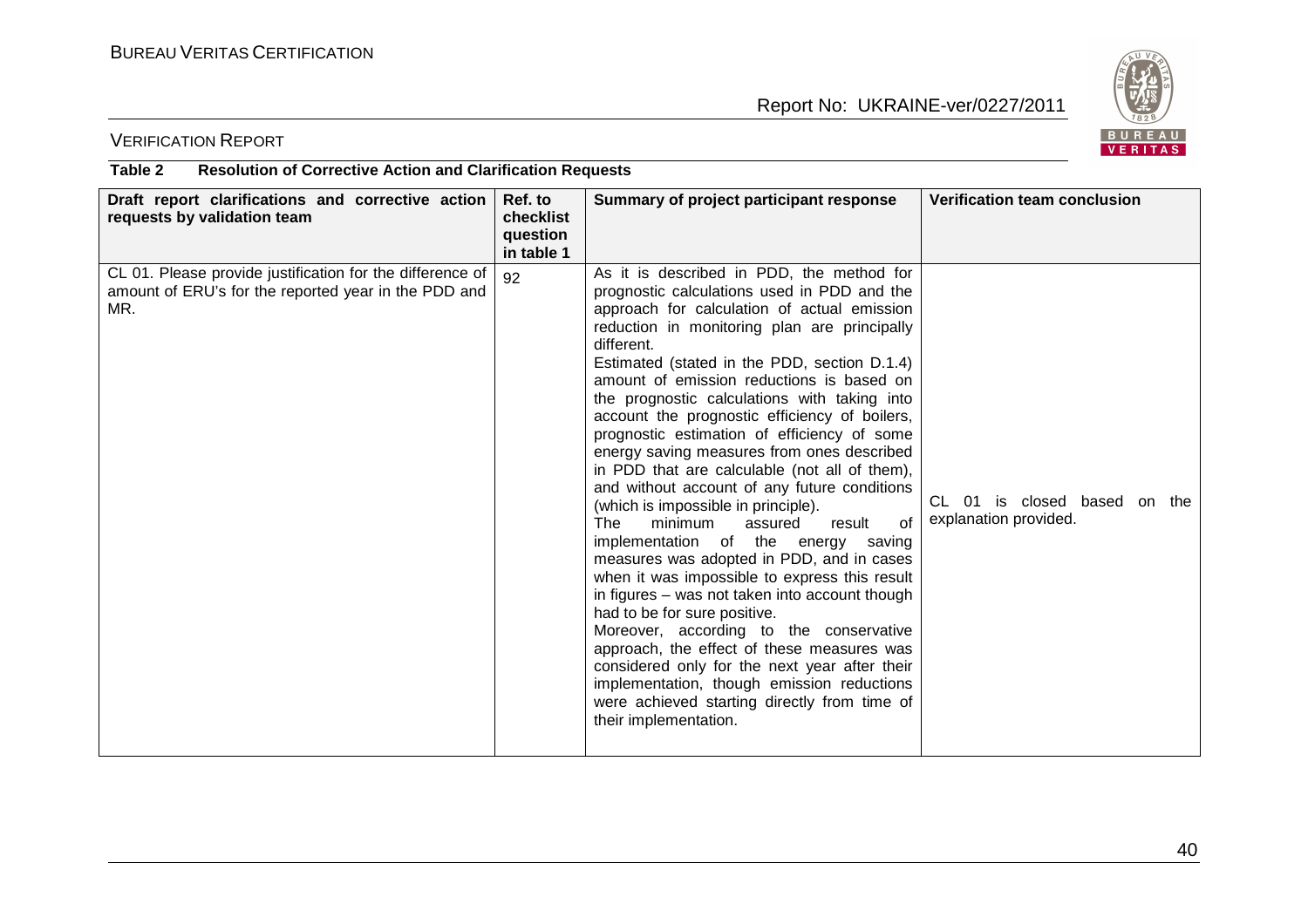

|                            |                                                                                                                                                                                                                                                                                                                                                                                                                                                                                                                                                                                                                                                                                                                                                                                                                                                                                                                                                                                                      | VERITAS       |
|----------------------------|------------------------------------------------------------------------------------------------------------------------------------------------------------------------------------------------------------------------------------------------------------------------------------------------------------------------------------------------------------------------------------------------------------------------------------------------------------------------------------------------------------------------------------------------------------------------------------------------------------------------------------------------------------------------------------------------------------------------------------------------------------------------------------------------------------------------------------------------------------------------------------------------------------------------------------------------------------------------------------------------------|---------------|
| <b>VERIFICATION REPORT</b> | In contrast to PDD, calculations in a MRs are<br>based on actual achieved results of the<br>project implementation with taking into<br>account the actual (both internal and external)<br>conditions for district heating in a reported<br>year (see PDD sections B1, D.1.1 and/or MR<br>section A.5.1). This approach eliminates any<br>possibility of reduction of fuel consumption<br>and correspondingly GHG emission due to<br>incomplete delivery of heat to consumers, is<br>the most appropriate, precise, corresponding<br>to the conservative approach, and the most<br>closely reflects the aims, goals and spirit of<br>Kyoto Protocol.<br>Moreover, the measures that enable to<br>achieve the largest effect are implemented<br>with first-priority, and implementation of the<br>scheduled measures at the majority of objects<br>is accompanied with additional / associated<br>minor measures that are not predicatively<br>calculable.<br>Thus the results of these two approaches | <b>BUREAU</b> |
|                            | should be different by definition. All<br>calculations in a MRs are namely justification<br>of the reality of actually achieved emission                                                                                                                                                                                                                                                                                                                                                                                                                                                                                                                                                                                                                                                                                                                                                                                                                                                             |               |
|                            | reductions in course of implementation energy<br>saving measures in accordance with the PDD.                                                                                                                                                                                                                                                                                                                                                                                                                                                                                                                                                                                                                                                                                                                                                                                                                                                                                                         |               |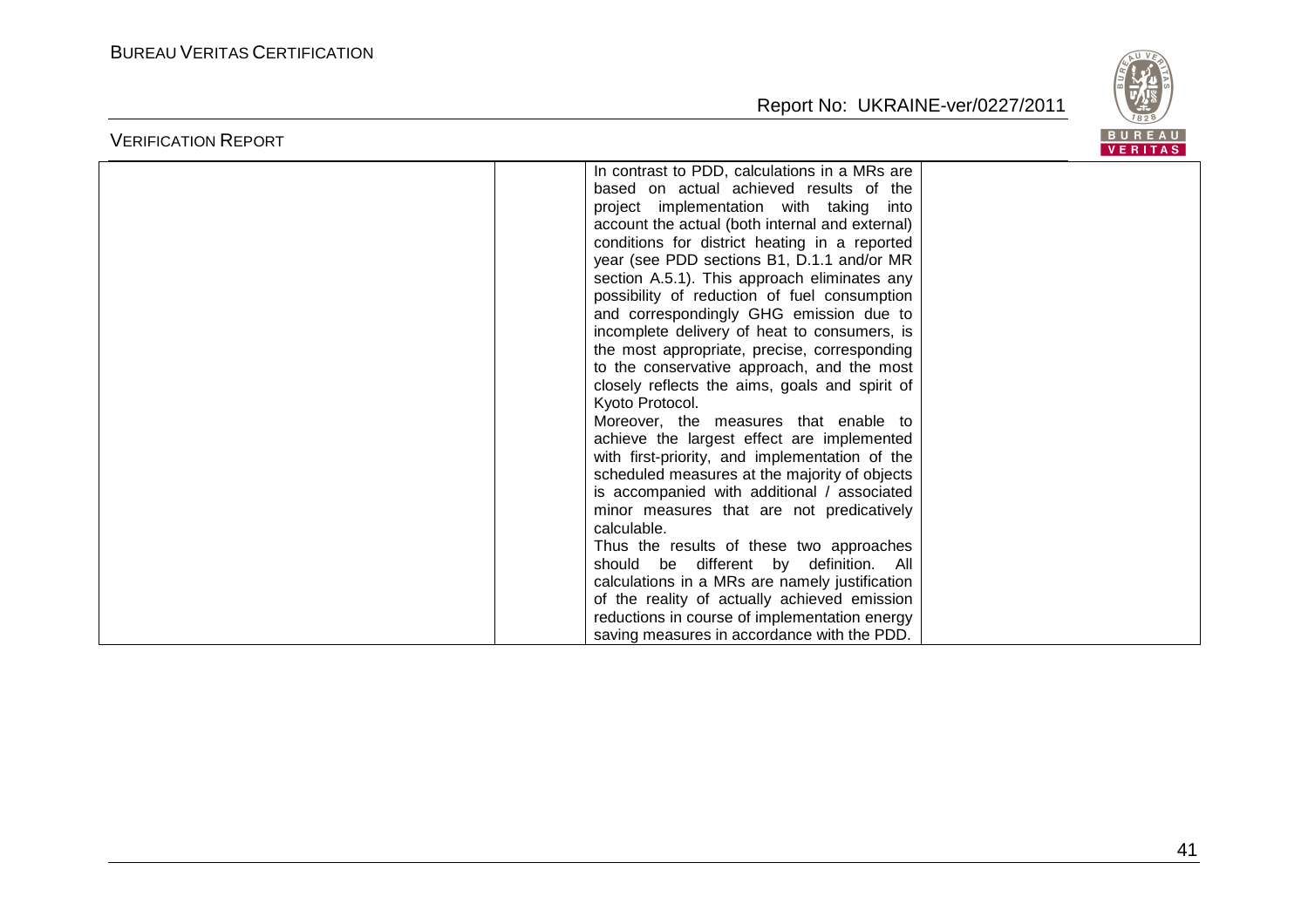

| <b>VERIFICATION REPORT</b>                                                                                                               |        |                                                                                                                                                                                                                                                                                                                                                                                                                                                                                                                                                                                                                                                                                                                                                                                                                                                                                                                                                                                                                                                                                            | BUREAU<br><b>VERITAS</b>                                                        |
|------------------------------------------------------------------------------------------------------------------------------------------|--------|--------------------------------------------------------------------------------------------------------------------------------------------------------------------------------------------------------------------------------------------------------------------------------------------------------------------------------------------------------------------------------------------------------------------------------------------------------------------------------------------------------------------------------------------------------------------------------------------------------------------------------------------------------------------------------------------------------------------------------------------------------------------------------------------------------------------------------------------------------------------------------------------------------------------------------------------------------------------------------------------------------------------------------------------------------------------------------------------|---------------------------------------------------------------------------------|
| CL 02 . Please provide justification for the difference of  <br>amount of Baseline emissions for the reported year in<br>the PDD and MR. | 92     | As it is described in PDD, the Baseline<br>emissions for prognostic calculations used in<br>PDD and the approach for calculation of<br>actual emission reduction in monitoring plan<br>are principally different.<br>In PDD (section D.1.4), the Baseline<br>emissions for any reported year were<br>calculated as emissions in the base year.<br>According to the project specific approach<br>described in PDD (section B1 and D.1.1) and<br>MR (section A.5.1), in MR the Baseline<br>emissions for the reported year were<br>calculated as emissions in the base year,<br>corrected in view of the actual (both internal<br>and external, such as: net calorific value of<br>fuel, quality of heating service, weather<br>changes, changes in customers' number, etc.)<br>conditions in the reported year, - the Dynamic<br>Baseline assumption.<br>Thus the results of these two approaches<br>should be different by definition. Calculations<br>in the MR justify the reality of corrected<br>Baseline emissions corresponding to the<br>reported year, in accordance with the PDD. | CL02 is closed based on the<br>information provided.                            |
| CAR 01. In MR № 4, section B 2.1 and Annex 1 the<br>exact reference to the data source must be indicated.                                | 95(b)  | This is provided in the MR version 02.                                                                                                                                                                                                                                                                                                                                                                                                                                                                                                                                                                                                                                                                                                                                                                                                                                                                                                                                                                                                                                                     | CAR01 is closed based on due<br>corrections made to the MR.                     |
| CL 03. Please provide statistical information on the<br>data in Table B.2.1                                                              | 95 (b) | This is provided to AIE.                                                                                                                                                                                                                                                                                                                                                                                                                                                                                                                                                                                                                                                                                                                                                                                                                                                                                                                                                                                                                                                                   | CL <sub>03</sub><br>the<br>is<br>closed<br>based<br>on<br>information provided. |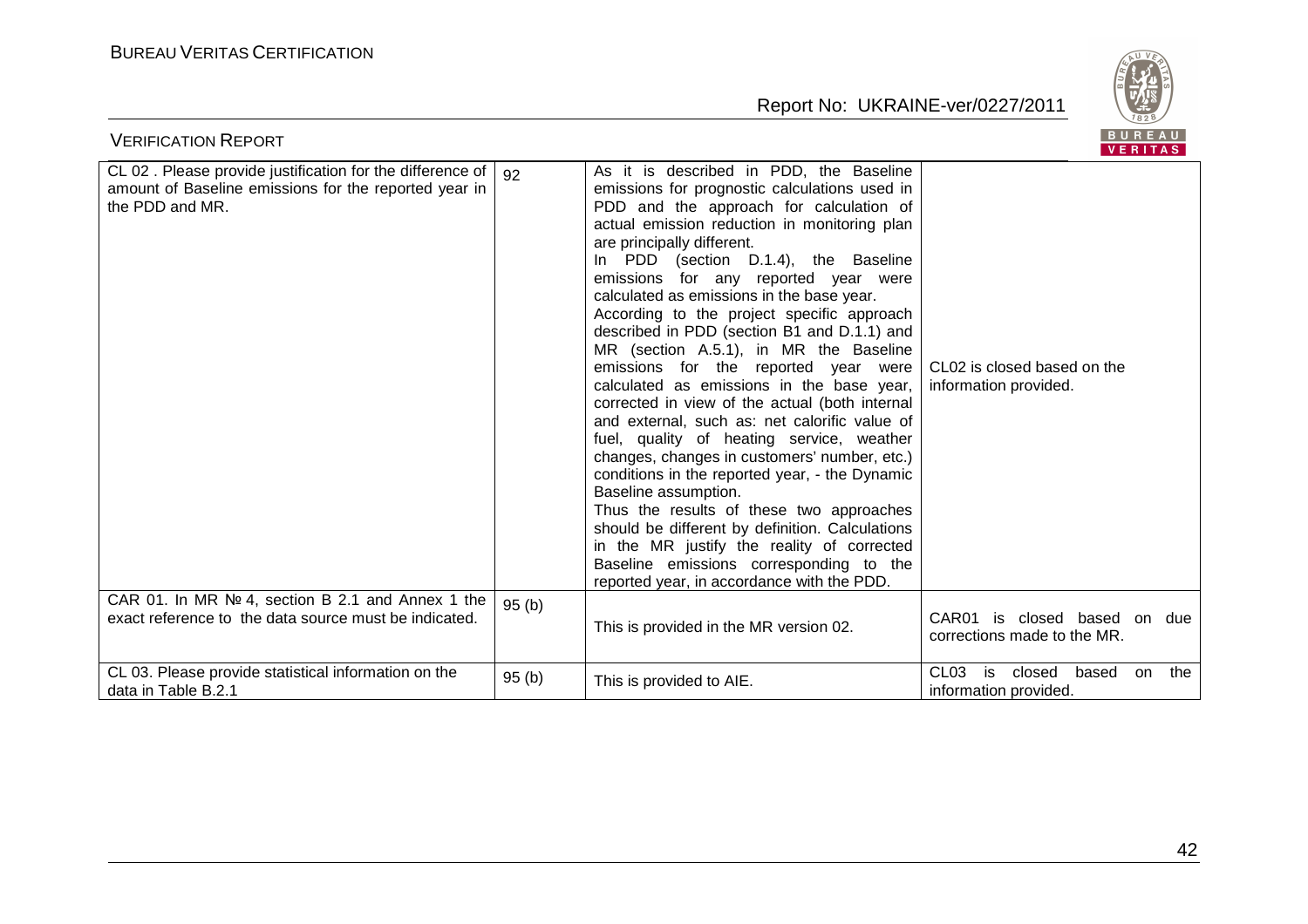

| BUREAU<br><b>VERIFICATION REPORT</b><br>VERITAS                                                                                                                                                                                                                                                                                                                                         |           |                                                                                                                                                                                                                                                                         |                                                            |  |
|-----------------------------------------------------------------------------------------------------------------------------------------------------------------------------------------------------------------------------------------------------------------------------------------------------------------------------------------------------------------------------------------|-----------|-------------------------------------------------------------------------------------------------------------------------------------------------------------------------------------------------------------------------------------------------------------------------|------------------------------------------------------------|--|
| FAR 01. In order to meet the JISC requirements on<br>data saving and archiving, an Order on archiving of all<br>project related documentation for two years after the<br>last ERU transmission should be developed and<br>included to the Emission Monitoring Manual. All<br>persons responsible for data collection and monitoring<br>should be aware of the provisions of this Order. | 95(c)     | The relevant Orders on terms of storage of<br>monitoring relevant documents for the JI<br>project and responsible persons will be<br>prepared and issued by the project Supplier in<br>term of current month.                                                           | FAR01 remains open till the next<br>periodic verification. |  |
| CL 04. Please provide information about the testing of<br>electric energy meters in the boiler house by the<br>Oborony str. in Krasny Liman                                                                                                                                                                                                                                             | 101(b)    | This is provided to AIE.                                                                                                                                                                                                                                                | CL04 is closed based on the<br>information provided.       |  |
| CL 05. Please provide information why the state<br>statistical reporting forms "2TP-vozduh" city Krasny<br>Liman does not include measures to reduce emissions<br>of pollutants and greenhouse gases.                                                                                                                                                                                   | $101$ (d) | The measures on GHG emission reduction<br>were implemented in IV quarter 2010 at<br>boiler-house #9 "Zelenyi klin" (#167 in the<br>project) in Krasny Liman town and mistakenly<br>were not indicated in the state statistical<br>reporting form "2TP-vozduh" for 2010. |                                                            |  |
|                                                                                                                                                                                                                                                                                                                                                                                         |           | However the actual emissions were indicated<br>with taking into account the implementation of<br>boilers KSVa-1.25 (3 un.).                                                                                                                                             | CL 05 is closed based on the<br>information provided.      |  |
|                                                                                                                                                                                                                                                                                                                                                                                         |           | Paying attention to above mentioned, these<br>measures will be indicated in the state<br>statistical reporting form "2TP-vozduh" for<br>2011.                                                                                                                           |                                                            |  |
|                                                                                                                                                                                                                                                                                                                                                                                         |           | Acts of putting the KSVa-1.25 boilers into<br>operation are provided to AIE.                                                                                                                                                                                            |                                                            |  |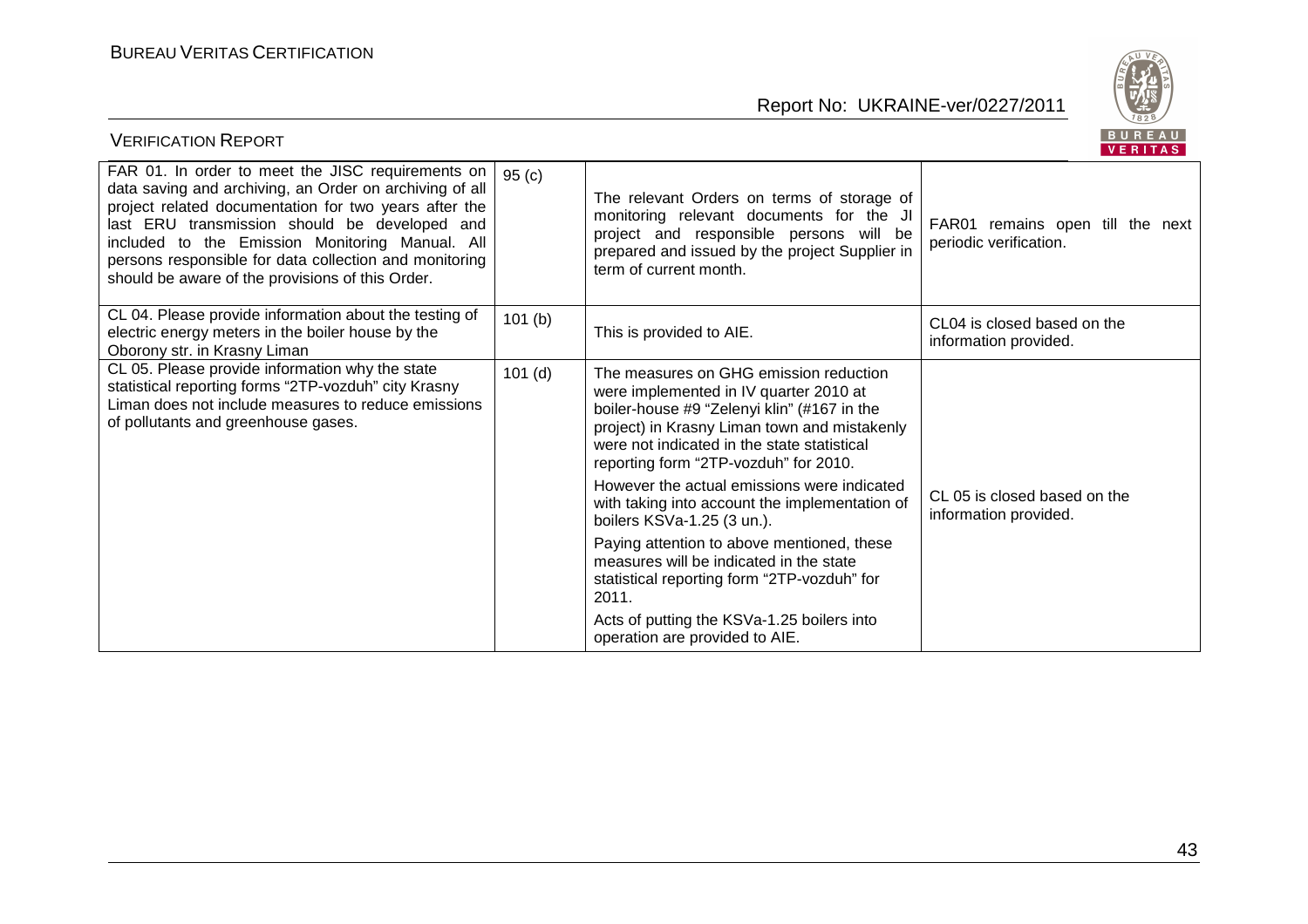

VERIFICATION REPORT

# APPENDIX B: VERIFICATION TEAM

#### **Oleg Skoblyk, Specialist (Power Management)**

Team Leader, Climate Change Lead Verifier Bureau Veritas Ukraine HSE Department project manager

Oleg Skoblyk has graduated from National Technical University of Ukraine 'Kyiv Polytechnic University" with specialty Power Management. He has successfully completed IRCA registered Lead Auditor Training Course for Environment Management Systems and Quality Management Systems. Oleg Skoblyk has undergone intensive training on Clean Development Mechanism /Joint Implementation and he is involved in the determination/verification of 52 JI projects.

#### **Rostislav Topchiy (chemical and ecological engineering)**

Team member, Climate Change Verifier Bureau Veritas Ukraine Health, Safety and Environment Project Manager

He is a Lead auditor of Bureau Veritas Certification for Environment Management System, Quality Management System, Occupational Health and Safety Management System. He performed over 180 audits since 2004. He has successfully completed Climate Change Verifier Training Course and he participated as verifier in the verification of 10 JI projects.

#### **Vitaliy Minyaylo (chemical and ecological engineering)**

Team member, Climate Change Verifier trainee Bureau Veritas Ukraine, Health, Safety and Environment Department Project Manager